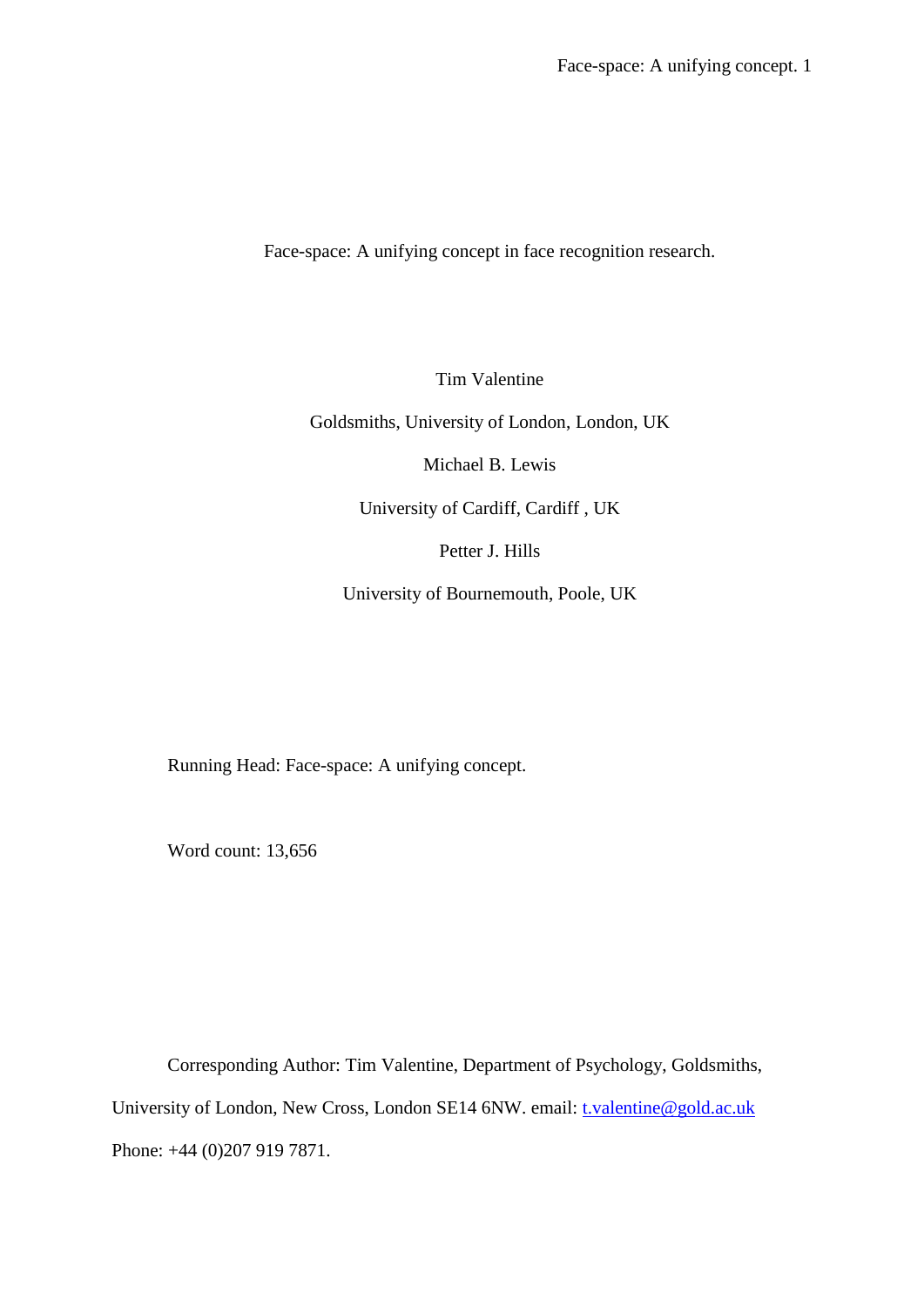## Abstract

The concept of a multi-dimensional psychological space, in which faces can be represented according to their perceived properties, is fundamental to the modern theorist in face processing. Yet the idea was not clearly expressed until 1991. The background that led to Valentine's (1991a) face-space is explained and its continuing influence on theories of face processing is discussed. Research that has explored the properties of the face-space and sought to understand caricature, including facial adaptation paradigms is reviewed. Facespace as a theoretical framework for understanding the effect of ethnicity and the development of face recognition is evaluated. Finally two applications of face-space in the forensic setting are discussed. From initially being presented as a model to explain distinctiveness, inversion and the effect of ethnicity, face-space has become a central pillar in many aspects of face processing. It is currently being developed to help us understand adaptation effects with faces. While being in principle a simple concept, face-space has shaped, and continues to shape, our understanding of face perception.

Keywords: face; recognition; caricature; adaptation; ethnicity.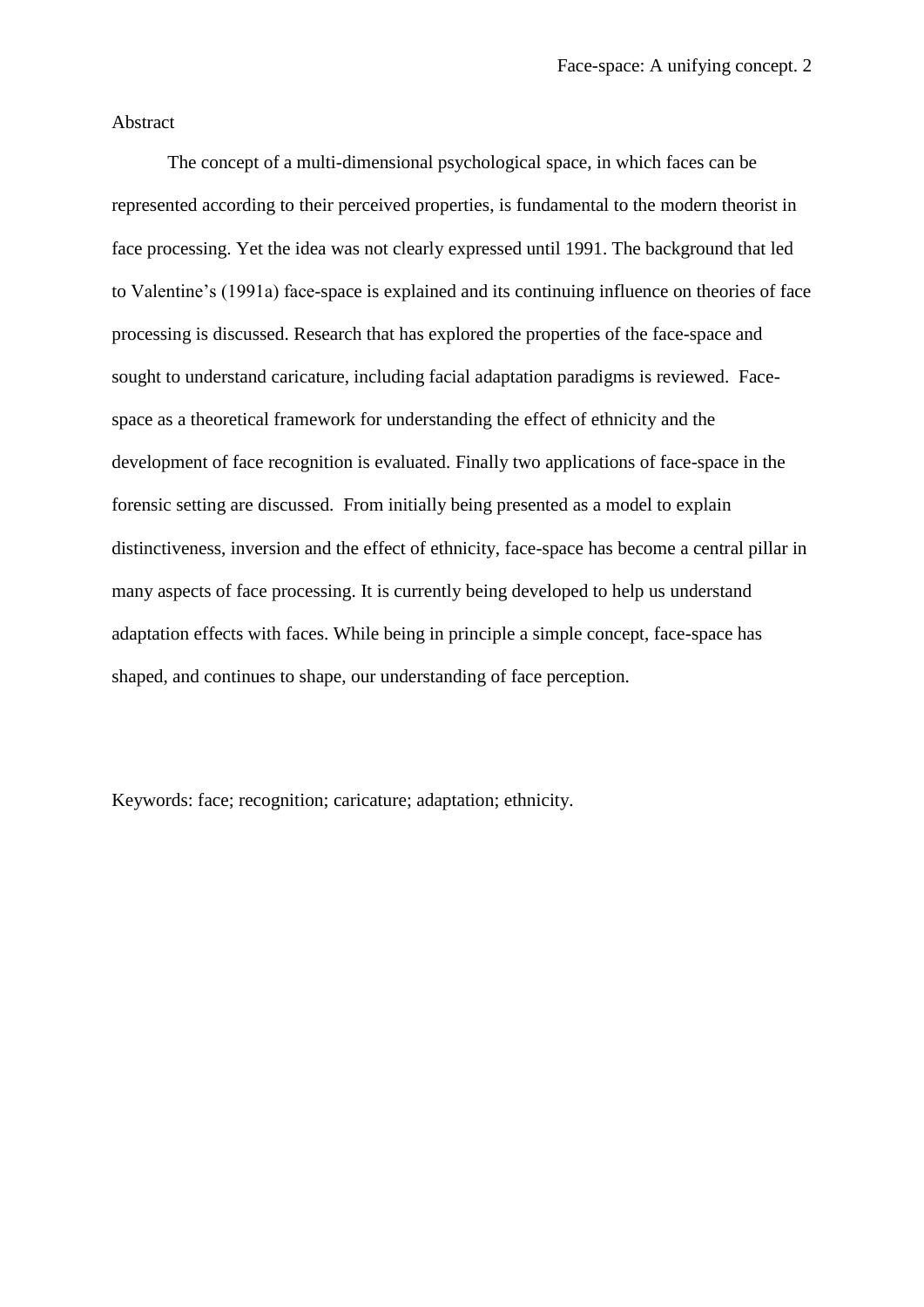#### **Introduction**

Development of formal models of human categorization and recognition requires a stimulus set in which the dimensions or features on which stimuli vary can be controlled. Artificial faces were a favorite stimulus set used to develop these models in the 1970s and early 80s (e.g. Goldman & Homa, 1977; Medin & Schaffer, 1978; Reed 1972; Solso & McCarthy, 1981). The stimulus sets were constructed in a similar manner to the 'Identikit' and 'Photofit' facial composite systems of the day (see Figure 1 for an example). A similar approach was also found in studies of cue saliency in face recognition (e.g. Davies, Ellis & Shepherd, 1977). The assumption, sometimes implicit, was that faces (or concepts) could be represented as a collection of interchangeable parts.

## Figure 1 about here

During this period theoretical models of concept representation were becoming more sophisticated. Prototype models of concept representation (e.g. Palmer, 1975) were being challenged by exemplar models that postulated no extraction of a prototype or central tendency. Exemplar theorists demonstrated that empirical effects, previously interpreted as evidence of prototype extraction, could be explained by more flexible exemplar models (e.g. Nosofsky, 1986). But the concept representation literature was becoming increasingly remote from understanding how we recognize faces in everyday life. Understanding how stimuli like those shown in Figure 1 can be represented provided little insight into how the relevant features or dimensions are extracted from real images of faces to enable us to recognize and categorize real faces (Figure 2).

Figure 2 about here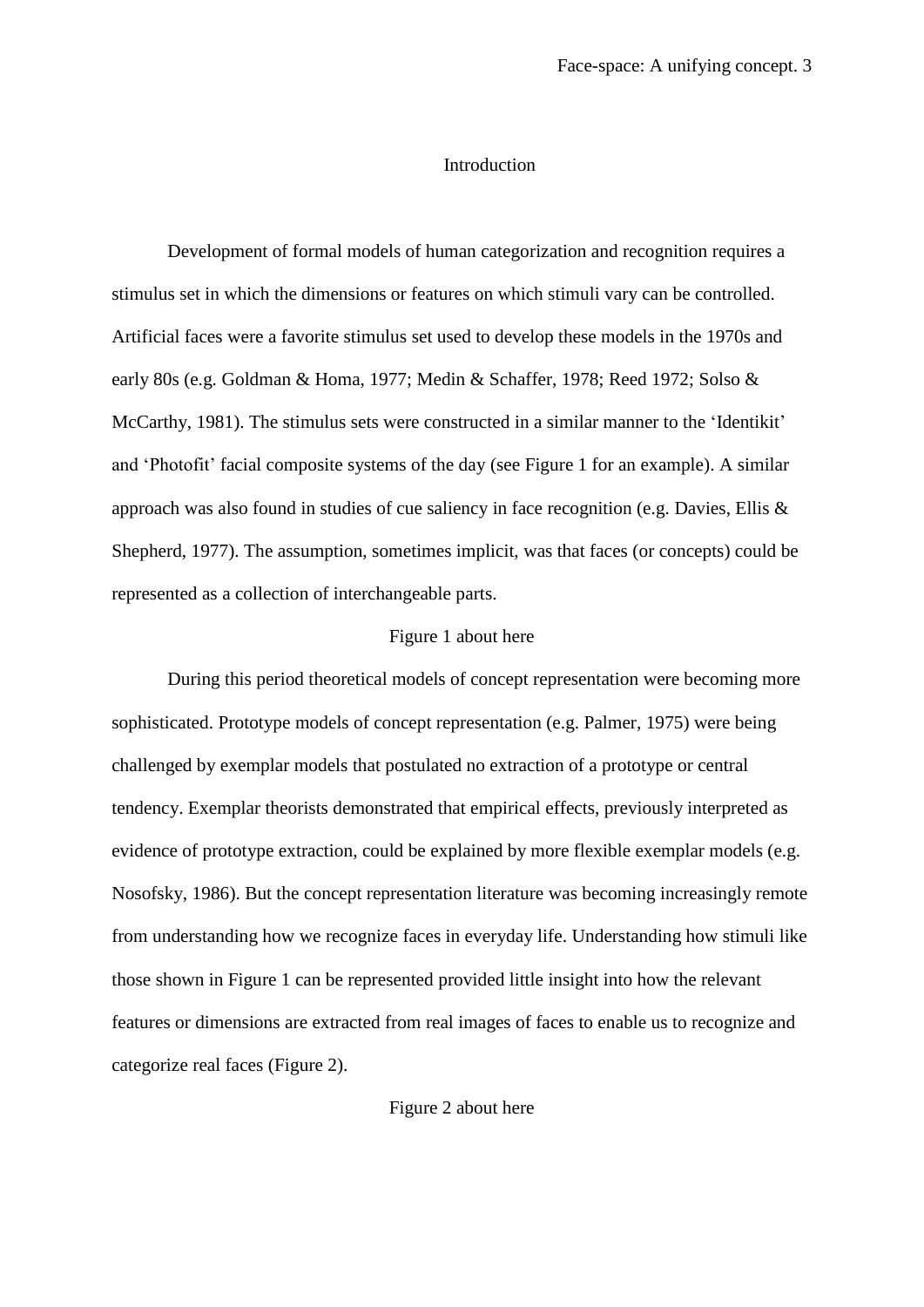Ellis (1975) published an influential review that highlighted the lack of theoretical development in the face processing literature. Responding to this criticism, a literature on the recognition of familiar (e.g. famous) faces developed, drawing on a theoretical framework from word recognition, especially Morton's logogen model (e.g. Morton, 1979). This approach led to the development of a leadingmodel of familiar face processing (Bruce & Young, 1986). However, this model had little to say about the visual processing of faces or recognition of unfamiliar faces. The theory of recognition of familiar faces and of unfamiliar faces had become separated.

Face-space was motivated by the aim to find a level of explanation, relevant to both familiar and unfamiliar face processing, which avoided the theoretical cul-de-sac of cue saliency. The framework was intended to draw on theories of concept representation, while avoiding the lack of ecological validity of artificial categories of schematic face stimuli. An important principle was that face-space would capture how the natural variation of real faces affected face processing.

One of the theoretical contributions that Ellis (1975) reviewed was work on the effect of inversion on face recognition (Yin 1969). Goldstein and Chance (1980) had suggested that effects of inversion and ethnicity could both be explained by schema theory. They argued that as a face schema developed it became more "rigid": tuned to upright faces and own-ethnicity faces. Support for the theory came from work showing that the effects of inversion and ethnicity were less pronounced in children who were assumed to have a less well developed, and therefore less rigid, face schema (Chance, Turner, & Goldstein, 1982; Goldstein, 1975; Goldstein & Chance, 1964; Hills, 2014). Schema theory provided an encompassing theory for face recognition but lacked the specificity required to derive many unambiguous empirical predictions.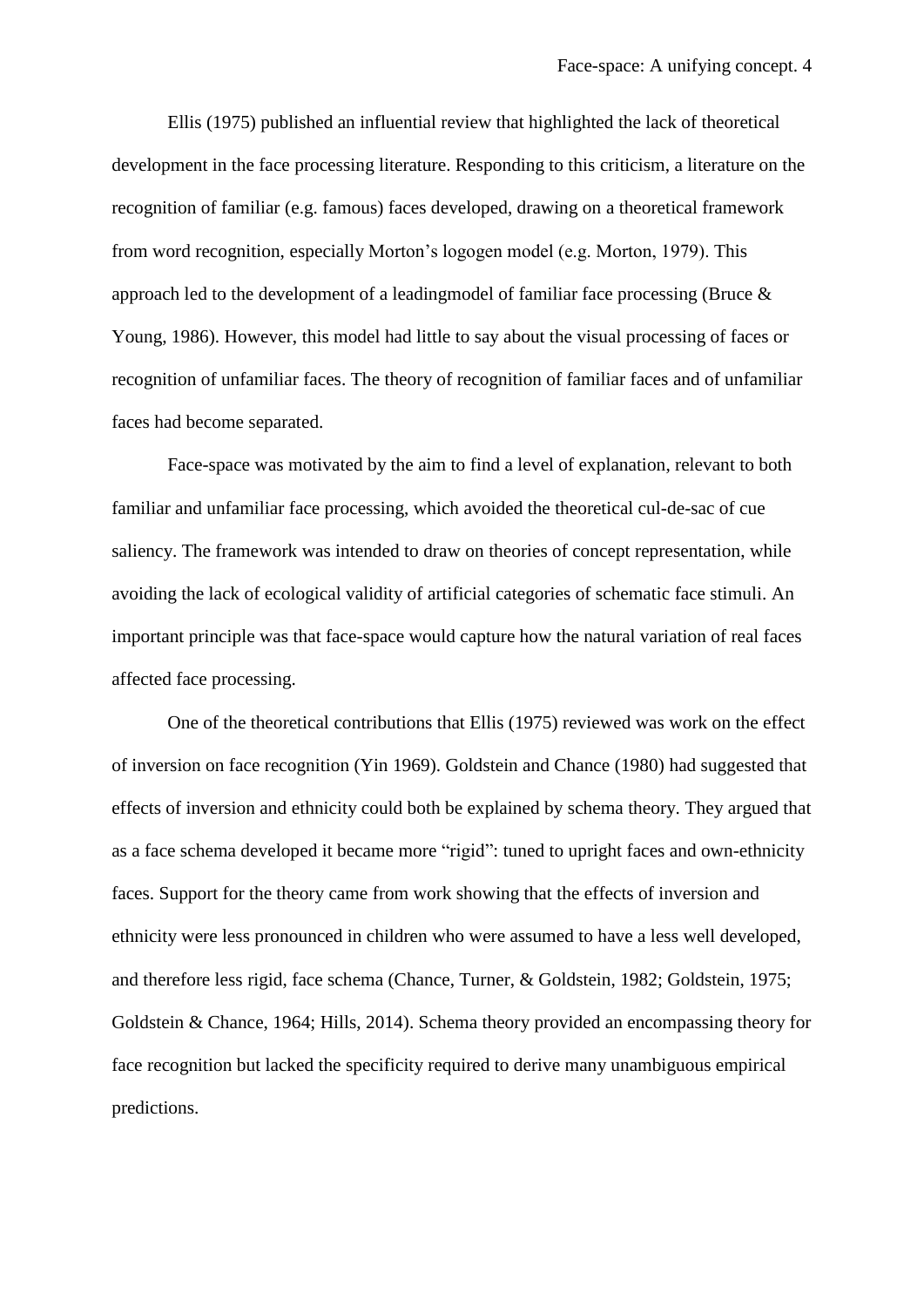Light, Kyra-Stuart and Hollander (1979) applied schema theory to study of the effect of the distinctiveness of faces. These authors demonstrated an effect of distinctiveness on recognition memory for unfamiliar faces. Recognition was more accurate for faces that had been rated as being more distinctive or unusual, than for faces rated as typical in appearance. Light *et al.* interpreted the effect of distinctiveness as evidence of the role of a prototype on face processing. Influenced by Goldstein and Chance's application of schema theory and the work by Leah Light and her colleagues on distinctiveness in recognition memory for unfamiliar faces, Valentine and Bruce argued that if faces were encoded by reference to a facial prototype, an effect of distinctiveness should be observed in familiar face processing. Valentine and Bruce (1986a) found that famous faces rated as being distinctive in appearance were recognized faster than famous faces rated as being typical, when familiarity was controlled. Independent effects of distinctiveness and familiarity on the speed of recognizing personally familiar faces were observed (Valentine & Bruce, 1986b). The effect of distinctiveness was found to reverse with task demands. Distinctive faces were recognized faster than typical faces; but took longer than typical faces to be classified as faces when the contrast category was jumbled faces (Valentine & Bruce, 1986a). These effects of distinctiveness were explained in terms of faces being encoded by reference to facial prototype. The final chapter of Valentine (1986) aimed to provide an overarching framework to conceptualize the effects of distinctiveness, inversion and ethnicity, based upon the representation of faces by a facial prototype in multi-dimensional similarity space. Valentine (1991a) was the first publication of this framework. This paper added a version of face-space in terms of an exemplar model, without an abstracted representation of the central tendency. It also included empirical tests of predictions derived from the framework.

A Unifying Model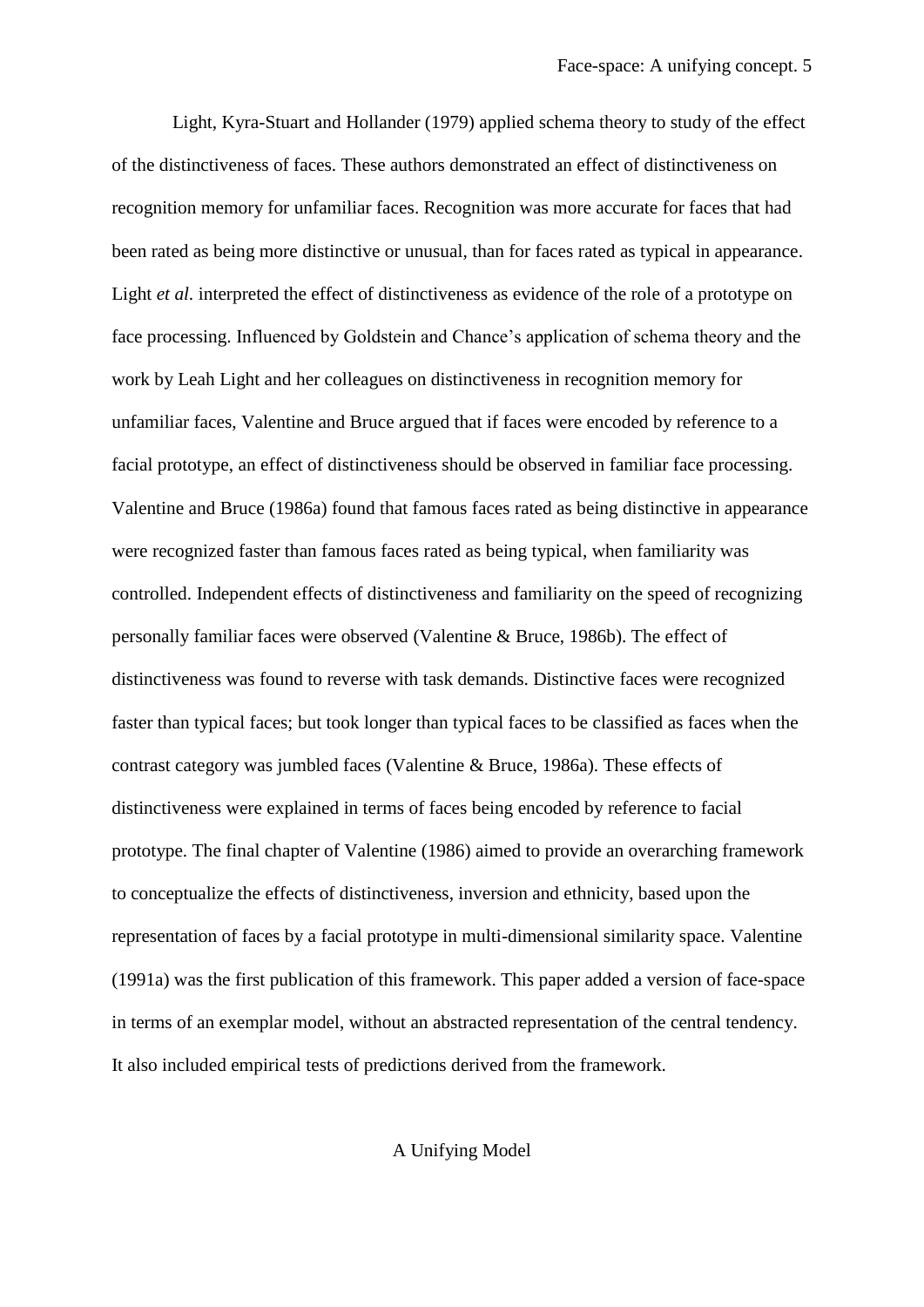Face-space is a psychological similarity space. Each face is represented by a location in the space. Faces represented close-by are similar to each other; faces separated by a large distance are dissimilar. The dimensions of the space represent dimensions on which faces vary but they are not specified. They may be specific parameters, or global properties. For example, the height of the head, width of a face, distance between the eyes, age or masculinity may all be considered potential dimensions of face-space. The number of dimensions is not specified. Faces are assumed to be normally distributed in each dimension. Thus faces form a multivariate normal distribution in the space. The central tendency of the relevant population is defined as the origin for each dimension. Thus the density of faces (exemplar density) is greatest at the origin of the space. As the distance from the origin increases, the exemplar density of faces decreases. The faces near the origin are typical in appearance. They have values close to the central tendency on all dimensions. Distinctive faces are located further from the origin. The distribution of faces in face-space is illustrated in Figure 3.

# Figure 3 about here

When a face is encoded into face-space there is an error associated with the encoding. When encoding conditions are difficult, the associated error will be high. Therefore, brief presentation of faces, presenting faces upside-down or in photographic negative will result in a relatively high error of encoding. Valentine (1991a) did not make any assumption that inversion required any specific theoretical interpretation. It has been argued that inversion selectively disrupts encoding of the configural properties of faces (e.g. Yin, 1969; Diamond & Carey, 1986). Face-space is agnostic on this issue; it merely treats any manipulation that reduces face recognition accuracy as increasing encoding error.

Encoding error is likely to result in greater difficulty in recognizing typical faces than in recognizing distinctive faces (Valentine, 1991a). Typical faces are more densely clustered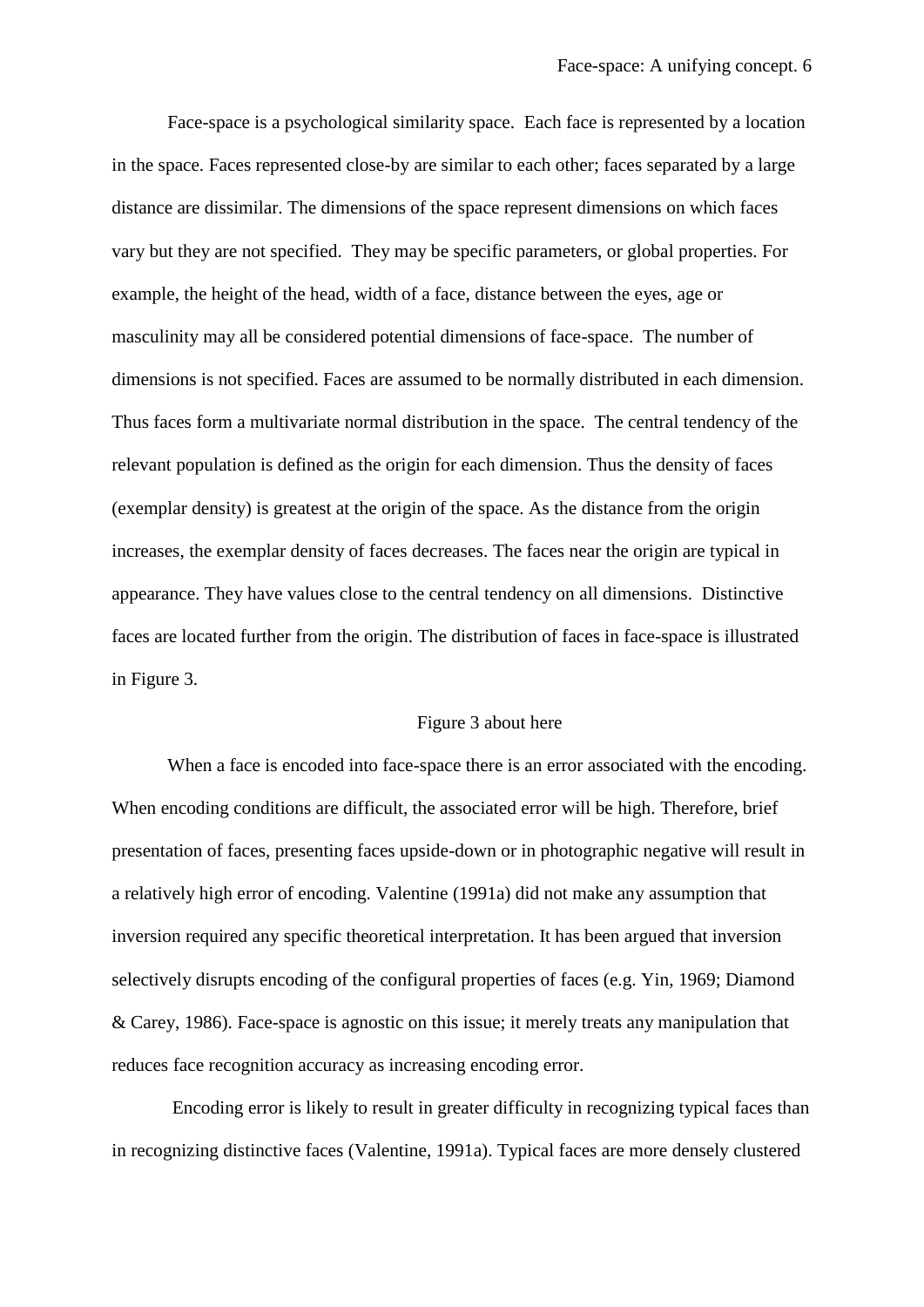in face-space than are distinctive faces, therefore an increase in the error of encoding is more likely to lead to confusion of facial identify for typical faces than for distinctive faces. There are fewer face identities encoded near distinctive faces. For a distinctive face, the target identity is more likely to be the nearest face in face-space even in the presence of a large encoding error. Valentine (1991a) predicted that presenting faces inverted at test would lead to a smaller impairment in the accuracy of recognition memory for distinctive faces than for typical faces. This prediction was confirmed for recognition memory of previously unfamiliar faces (Experiment 1 and 2). Inversion was also found to slow correct recognition and was more disruptive to accuracy of recognition of typical famous faces than of distinctive famous faces (Experiment 3).

An assumption of the face-space framework was that the dimensions of face-space were selected and scaled to optimize discrimination of the population of faces experienced. Development of face recognition was assumed to be a process of perceptual learning in which the dimensions of face-space were tuned to optimize face recognition of the relevant population. Valentine (1991a) applied face-space to understanding the effect of ethnicity on face processing. If it is assumed that an observer has encountered faces of only one ethnicity, with sufficient experience their face-space would be optimized to recognize faces of this ethnicity. If this observer now started to encounter faces of another ethnicity, faces from a different population would be encoded in the face-space (the other-ethnicity). Other-ethnicity faces would be normally distributed on each dimension of face-space but may have a different central tendency from own-ethnicity faces. Furthermore, some dimensions may not serve well to distinguish between other-ethnicity faces. But some dimensions that could serve well to distinguish the other-ethnicity faces may be inappropriately scaled to distinguish the faces optimally (i.e. the optimal weight required for dimensions may be different between populations). This situation is illustrated in Figure 4. The other-ethnicity faces form a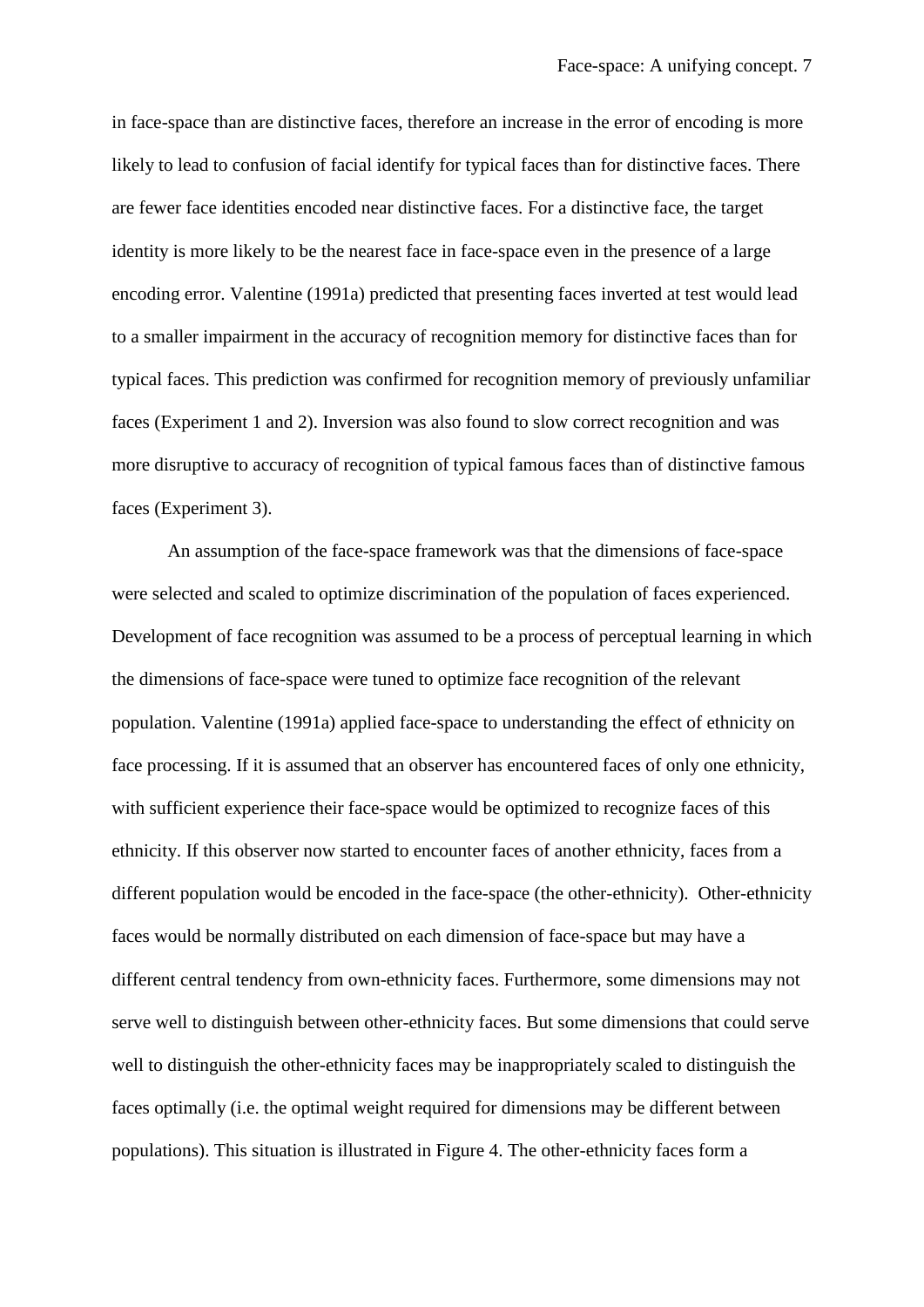relatively dense cluster separate from the central tendency of own-ethnicity faces. In this way face-space naturally predicts an own-ethnicity bias ( $OEB<sup>1</sup>$ ) by which, dependent upon the observer's perceptual experience with faces, own-ethnicity faces are likely to better recognized than faces of a different ethnicity. Valentine and Endo (1992) found that distinctiveness affected accuracy of recognition memory for previously unfamiliar ownethnicity and other-ethnicity faces. Distinctive faces were better recognized than typical faces in both own- and other-ethnicity populations. The effect of ethnicity on accuracy of face recognition (Valentine & Endo, 1992, Chiroro & Valentine, 1995) was attributed to the otherethnicity faces being more densely clustered in face-space because the dimensions of facespace were sub-optimally scaled for other-ethnicity faces. With appropriate experience facespace becomes optimized so that own-ethnicity and other-ethnicity faces are recognized equally well. However, Chiroro and Valentine (1995) reported two qualifications to this effect. First, sheer exposure to other-ethnicity faces is not sufficient to learn to recognize the faces appropriately. It was only when the social environment required participants to learn to recognize a number of other-ethnicity faces that they showed the ability to do so. Second, participants who had learnt to recognize another ethnicity efficiently showed a small effect of recognizing their own-ethnicity less effectively than participants who had never encountered the other-ethnicity faces. This could have been predicted from the face-space framework, because the dimensions have been scaled to recognize two different populations requiring weights on dimensions that may be slightly sub-optimal for both populations. Recognizing faces from two populations efficiently is a more difficult statistical problem to solve than recognizing a single population.

## Figure 4 about here.

 $\overline{\phantom{a}}$ 

 $1$  It has been common practice in the literature to use the term "race". However the correct term is 'ethnicity', because there is only one human sub-species (race) alive on the planet (Homo Sapiens Sapiens). Even if 'race' is regarded as acceptable to refer to the major anthropological groups, it is incorrect (as is common in the literature) to use the term 'race' to refer to ethnicities such as 'Hispanic' who are, of course, Caucasian and therefore the same race as 'Whites'.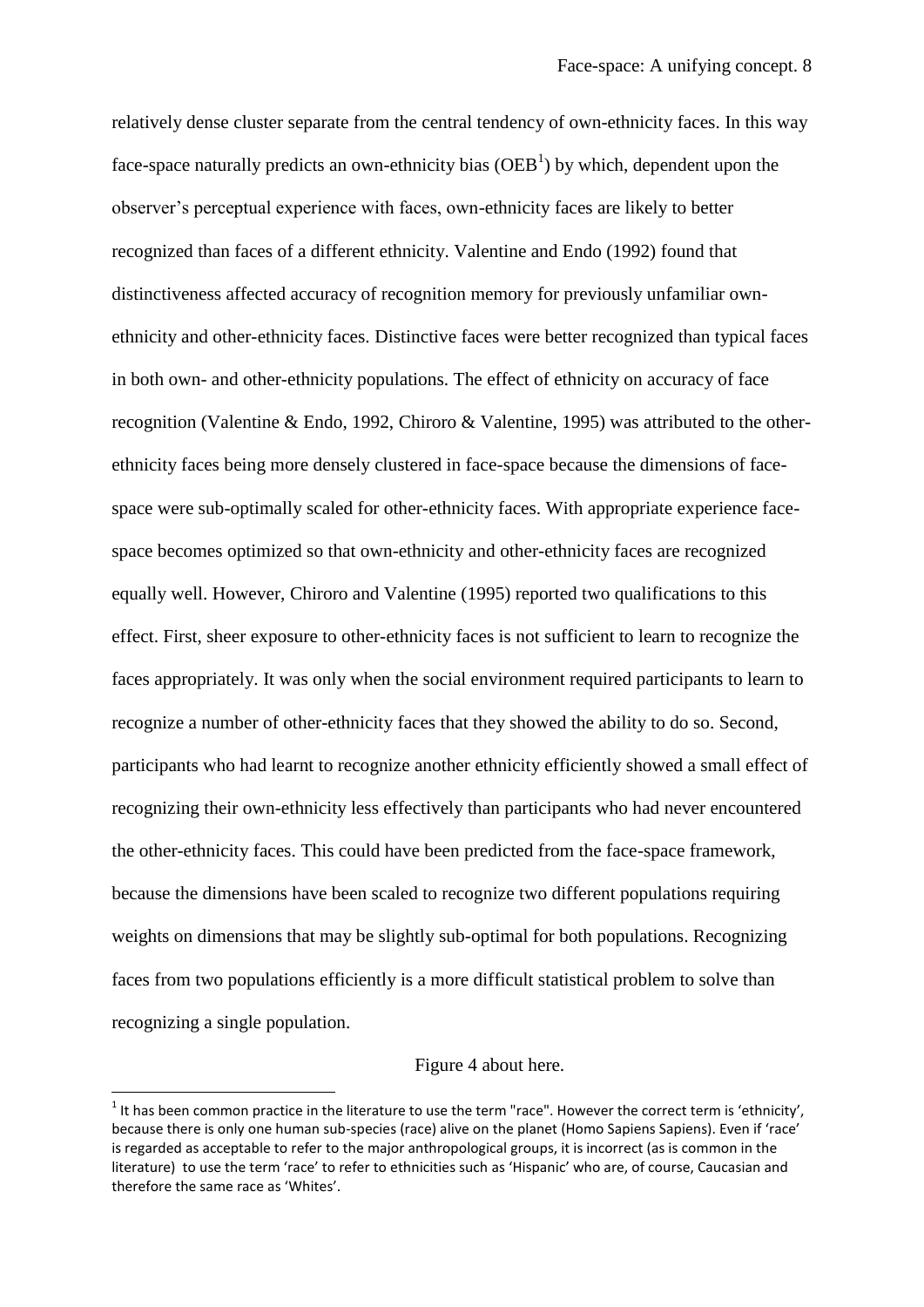Care needs to be taken interpreting face-space when it is represented in just two dimensions as it is in Figures 3 and 4. Face-space was always envisaged as a multidimensional space with many more than two dimensions. Burton and Vokey (1998) describe the potential dangers of using a two dimensional representation of what should be a multi-dimensional space. They argue that, contrary to the intuition derived from a twodimensional space, if a space with 1000 dimensions was populated with 1000 normally distributed exemplars, all of the exemplars would be a similar distance from the origin of the space; approximately 1000 times the standard deviation of the normal distribution. Hence, in a high-dimensional face-space there would be few highly typical faces close to the origin. This point was previously made by Craw (1995). As Burton and Vokey acknowledge it remains the case that, even in a very high dimensional face-space, the origin of the space is the point of maximum exemplar density and therefore the predictions of the effects of distinctiveness in recognition and classification tasks are valid.

A multi-dimensional space differs from the two dimensional illustration in the expected distribution of distinctiveness (typicality) ratings. The two dimensional figure leads to the expectation that many faces would be rated as highly typical with progressively fewer faces given higher ratings of distinctiveness. Burton and Vokey (1998) observed that, instead, typicality ratings of faces are normally distributed. Most faces are judged to have moderate levels of typicality, with few rated as highly typical, or highly distinctive. Burton and Vokey demonstrated that this distribution is predicted by a multidimensional normal distribution, as assumed in the face-space model. The point Burton and Vokey made was that it can be misleading to generalize from simple two dimensional representations to high dimensional spaces. Mathematic analysis, rather than intuition, is required to evaluate the predictions of such a model.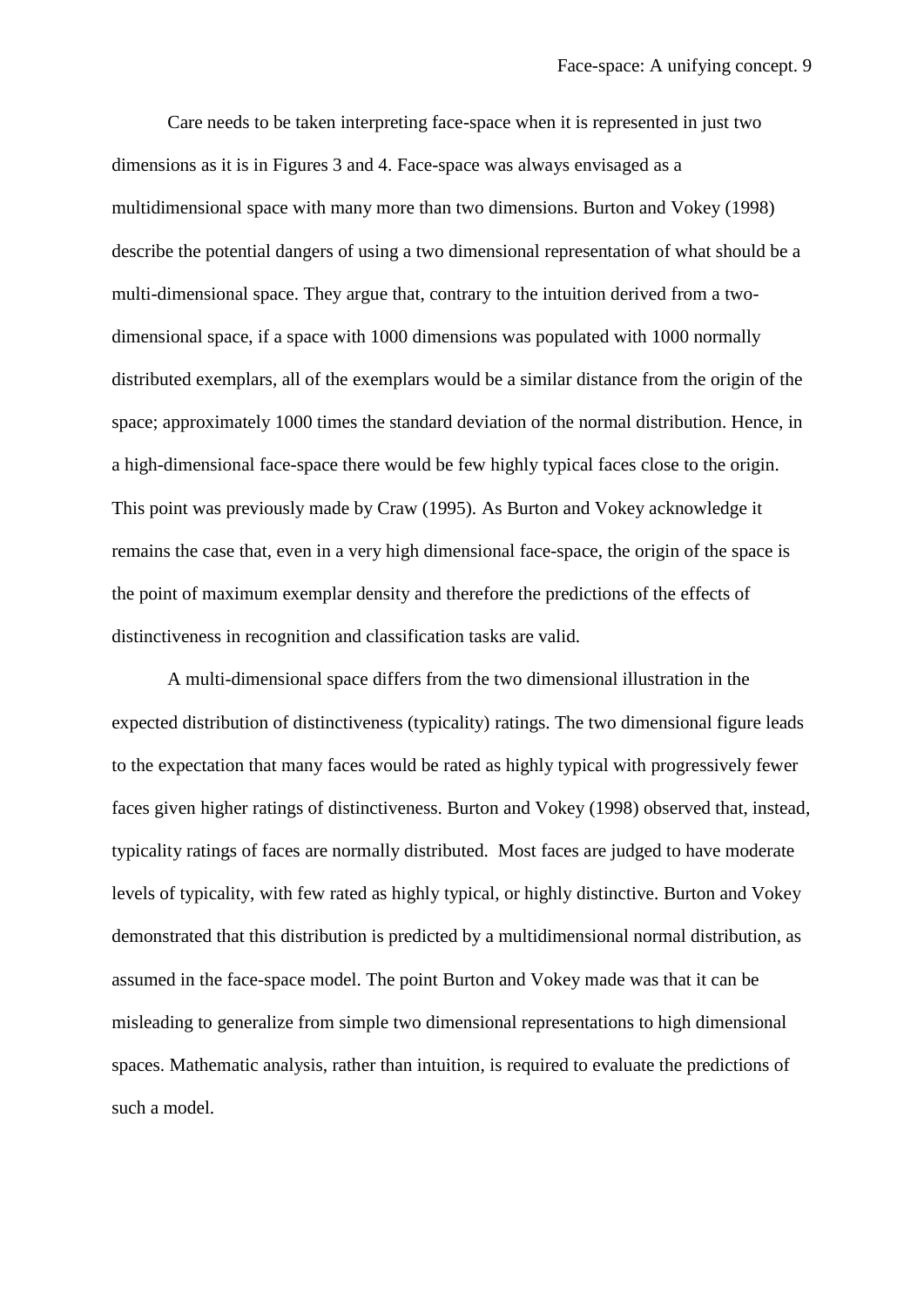Although Burton and Vokey (1998) did not extend their analysis to consider the attractiveness of faces, their analysis does explain a paradox in the literature. Morphing faces to produce an average facial appearance produces a face that is strikingly attractive. This effect was first observed by A. L Austin (Galton, 1878, [see Valentine, Darling & Donnelly, 2004]) and more recently has been demonstrated formally (e.g. Langlois & Roggman, 1990; Perret, May and Yoshikawa, 1994). This work suggests that typical faces are highly attractive. The paradox is this: If typical faces are common in the population, why are highly attractive faces rare? Burton and Vokey's analysis provides the answer: very typical faces are rare; therefore highly attractive faces are rare. It is rare for faces that can vary on many dimensions to be average on all of them.

The original formulation of face-space did not specify the nature of its dimensions. It was always considered that the dimensions might be holistic (e.g. age, gender or face-shape). One way to operationalise face-space is to equate the dimensions of face-space with the components derived from principal component analysis of facial images or eigenfaces (Turk and Pentland, 1991). The concept of eigenfaces was developed by computer scientists as a method to compress the information in a set of faces. This conceptualization of face-space has been widely used by computer scientists and, amongst other applications, is used to generate synthetic composite faces. The approach is reviewed below under the section on forensic applications.

In summary, the face-space framework described by Valentine (1991a) unified the accounts of the effects of distinctiveness, inversion and ethnicity on face recognition. Valentine (1991b) extended the approach to include an account of caricature. The approach was to provide a framework which, although underspecified, could be applied to understanding variation in a real population of faces. Use of artificial stimulus sets was rejected as an appropriate tool to understand face recognition in the real world.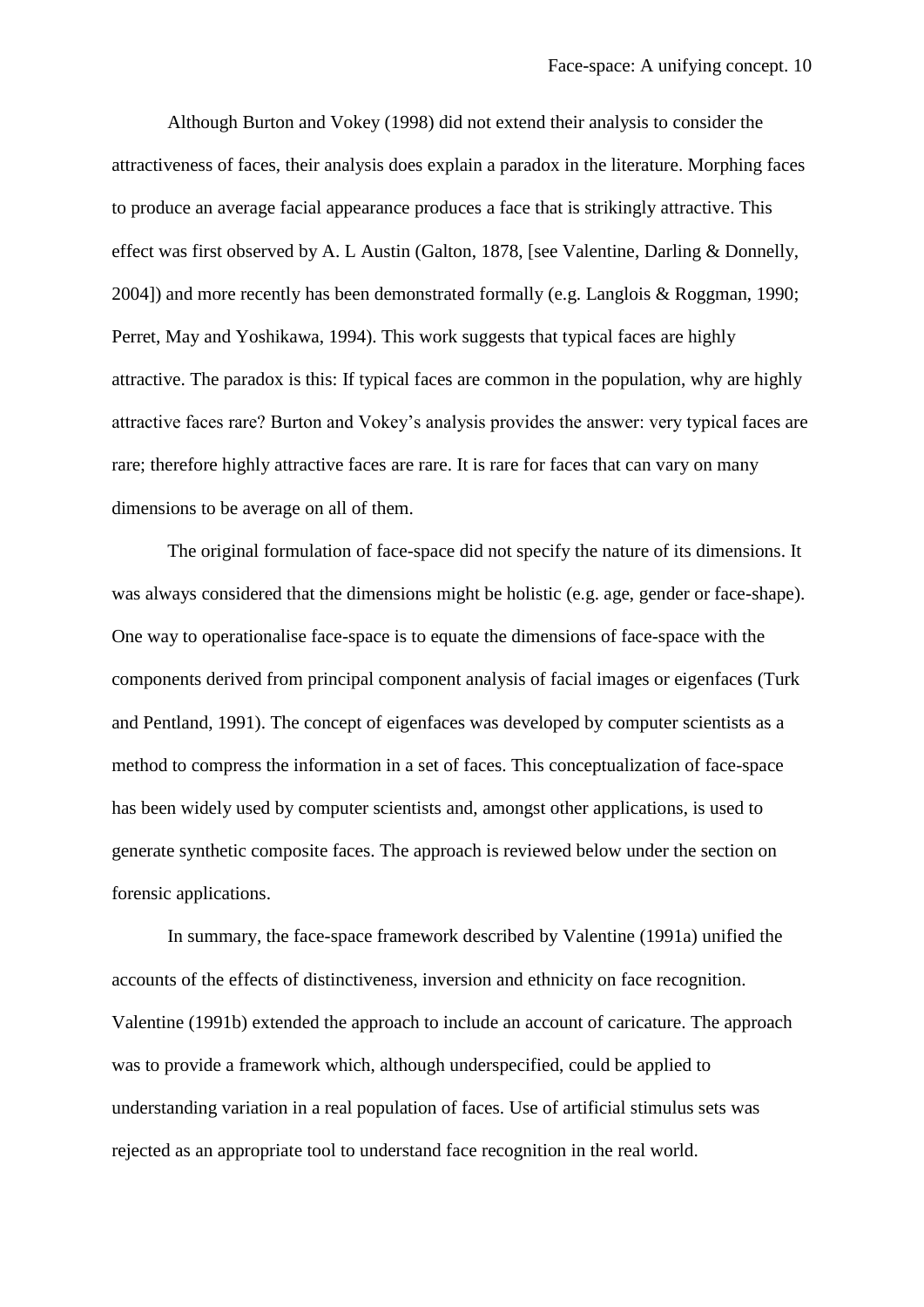Norm-based coding vs. Exemplar model

Valentine (1991a) originally suggested two different models within the face space framework. The first was one in which faces are encoded relative to a specific prototypical face also known as a norm face. In this norm-based face-space, faces are coded relative to this central face. The stored representation can be seen akin to an angle in which the direction and the magnitude are required to define the location of a face within this space. The distinctiveness of a face is represented by the length of this vector whereas the direction defines the identity.

The alternative model of face-space offered in Valentine (1991a) was an exemplarbased version. In an exemplar-based face-space, the faces are represented in the space without specific reference to any central prototype. The distance between face representations provide the measure of their similarity and it is the distribution of faces within the space that leads to the distinctiveness effects described above. Distinctive exemplars will be in areas of low density of other exemplars as a consequence of the normally distributed pattern of faces that one sees and knows. Typical faces, on the other hand, will be located near the centre of the distribution and thus there will be many similar face representations with which to confuse a particular exemplar.

This distinction between norm-based and exemplar-based versions of face-space reflected wider debate on the nature of memory. Exemplar-based models of memory were developed (e.g., Medin & Schaffer, 1978; Nosofsky, 1986;1988; 1991) as an alternative account of memory to category knowledge based on the extraction of prototypes (e.g., Goldstein & Chance, 1980; Knowlton & Squire, 1993; Palmer, 1975; Reed 1972). There has been a great deal of research that has been conducted on the domain of face perception that speaks to the differences between these two models of face-space, included research on the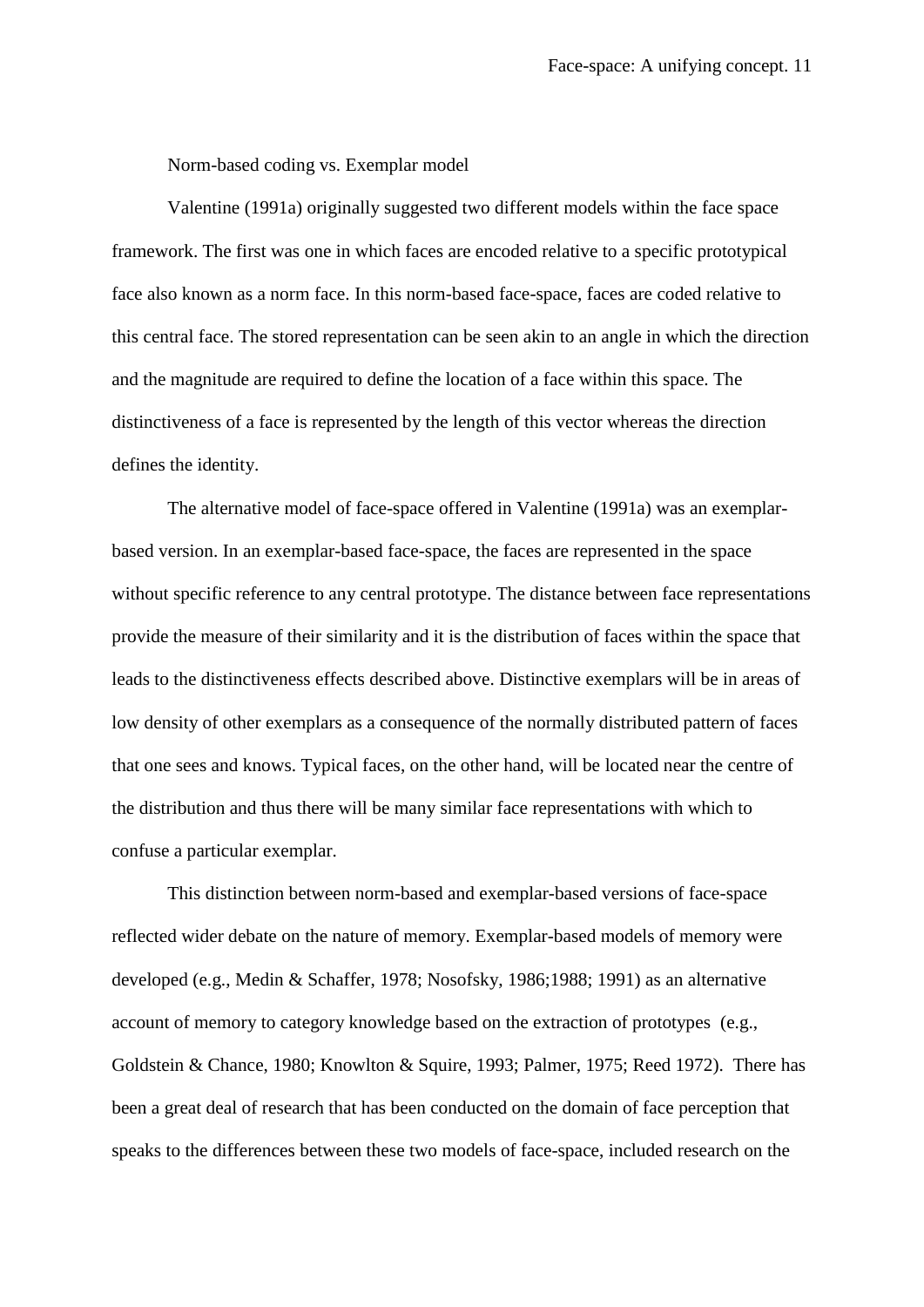own-ethnicity bias, caricature recognition and more recently facial adaptation effects. The contribution of each of these topics to our better understanding of face-space will be reviewed in turn, but first it is worth looking at the formulations of these two differing models in more detail.

#### Similarity metrics

To formalize the differences between norm-based face-space and exemplar-based face-space it is necessary to consider the similarity metrics that define them. A basic assumption for all metrics is that faces that are similar are encoded close together in the space, and therefore are confusable. While all versions of face-space suggest that faces are encoded in a multi-dimensional space, the properties of this space can differ. The most important property is how similarity of two faces maps onto distance in the face-space. This is the similarity metric.

As a working hypothesis, Valentine (1991a) defines the similarity metric for the exemplar-based model as the simple Euclidean distance between the exemplars. Recognition takes place if a target's representation is sufficiently similar to an encoded representation of a known exemplar but sufficiently dissimilar from the next most similar encoded exemplar. A development of this recognition decision based on an exemplar-based similarity metric was employed in the computational implementation by Lewis (2004) called face-space-R. In this model, a distribution of 'faces' was generated such that they were normally distributed on each dimension of face-space (i.e. a multi-dimensional normal distribution) and tested in a variety of tasks. The similarity metric employed was such that two identical faces had maximal similarity but similarity between faces decreased as Gaussian decay function with distance in the space. Lewis demonstrated that findings concerning distinctiveness, ethnicity and caricatures could be accounted for using this similarity metric.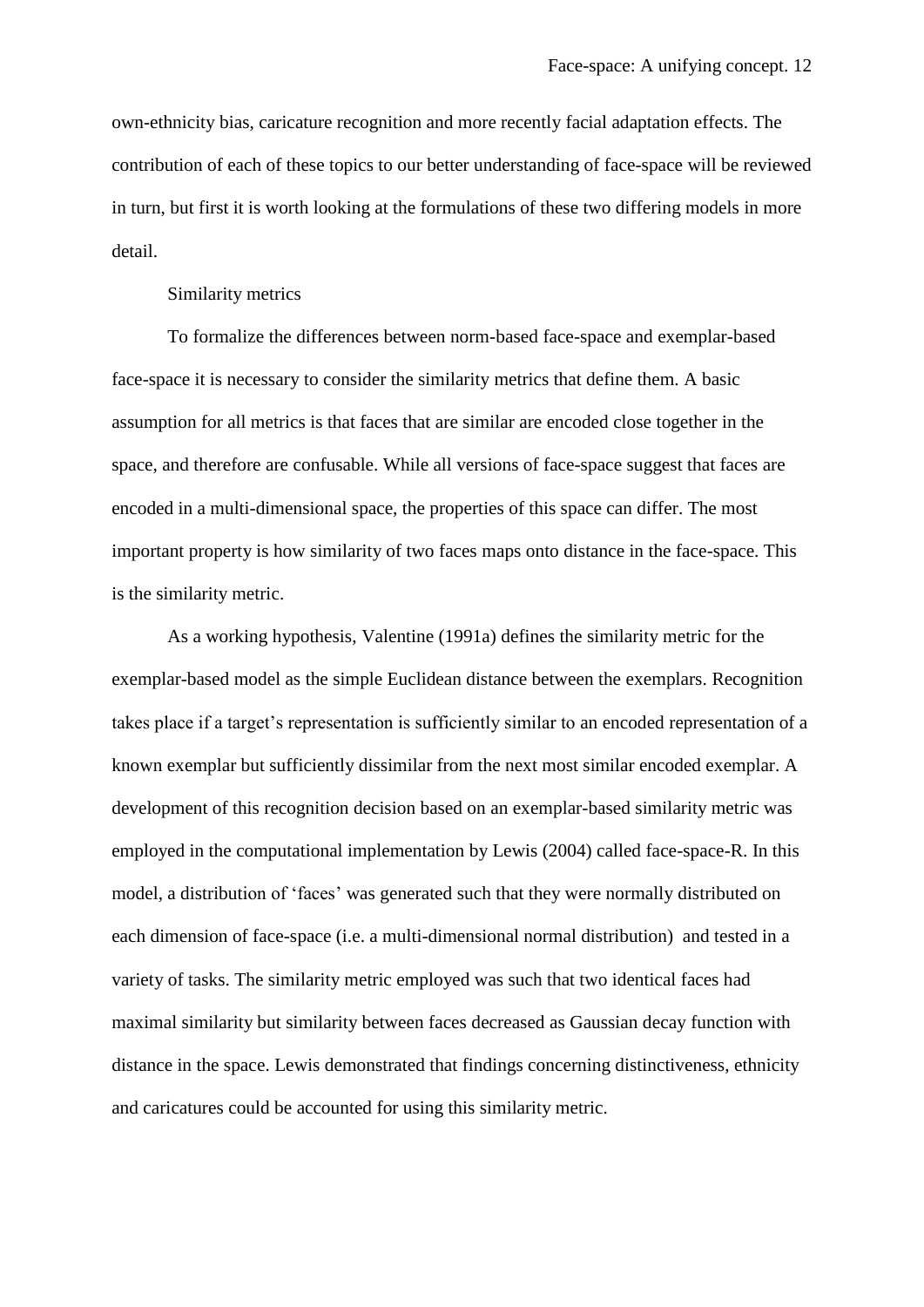One consequence of this type of exemplar-based similarity metric is that if two faces differ by the same distance in the space they will be equally similar regardless of whether they are typical or distinctive. There is now some evidence that this is not the case. Ross, Hancock and Lewis (2010) generated sets of stimuli where the same physical change was either applied such that the modified face lay on a radial line from the average face to the location of the original face in face-space, or the new location was oblique to a line between the exemplar and the average face. A discrimination task found that changes along the radial line from average (norm) face were harder to detect than changes that were oblique to that line.

The similarity metric for the norm-based model was not clearly defined in Valentine (1991a) except for the suggestion that it was based on vector similarity. Some authors have taken this to mean the dot product of the vectors. However, the dot product would predict that two vectors, representing different faces, would appear more similar to each other as one of them increased in magnitude (e.g. became more distinctive by being caricatured). Byatt and Rhodes (1998) proposed a similarity metric defined by the cosine of the angle between the vectors' representations of two faces (relative to a norm face) divided by the simple distance between the two faces. The benefit of this metric was that faces that were on the same radial axis were more similar to each other than those that where equidistant but were not on the same radial axis. The metric was also able to distinguish between two faces that lay on the same radial axis but were still different distances from the average face.

The question as to the correct metric for face-space cuts right to the definition of facespace itself. If the metric is not calculated relative to a norm face then the face-space is not norm-based. There remains no consensus on the correct interpretation of the similarity metric. As such, the question as to the role of a norm face in face recognition remains an open one.

**Caricatures**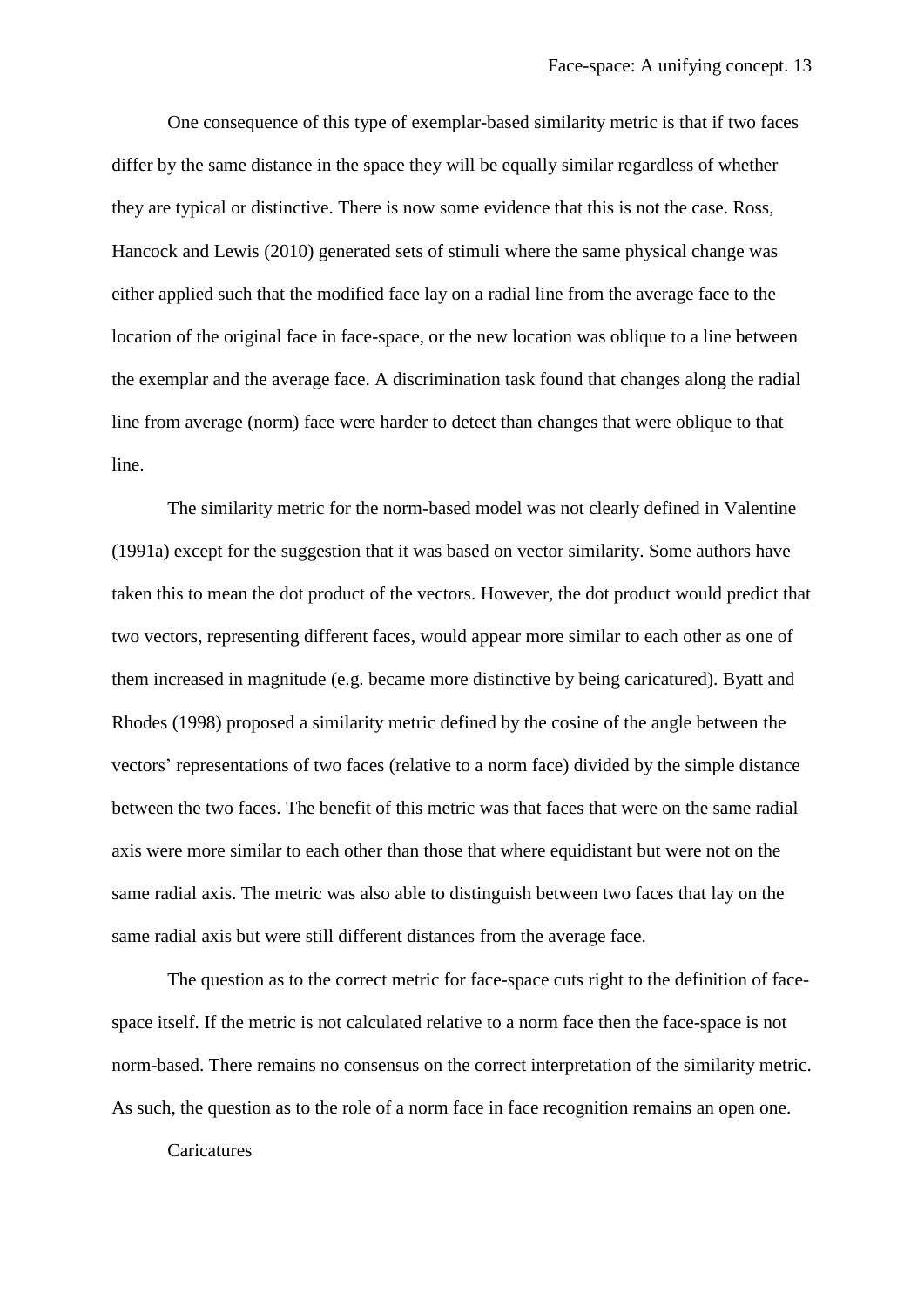The recognition of caricatures has been influential, but controversial, in revealing the nature of face-space. Artists' portrayals of caricatures are better recognized than veridical images (Perkins, 1975). A similar finding was found with computer-generated caricatures (Benson & Perrett, 1991). Such computer-generated caricatures can be produced by the following process. The location of many facial landmarks, which define the shape of the face's appearance (e.g. corners of eyes, outline of the nose etc.), are recorded for many faces from a homogeneous population (e.g. male White faces). The locations are averaged to define a 'norm' or 'prototype' face. A computer-generated caricature of an individual face can then be generated by exaggerating all the differences in the location of the landmarks between the individual face and the average face by a fixed proportion (e.g. 30%, 50%, see Figure 5). The proportion of the exaggeration defines the extent of the caricature. The visual texture can then be scaled and re-mapped to fit the new facial shape. This process exaggerated distinctive features. For example, an atypically large nose becomes even larger in a computer-generated caricature. Anti-caricatures (in which differences from the average were reduced) were also constructed.

#### Figure 5 about here

The fact that caricatures are recognized more accurately than veridical images is most easily explained by norm-based versions of the face-space. A caricature will have a representation that has the same angle from the prototypical face but will have a longer vector. This longer vector has been argued to be the parameter that provides the improved recognition of caricatures over veridical faces; in effect the caricature is a super-stimulus of the facial identity.

The exemplar-based version of the face-space, however, is not silent on the topic of caricatures. This is because, although exaggerating a face away from the average makes the face more unlike its target representation, it also makes it less like any competitor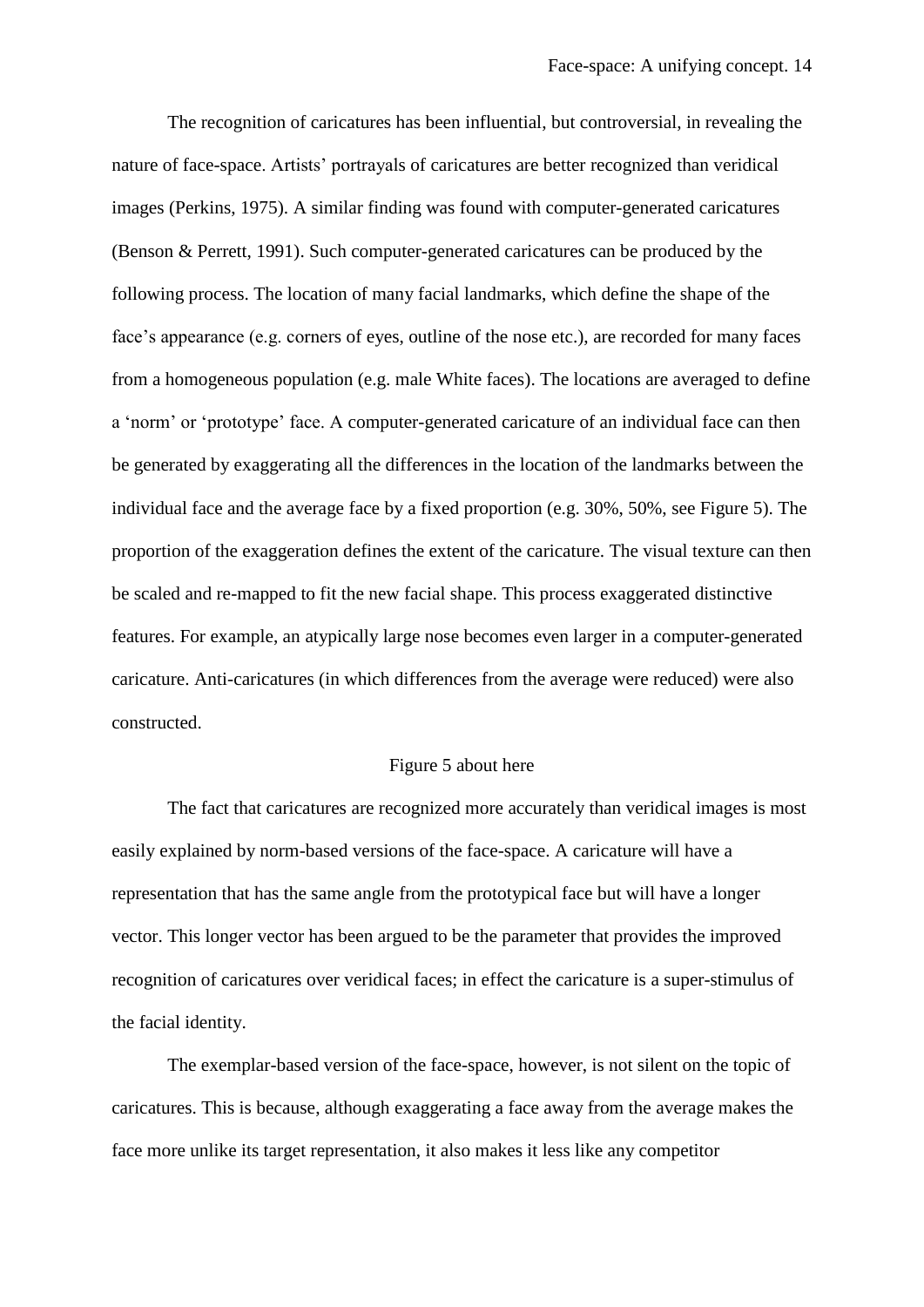representations as well. Lewis and Johnston (1999) had shown that an advantage for recognition was found for images that were exaggerated away from other similar known faces. This fact was used in the face-space-R model (Lewis, 2004) to demonstrate how an exemplar-based face-space predicts better recognition for a caricature face over a veridical face. The model was also able to make estimates of the degree of caricature that would lead to optimal recognition. Through modelling the caricature data, Lewis was able to make an estimate for the number of dimensions that we may use in a face-space. The estimate was between 15 and 22 dimensions.

The fact that both the norm-based model and the exemplar-based model can predict a recognition advantage for caricatures has recently become an interesting issue, as the existence of a caricature advantage has been drawn into question. The studies that do show a strong caricature advantage tend to use impoverished stimuli either because they are line drawings (e.g., Rhodes, Brennan & Carey, 1987) or because they are presented briefly (Lee & Perrett, 1997). Some studies only show an advantage for caricatures over anti-caricatures (Lewis & Johnson, 1998). More recent studies demonstrate no advantage for the caricature (Kaufmann & Schweinberger, 2008) or even an advantage for the anti-caricature (Allen, Brady & Tredoux, 2009). Indeed, Hancock and Little (2011) suggest that the reason for the caricature advantage observed in earlier studies was at least partly due to adaptation effects as a result of the way in which the stimuli were presented. Exactly how these adaptation effects work and what they tell us about face-space is explored further below. The situation is that there are two models that each predict a caricature advantage but there is debate over whether the effect on recognition is real or an artifact. Further research is required to resolve this.

## Facial adaptation.

Facial adaptation effects have demonstrated how the face-space is a flexible concept and representations can be distorted within it. Adaptation is a recalibrating process in which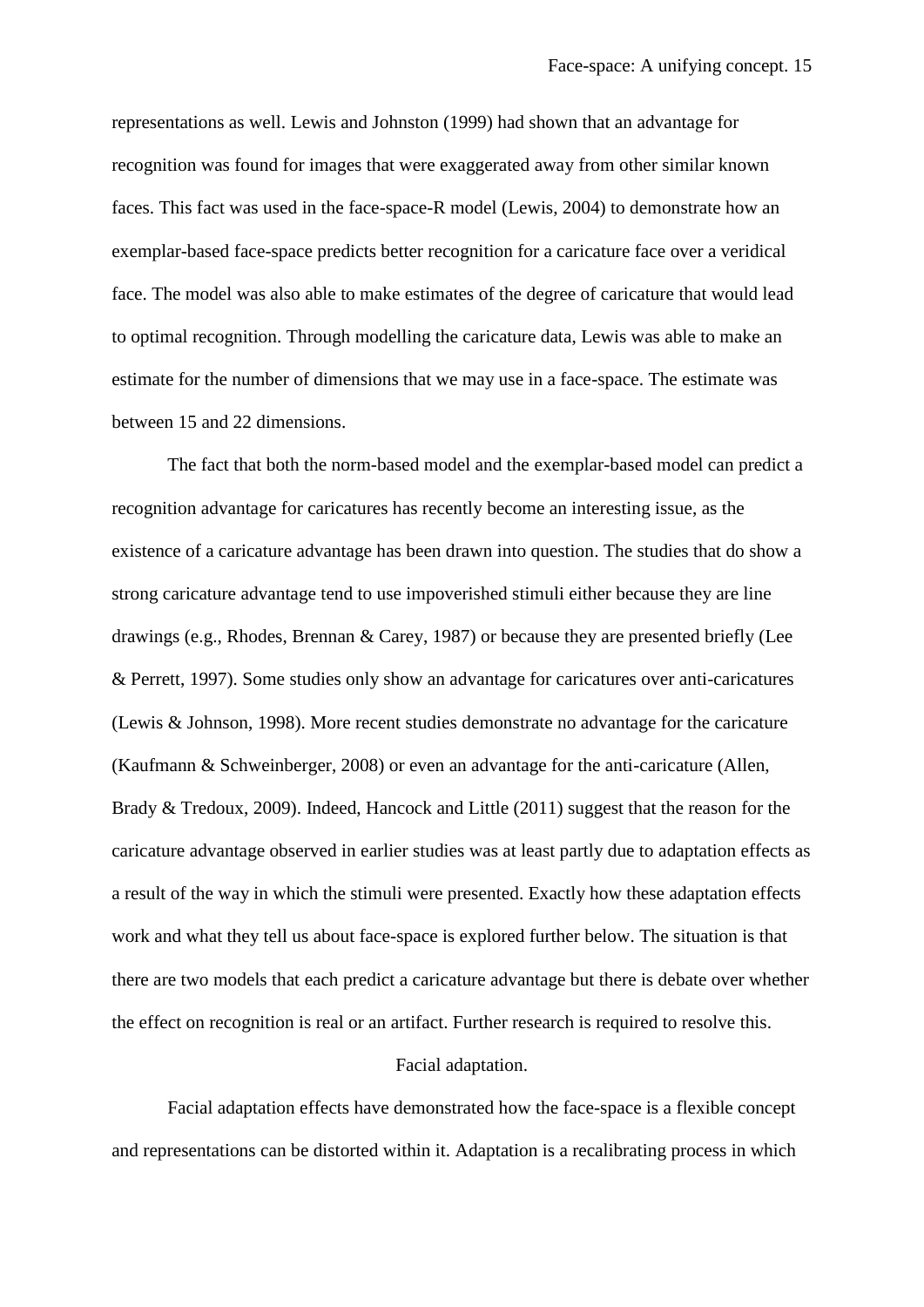the perceptual system is altered following constant stimulation of a particular stimulus characteristic (Blakemore, Nachmias, & Sutton, 1970). One of the first demonstrations of face adaptation was shown by Lewis and Ellis (2000), although they used the term satiation rather than adaptation. They showed that the time required to recognize a face increased when 30 different views of that face had been presented immediately before the test (compared with just 3 different views). As well as slowing recognition, adaptation also causes contrastive after-effects, such that adaptation to a center-compressed facial image causes the perception of an unaltered image to appear center-expanded (Rhodes & Jeffery, 2006; Webster & MacLin, 1999; see Figure 6). This is the typical face distortion after-effect (FDAE). Contrastive facial after-effects have also been observed for judgments of attractiveness (Rhodes, Jeffery, Watson, Clifford, & Nakayama, 2003), personality (Buckingham et al., 2006; Wincenciak, Dzhelyova, Perrett, & Barraclough, 2013), emotion and gender (Webster, Kaping, Mizokami, & Duhamel, 2004) and identity (Leopold, O'Toole, Vetter, & Blanz, 2001; Leopold, Rhodes, Müller, & Jeffery, 2005).

## Figure 6 about here.

Face after-effects transfer across face identities (even to the perceivers' own face; Webster & MacLin, 1999), from an adaptor of one size to test stimuli of a different size (Zhao & Chubb, 2001), across different parts of the retina (Hurlbert, 2001; Anderson & Wilson, 2005) and partially across viewpoints (Jeffery, Rhodes, & Bussey, 2006; Pourtois, Schwartz, Seghier, Lazeyras, & Vuilleumier, 2005; Ryu & Chaudhuri, 2006), yet visual similarity between the adaptor and test is a critical variable in the magnitude of the FDAEs (Yamashita, Hardy, De Valois, & Webster, 2005) at least for unfamiliar faces (Hills & Lewis, 2012). For familiar faces, there is greater transference across size and viewpoint (Carbon  $\&$ Leder, 2005; Jiang, Blanz, & O'Toole, 2006), indicating that face after-effects involve higher-level perceptual processing than observed in other after-effects.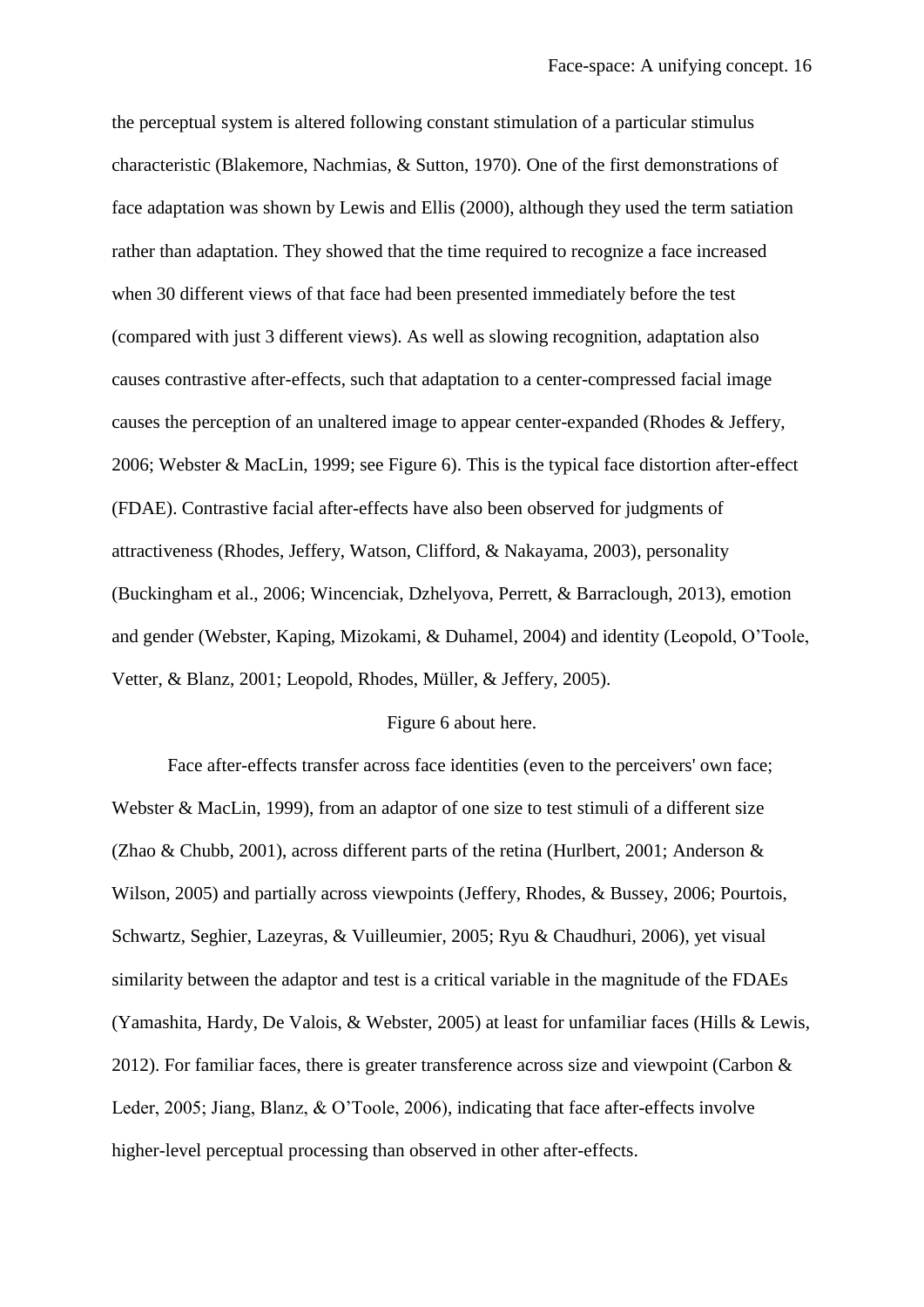Not all kinds of distortions can cause the FDAE, however. Robbins, McKone, and Edwards (2007) demonstrated that after-effects were observed when participants were adapted to a "natural" facial configuration (eyes aligned) but not when adapted to "unnatural" facial configurations (eyes not aligned). The after-effect transferred from the adaptor identity to other faces. This indicates that adaptation techniques may be useful in revealing the nature of the dimensions of face-space.

Often considered similar to FDAEs are face identity after-effects (FIAEs; Strobach & Carbon, 2013; Webster & MacLeod, 2011), whereby the perceived identity of a face is altered after adaptation to a particular identity. Leopold *et al*. (2001) morphed together 200 faces to produce a prototype face. This was assumed to be the centre of the face-space. Each unique face identity could be measured in terms of Euclidean distances from the prototype face. After adaptation to an anti-face (a projection through the origin of face-space in the opposite direction from the face-identity), the identification threshold (the required identity strength to perceive the face identity) was lowered by 12.5% suggesting it was easier to perceive the identity following adaptation (see Figure 7). These effects are considerably weaker if the adapt and test face continuum do not pass near the norm (Zhao, Hancock, & Bednar, 2008). Nevertheless, since they are still present, these results demonstrate that adaptation to one particular face alters the entire face-space (Benton & Burgess, 2008).

# Figure 7 about here.

These facial adaptation effects are easily explained in terms of the face-space using Clifford, Wenderoth, and Spehar's (2000) notion that the sensory system dynamically maps environmental attributes onto patterns of fixed neuronal responses. This mapping is changed when the structure of the environment is altered. Implicit within this model is that neuronal populations have tuning curves for particular stimuli characteristics which may correspond to dimensions of face-space. The width of tuning curves represents the population's response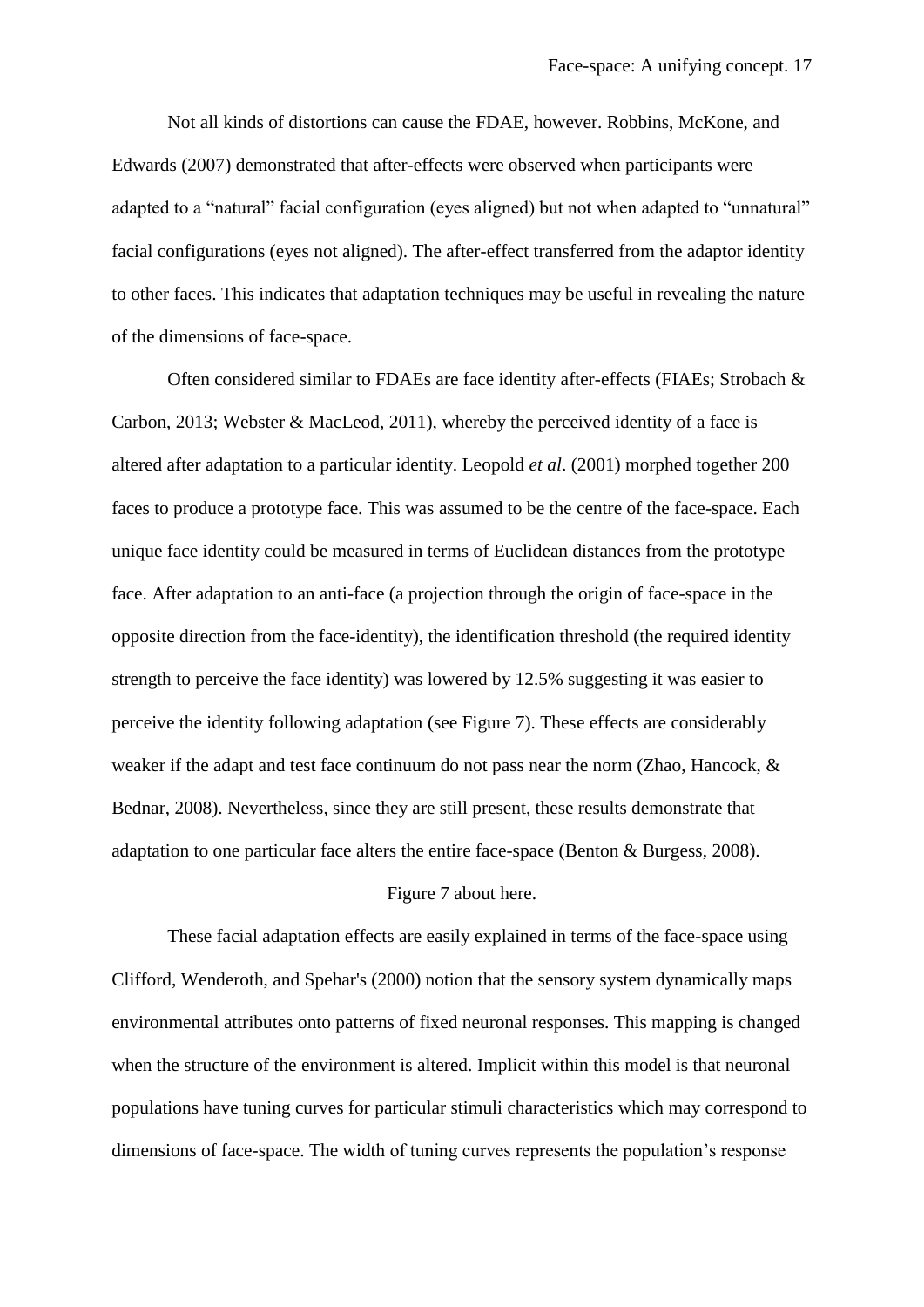bandwidths, whereas the peak represents the preferred stimulus property. The perceived response is given by the weighted vector average of the units responding to the stimulus, based on distribution-shift theory (c.f. Mather, 1980). The purpose of adaptation is to recentre the perceptual space nearer to the adaptor stimulus (Hurlbert, 2001; Webster & Macleod, 2011). Evidence for the renormalization process of adaptation stems from the fact that it is not possible to adapt to a prototype face (Webster & MacLin, 1999). This renormalization process leads to apparently permanent changes in the face-space (Carbon & Diyte, 2012) suggesting a role for adaptation is face learning and the creation of the face prototype in facespace. For example, consistently seeing faces with a wide nose alters the face prototype, such that wide noses are considered typical and narrow noses distinctive.

Researchers have also used adaptation to conceptualize the neural representation of the dimensions of face-space. Typically, two-pool models have been employed to account for what appears to be opponent processing (e.g. Over, 1971) and have been successfully implemented in modeling the FIAE (Ross, Deroche, & Pameri, 2014). At one end of each dimension there is a neural population for the extreme of a particular feature and at the other end of that same dimension, there is a neural population for the opposite extreme of the same feature (e.g. Robbins et al., 2007, see Figure 8). Equal activation of both pools of neurons signals a neutral point on that dimension (i.e. the norm). The relative firing of each pool determines the size of the feature seen. Coding is therefore relative to norm. Based on this model, after-effects increase monotonically with increasing adaptor extremity (at least up to an ecologically valid range of values). This is due to more extreme adaptors activating their preferred channel more strongly (Pond, Kloth, McKone, Jeffery, Irons, & Rhodes, 2013). Consistently, many face after-effects are found to be larger for strong (e.g., extremely large or unusual) than weak adaptors indicating norm-based coding for many facial attributes (Burton, Jeffery, Skinner, Benton, & Rhodes, 2013). Concurrently, evidence from fMRI adaptation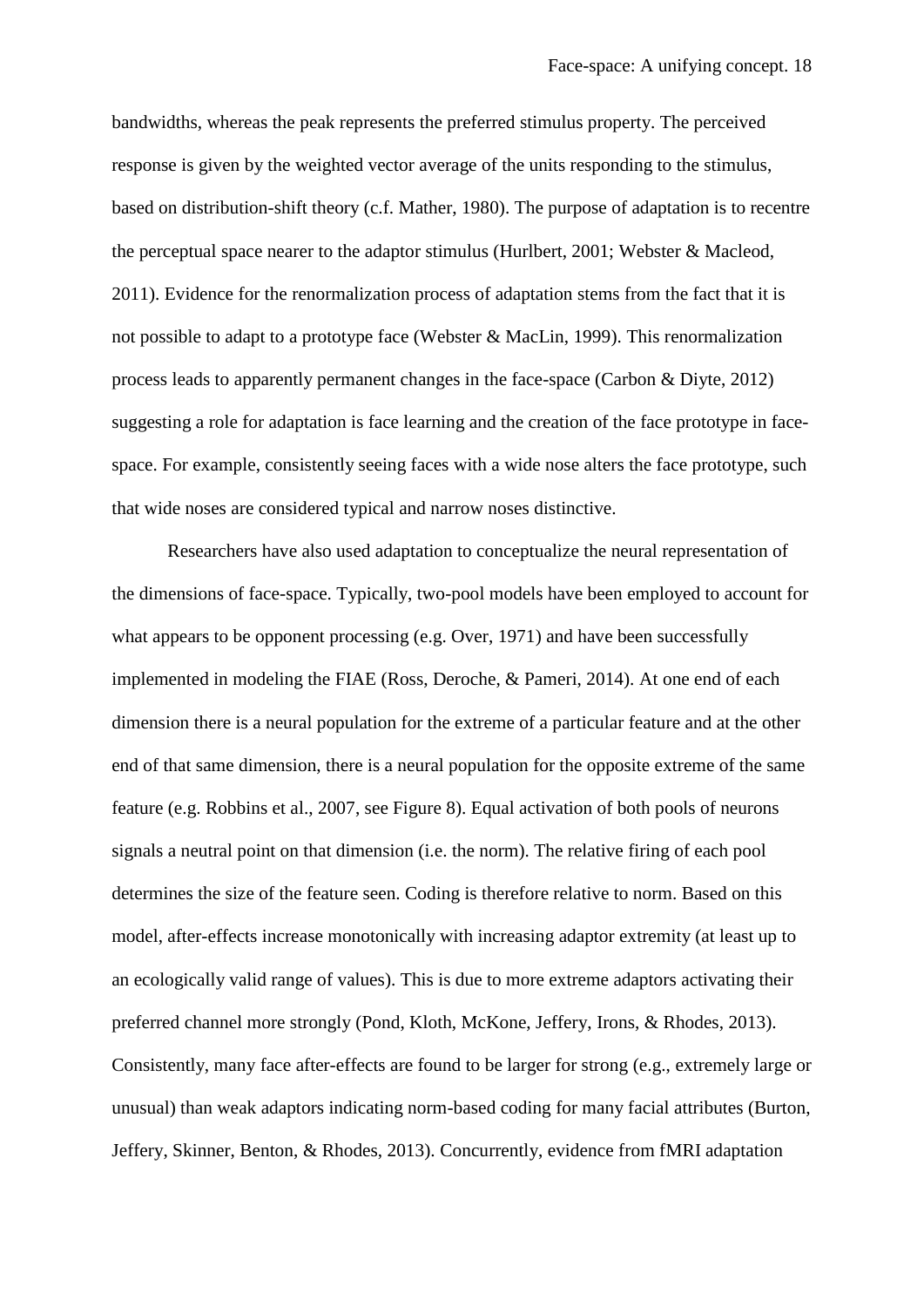and single-cell recording studies indicate that face-selective neurons are tuned to encode the distinctiveness of individual faces relative to the prototype face (Leopold, Bondar, & Giese, 2006; Loffler, Yourganov, Wilkinson, & Wilson, 2005).

# Figure 8 about here

While this two-pool account is appealing, there are caveats with it. There is evidence to suggest that some of the dimensions along which faces are thought to vary are not orthogonal: the effects of adaptation on one dimension may depend on the levels of other dimensions (Jaquet & Rhodes, 2008). Studies have shown that when participants are adapted to opposing pairings of facial characteristics category-contingent after-effects are typically produced (e.g. adaptation to expanded eye spacing in White faces and constricted eye spacing in Black faces at the same time causes contrasting after-effects in White and Black faces). Aftereffects are not therefore based on the simple translation of experienced face-space relative to physical face-space. Therefore, norms for different face categories can be established depending on the context. Thus, there may be separate face-spaces for different categories of faces (Little, DeBruine, Jones, & Waitt, 2008). Furthermore, FIAEs caused by familiar faces are only observed if the familiar face is recognized (Laurence & Hole, 2012), suggesting the involvement of higher-level recognition-based systems at play in the facespace.

Adaptation effects can also be explained within a multichannel or exemplar-based version of face-space where a facial attribute is represented by activation in many pools of neurons. Each pool is tuned to a narrow range of distinct values. An exemplar of a feature is represented by the summation of activation in several of these pools. These pools are maximally tuned to naturally occurring values. Therefore, extreme adaptors (outside the range that would be expected in the real-world) would cause less after-effect than less extreme adaptors as they have less impact on the channels in the less extreme range. These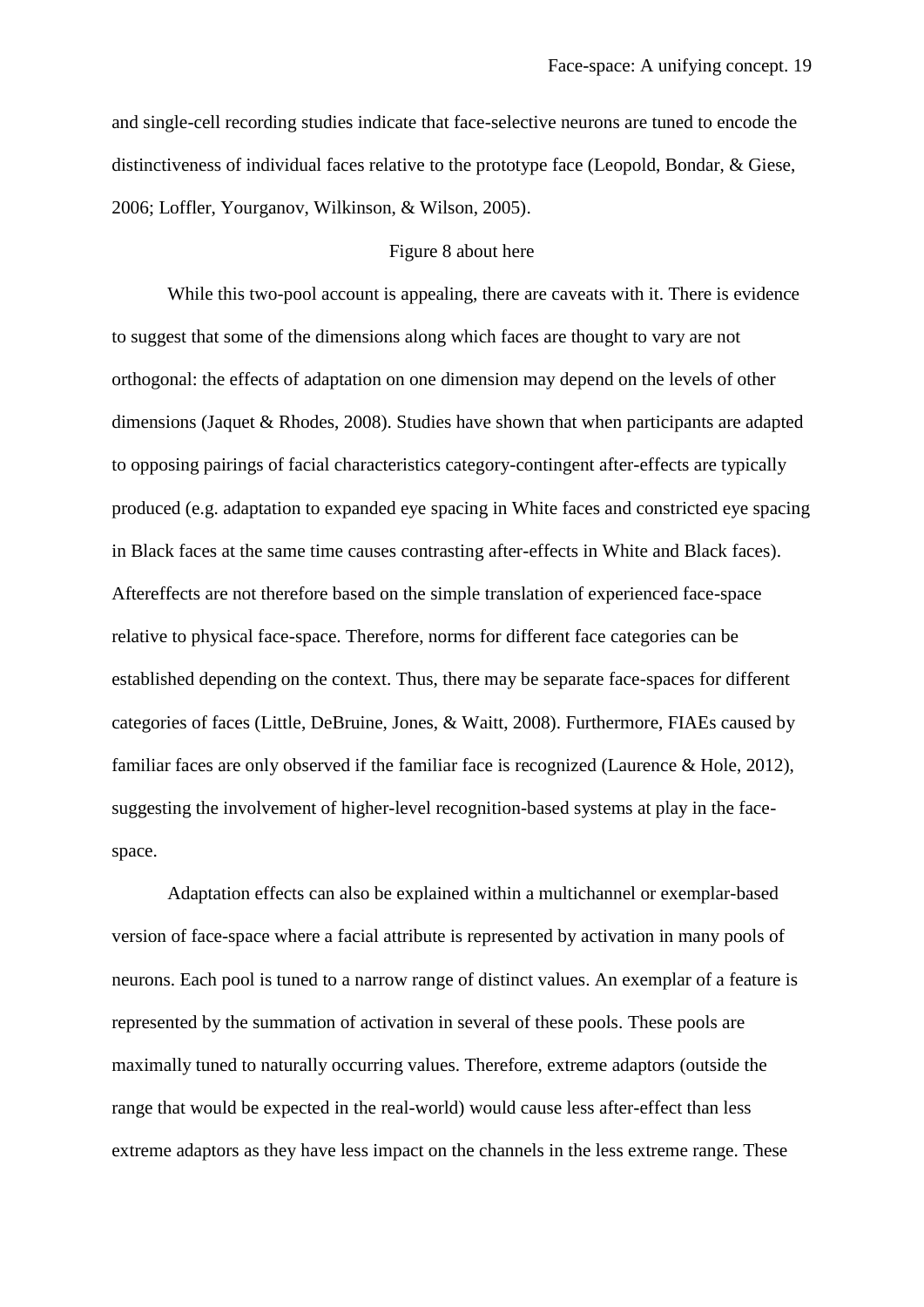results have recently been modeled (Ross et al., 2014) indicating that an exemplar-based model of face-space can account for after-effects.

Adaptation can also speak to how inverted faces may be represented in the face-space. In Valentine's (1991a) original model, inversion leads to increased error in encoding. Research exploring after-effects and orientation show that after-effects occur for upright and inverted faces, but only if the orientation of the adaptation face was matched with the orientation of the test faces (Webster & MacLin, 1999). This suggests that inverted faces are not processed in the same face-space as upright faces, or that the dimensions used to code faces are orientation specific. Such category-contingent after-effects further indicate the possibility of their being many face-spaces. This begs the question of how many face-spaces there are and how they may be structured: It is possible that there is a hierarchical structure whereby there is a face-space for faces overall with further spaces for specific categories (such as male/female), or that multiple spaces exist and motivation dictates which space is used. These are clear avenues for further research. Whether face after-effects are best accounted for in a norm-based or exemplar-based face-space, there is no doubt that the original model of face-space has proven to be a useful framework with which to explore after-effects. Importantly, these high-level face-specific after-effects and presumably neural response in face-space, correlate with face recognition accuracy suggesting the more responsive an individuals' face-space the better they are at face recognition (Dennett, McKone, Edwards, & Susilo, 2011).

#### Own-ethnicity bias

Valentine's (1991a) explanation of the OEB is based on the observed fact that otherethnicity faces do not vary consistently along the same dimensions as own-ethnicity faces, due to the physiognomic differences (for example between Black and White faces, Ellis, Deregowski, & Shepherd, 1975). Indeed, Papesh and Goldinger (2010) have shown, using a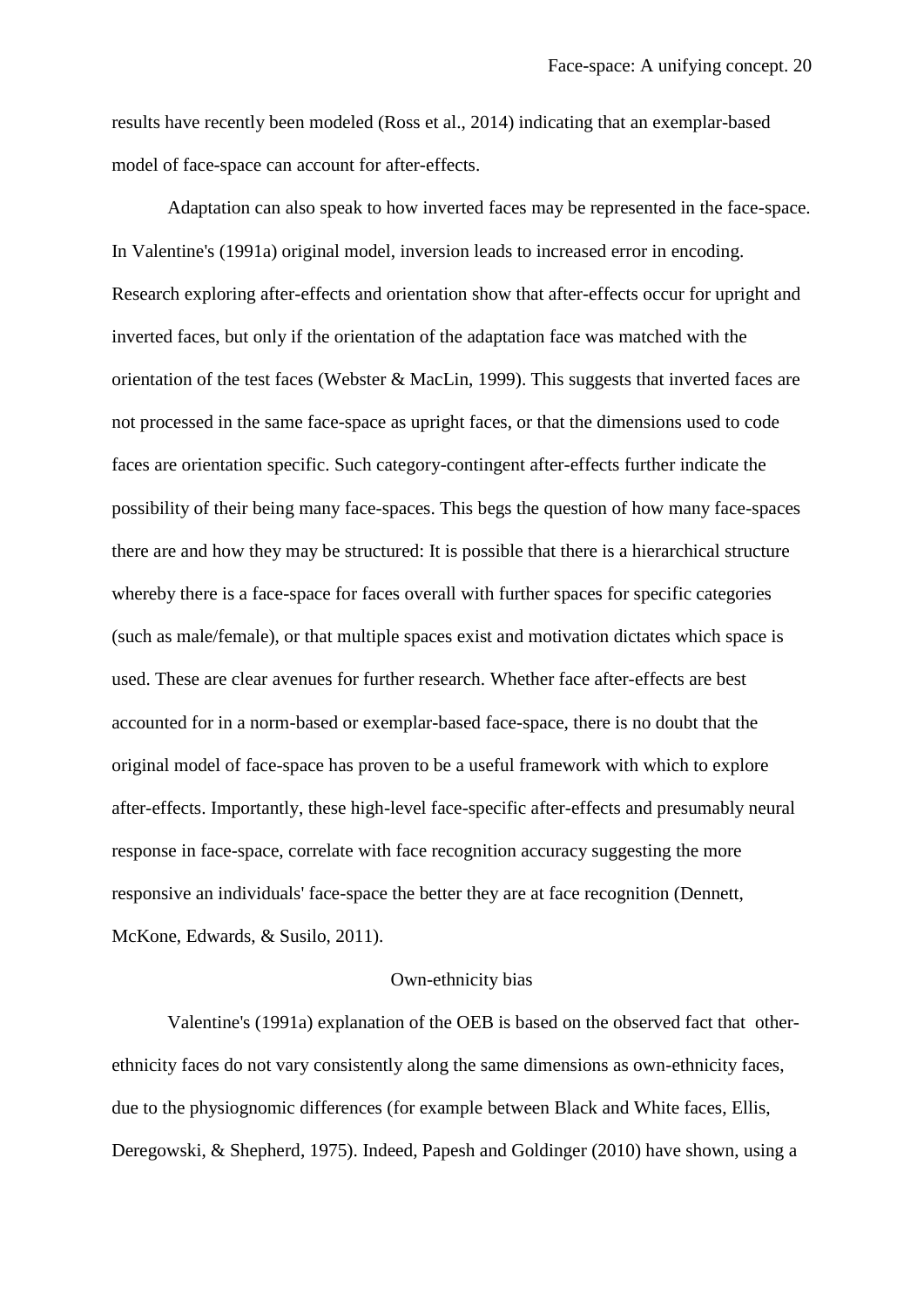multidimensional scaling (MDS) approach, that participants' perceptual space grouped highly controlled Black and White faces separately, with other-ethnicity faces grouped more densely in the MDS space. This grouping was based on structural properties of the faces rather than skin tone. These results are entirely consistent with face-space and indicate that the dimensions used for encoding and recognition of own-ethnicity faces are diagnostic and appropriate, but are unlikely to be as diagnostic for the processing of other-ethnicity faces (Hills & Lewis, 2011). Based on this idea, a number of authors have attempted to reduce the OEB by training participants to focus on features that differentiate other-ethnicity faces (Slone, Brigham, & Meissner, 2000). Hills and Lewis (2006) trained White participants to use the features typically described by Black participants when recognizing faces. This led to a reduction in the OEB amongst White participants because they looked at the diagnostic features (Hills & Pake, 2013).

While this explanation of the OEB is parsimonious, there are other recognition biases that are harder to explain within the face-space framework. The own-age (Anastasi  $\&$ Rhodes, 2005, 2006), own-gender (Wright & Sladden, 2003), and own-university biases (Bernstein, Young, & Hugenberg, 2007) are not based on extensive experience: participants are likely to have roughly equivalent experience of own and other-gender faces; participants are less able to recognize faces younger than their own age, even though they were once young (Hills,2012). And finally, own-university biases are not based on physical differences between groups of faces. These biases may be explained in terms of motivation to process own-group faces deeply (Sporer, 2001). Nevertheless, expertise is required to differentiate and process faces deeply.

To explain these biases within the face-space framework, one can assume that dimensions that are diagnostic for differentiating between other-age faces can become more heavily–weighted and therefore more salient, depending on the age of the participant. Indeed,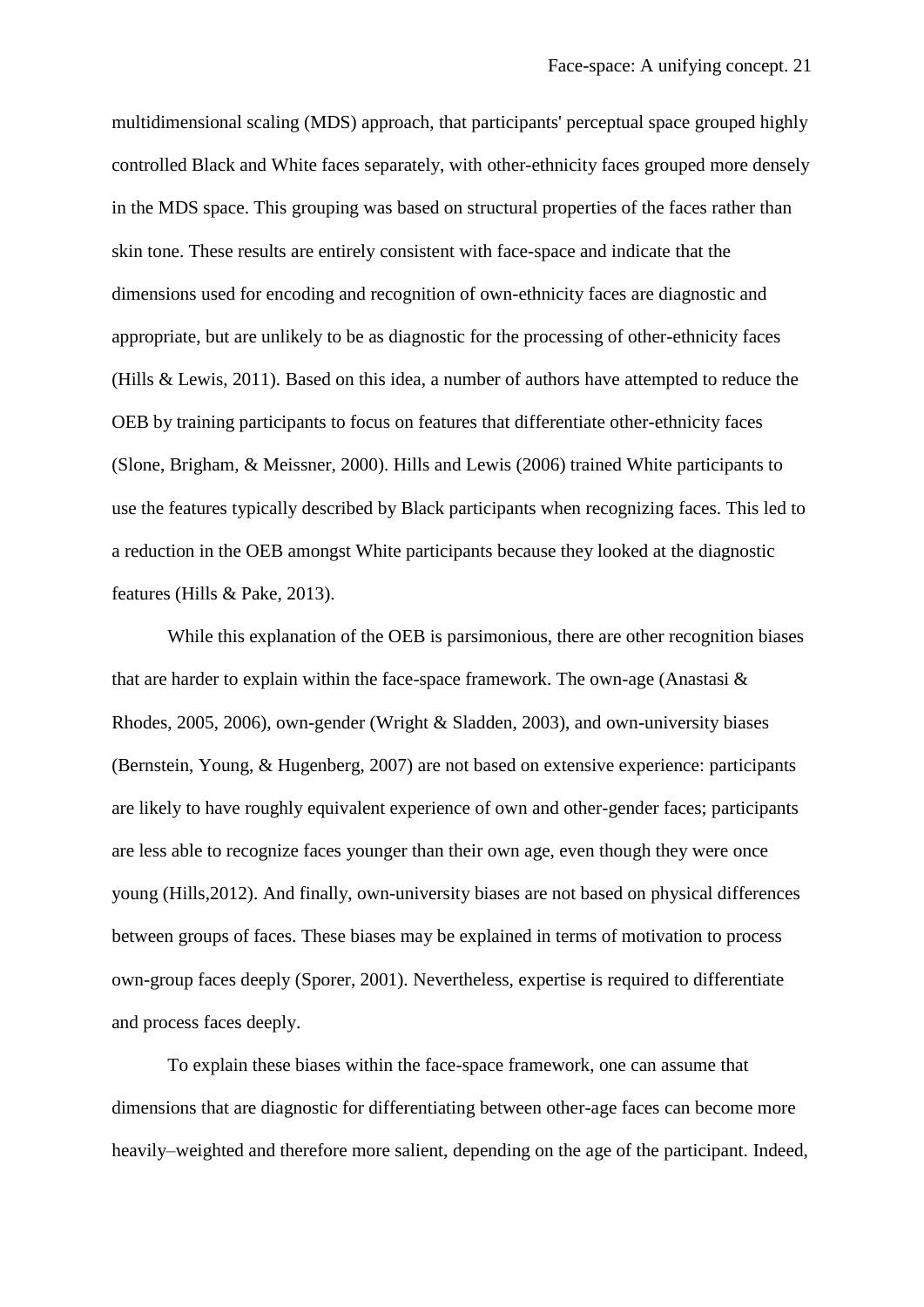recent daily-life contact influences the magnitude of the own-age bias (e.g., Wiese, Komes, & Schweinberger, 2012). This perspective indicates that the face space adapts to the present living conditions. A useful analogy is to think of face-space around own-age and own-gender faces being stretched, to make these faces more dissimilar to each other and therefore easier to distinguish (cf. Nosofsky, 1986), akin to perceptual warping (Kuhl, Williams, Lacerda, Stevens, & Lindblom, 1992). This inherently adds a flexibility element to face-space. Dimensions do not have to be used equivalently in every situation, but can be weighted according to the task and motivation. A lack of motivation to process other-group faces may also lead to some dimensions being weighted more than others, leading to increased error during the encoding. This indicates an unanswered question regarding how own- and otherage faces are distributed within the face-space and how this changes with age.

# Development of face–space

Given the importance of face-space for explaining how adults encode faces, it is important to apply this model to the development of face recognition. Face recognition abilities improve through childhood (e.g. Blaney & Winograd, 1978; Ellis & Flin, 1990; List, 1986). This improvement may follow a linear pattern (Feinman & Entwisle, 1976; Hills, 2014) and is associated with better memory for faces in children (Dempster, 1981; Hills 2012) and faster responding (Johnston & Ellis, 1995). Children's face recognition is inexpert. Children show a smaller effect of inversion on face recognition than do adults, when tested using appropriate methods (de Heering, Rossion, & Maurer, 2012; Hills, 2014; Rose, Jankowski, & Feldman, 2002). Children recognize typical and distinctive faces equally well (Johnston & Ellis, 1995). Some effects are simply observed differently. Children can be adapted to unnatural facial configurations that adults cannot (Hills, Holland, & Lewis, 2010).

These effects can be interpreted within the face-space framework. Evidence suggests that the face-space or prototype face becomes increasingly more refined with age enabling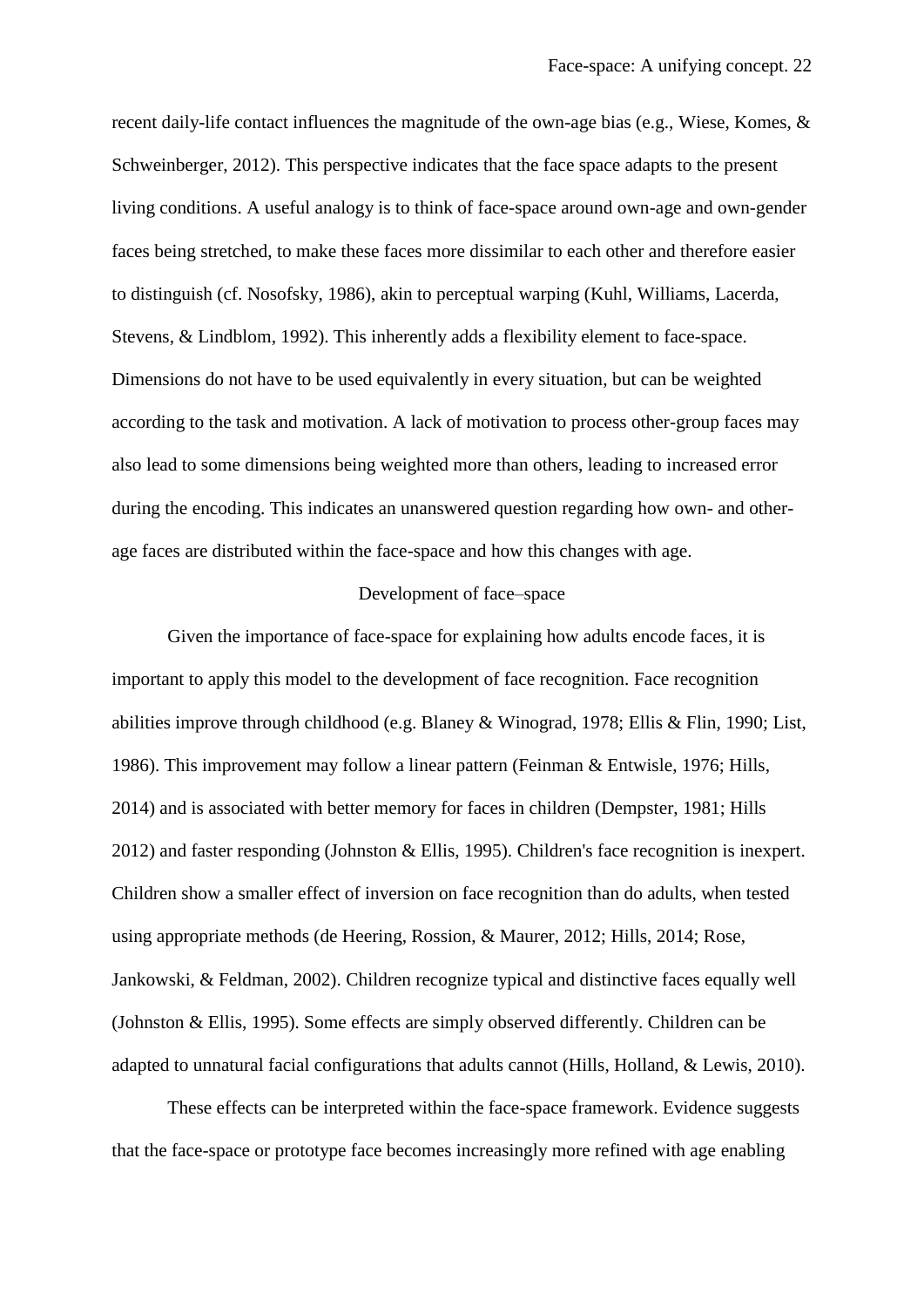improved differentiation of categories of faces to be made (Short, Hatry, & Mondloch, 2011). This refinement may stem from children's use of the dimensions of face-space, the distribution of faces within face-space, or the use of the prototype. These three possibilities relate to the number of dimensions of face-space, the coding accuracy along the dimensions, and the coding of the prototype.

Johnston and Ellis (1995) presented the uniform model of face-space, in which the number of dimensions of face-space is constant throughout development. The distribution of faces within face-space changes, starting with an empty face-space. As faces are encountered, they are stored in the space. This creates crowding in the centre of the face-space and leads to typicality effects and own-group biases that will not be present in younger children.

An alternative position is that children may use fewer dimensions than adults (Nishimura, Maurer, & Gao, 2009). These may be "less appropriate" dimensions than those of adults (Johnston & Ellis, 1995 pp. 463), suggesting that dimensions will be added to the face-space during development (Lewis, 2004; Valentine, 1991a) when two faces cannot be readily discriminated with the existing dimensions. Perceptual learning (e.g. McLaren, 1997; Mundy, Honey, & Dwyer, 2007) indicates that when two similar stimuli are presented, participants will attend to the unique differences between the stimuli and inhibit the similarities. Therefore, a dimension that distinguishes between the two faces may be added to the face-space. This process will continue until most faces are recognizable. Thus, experience of faces dictates what dimensions will be added to face-space. With this position, there is no specificity about when dimensions will no longer be added to the space.

A third position is that children may use different or a larger number of dimensions than adults (Hills *et al*., 2010). Perceptual narrowing effects (Nelson, 2001; Macchi-Cassia, Kuefner, Westerlund, & Nelson, 2006), by which younger infants are better able to discriminate between pairs of monkey faces and phonemes of non-native languages than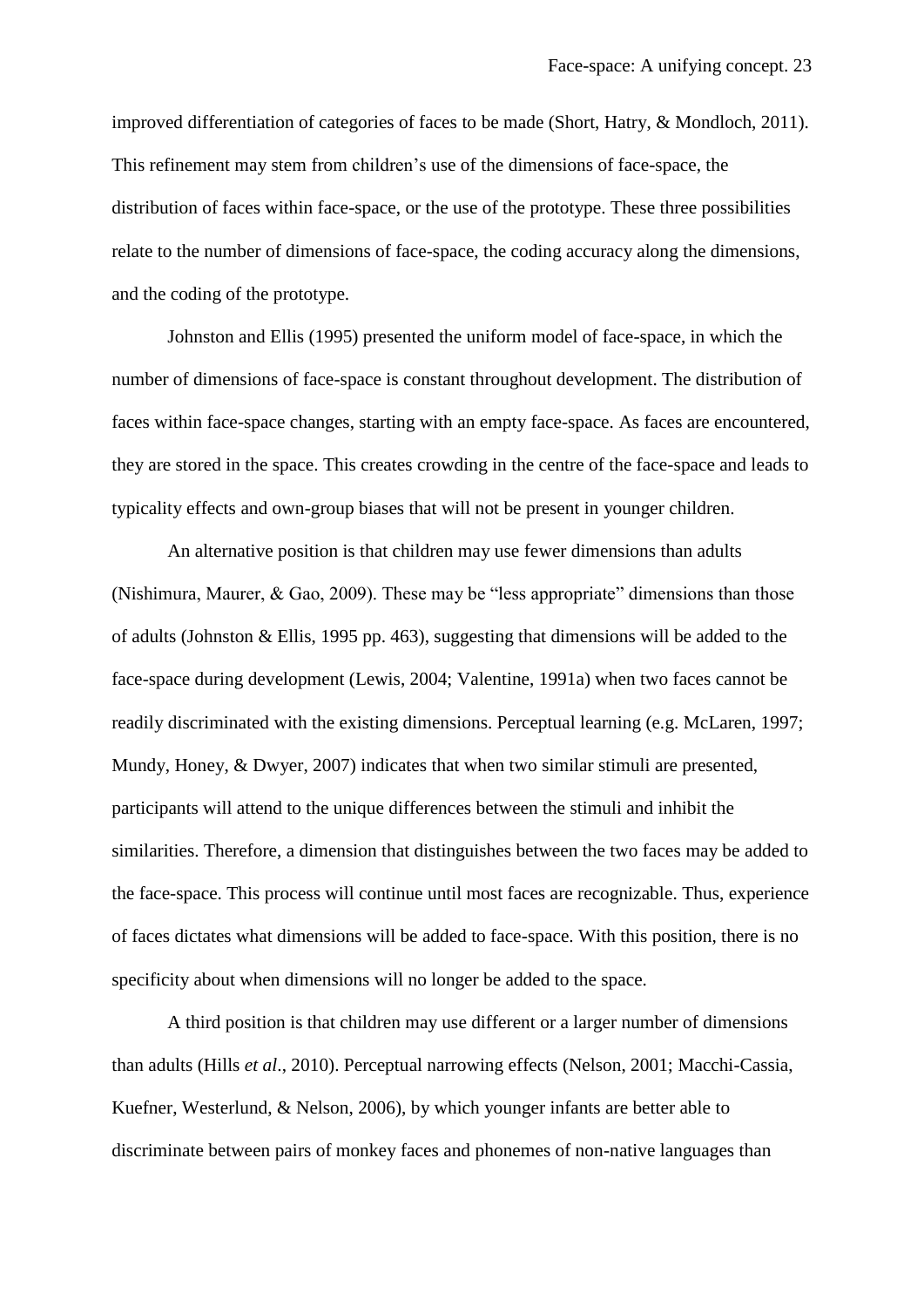older infants (Cheour, et al., 1998; Kuhl, et al., 1992; Lewkowicz & Ghazanfar, 2006; Pascalis, de Haan, & Nelson, 2002; Scott, Shannon, & Nelson, 2005, 2006), indicate that with development children learn to orient their perceptual attention to the most relevant characteristics (Saarinen & Levi, 1995). Similar perceptual narrowing has been shown to occur in other realms of expertise such as chess (e.g. Gobet & Simon, 1996a, b) and is based upon the ability to form category boundaries. Category boundaries are associated with face expertise (Angeli, Davidoff & Valentine, 2008; Balas, 2012). Therefore, it is possible that experience narrows the number of dimensions used to recognize faces ensuring that only the most appropriate dimensions remain for frequently encountered faces. Potentially, children may rely more on featural dimensions, as opposed to configural dimensions, than adults and this may explain smaller face-inversion effects. With age, the face-space becomes more refined and specific to the most frequently encountered faces (upright, own-ethnicity faces) and this is evidenced by apparent coding changes with age. There is neurological evidence for such a possibility: the number of axons in the visual cortex decreases with age leading to more restrictions in the stimuli that lead to neural responses due to neuronal pruning (Johnson & Vecera, 1996).

A final position is that children may not be able to code faces precisely along the same dimensions as adults (Mondloch & Thomson, 2008). Potentially, the neural response is less distinct for a particular feature. This may lead to a less stable face norm (Nishimura *et al.*, 2008). The less stable norm may reflect the change from concrete to formal operational thought in Piagetian terms (Piaget, 1952). Whereas concrete operational thought involves simple flexible schemas, formal operational thought involves the use of many more complex schemas (c.f. K. Nelson, 1981; 1996). Therefore formal operational thought could lead to the development of a robust, 'rigid' prototype derived from the most frequently encountered faces.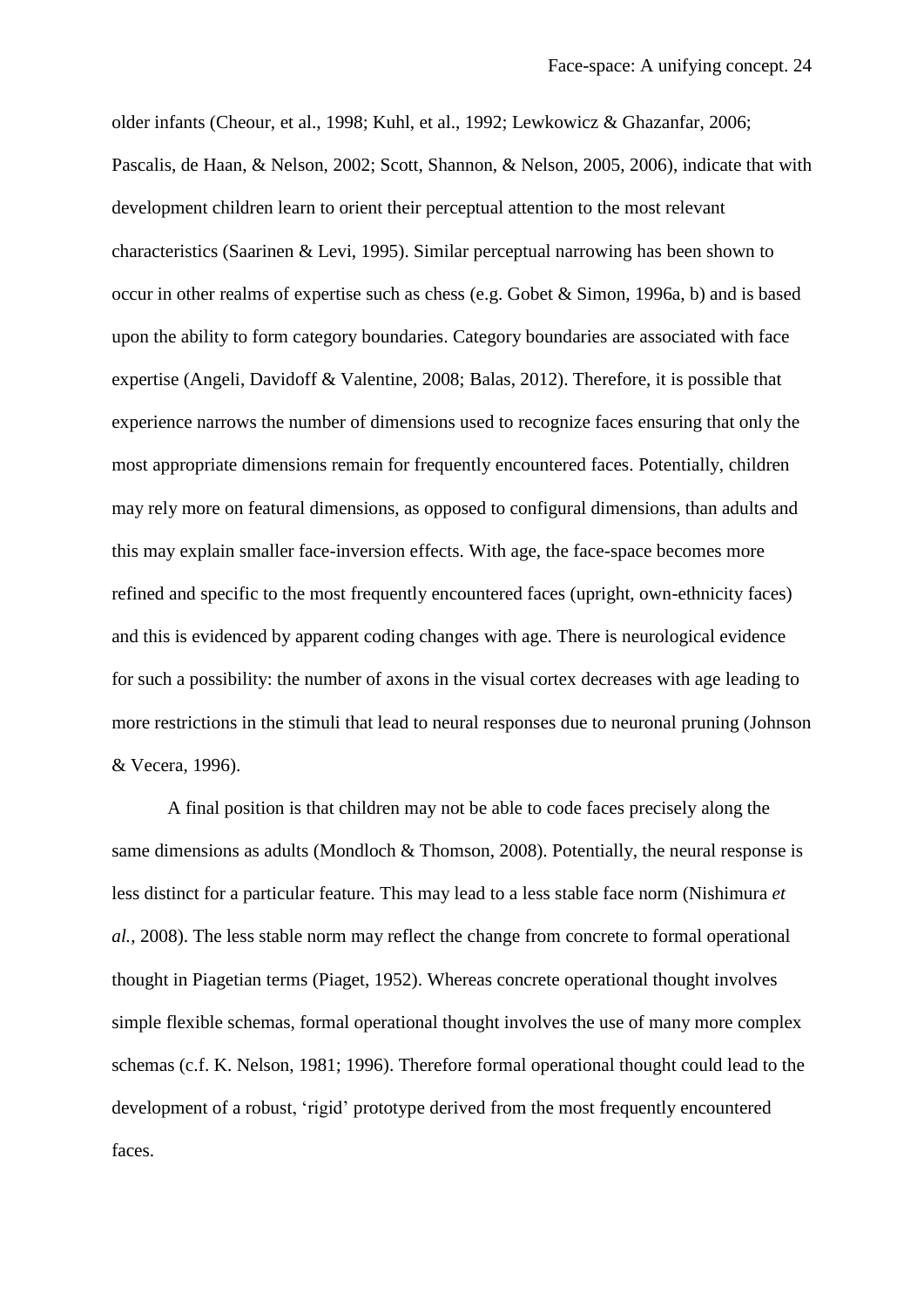All of these versions of face-space make similar predictions regarding the face processing abilities of children: Children show reduced ability to recognize faces, smaller face inversion, distinctiveness, and own-group bias effects. Distinguishing between these models will prove a challenge for future research. The number and use of dimensions of facespace in childhood remains an open question for future research. A further question relates to how the face-space develops in older adulthood. There is evidence to suggest that the facespace remains sensitive to the faces encountered in daily-life even into older adulthood (Wiese et al., 2012) despite changes in overall memory performance (Komes, Schweinberger, & Wiese, 2014). This leads to another line of further enquiry based on face-space: how does it change in latter adulthood when perception and memory abilities change?

# Forensic applications of face-space.

We conclude this review by considering two practical applications of face-space in eyewitness identification. The first application directly uses an image-derived face-space to represent, and manipulate facial appearance. The second application is the design of an effective but fair technique to test a witness' ability to identify a suspect with a distinctive feature. To evaluate lineups, memory for facial appearance and separately for an additional distinctive feature is modeled using a hybrid model in which faces are represented both by their location in a multi-dimensional face-space and in terms of shared and unshared discrete features.

Computer-generated facial composites.

If an eyewitness is available to an investigation of a serious crime, but there are few other lines of enquiry, the police may ask the witness for help constructing a likeness of the offender. Construction of a likeness– known as a facial composite- would normally only be attempted with a witness who had a good opportunity to view the offender's face. The composite can be circulated to police officers or the media, in the hope that somebody who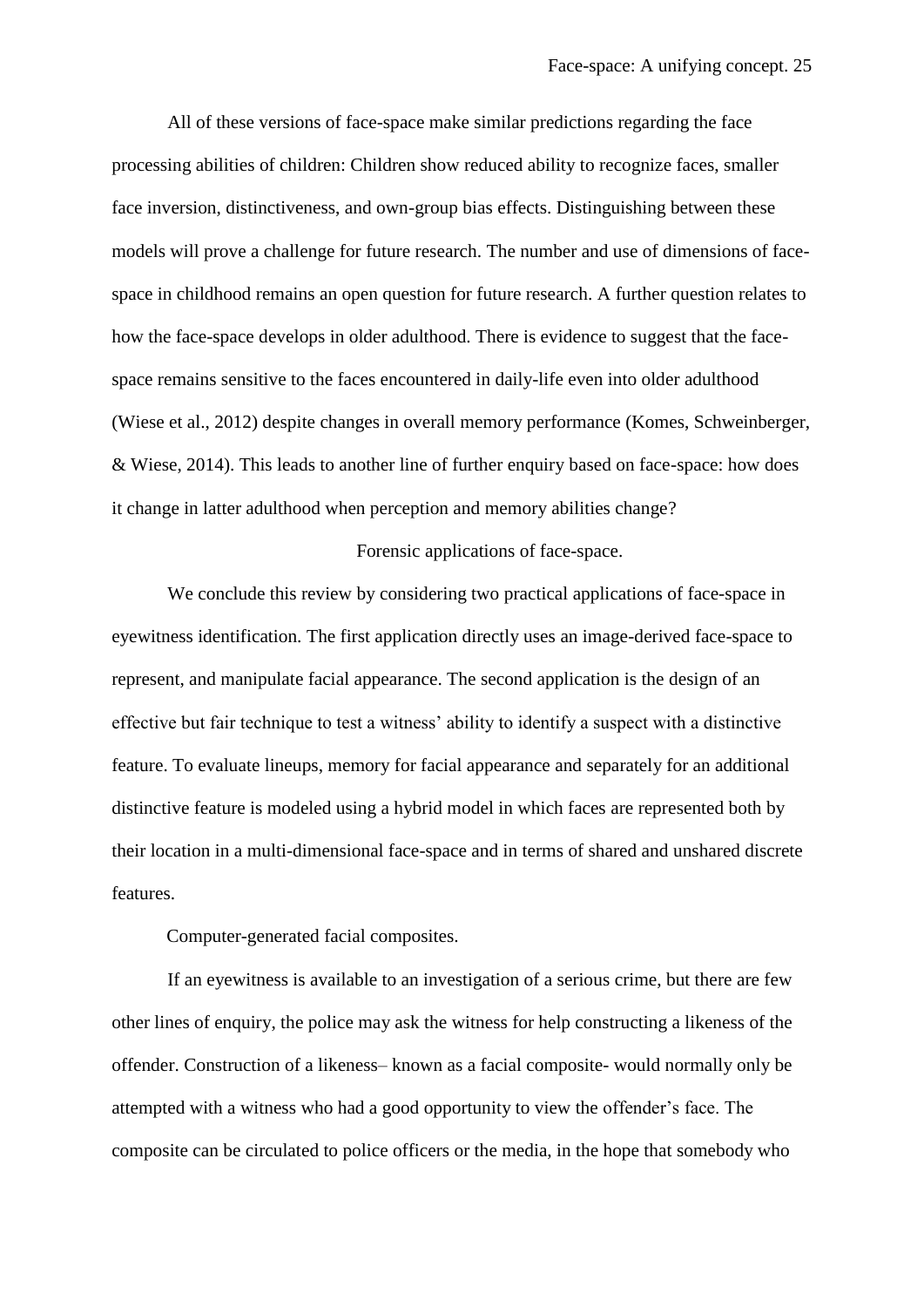knows the offender will provide a possible identification and so open a new line of enquiry. In the past facial composites were constructed, under the guidance of the witness, using systems that physically swapped facial features (e.g. eyes, nose, mouth) until an acceptable likeness was achieved (e.g. Photofit, Identikit). These systems performed poorly and the composites produced were seldom recognized. The requirement to compare and select face parts out of the context of a whole faces is a difficult task. Human face recognition is strongly influenced by the subtle configural relationships between facial features. See Davies and Valentine (2007) for a review and evaluation of facial composite systems

A new generation of composite systems have been developed which draw on the representation of faces within face-space to 'evolve' a facial appearance, using a genetic algorithm to search face-space under the guidance of the witness for a suitable likeness. The major difference is that the new systems only ever require a witness to compare whole facial images. In this way the new 'holistic' systems exploit more effectively the natural style of human face processing.

A facial image similarity space, similar to the concept of face-space, can be constructed for a large set of standardized facial images by using a statistical method – Principal Component Analyisis (PCA) - to extract a set of orthogonal factors which serve as the dimensions of the space. These principal components, or 'eigenfaces', are extracted in the order in which they capture the variance in set of images (e.g. Turk & Pentland, 1991). Eigenfaces can be thought of as representing the dimensions of face-space. Once the eigenfaces are specified, any facial appearance can be represented by a set of weights for each component. The facial appearance can be reconstructed by combining the eigenfaces in the appropriate proportions specified by the weights. Any (artificial) facial appearance, can be constructed by a novel combination of weights, within the constraints of the variation of the original population of faces used to construct the space.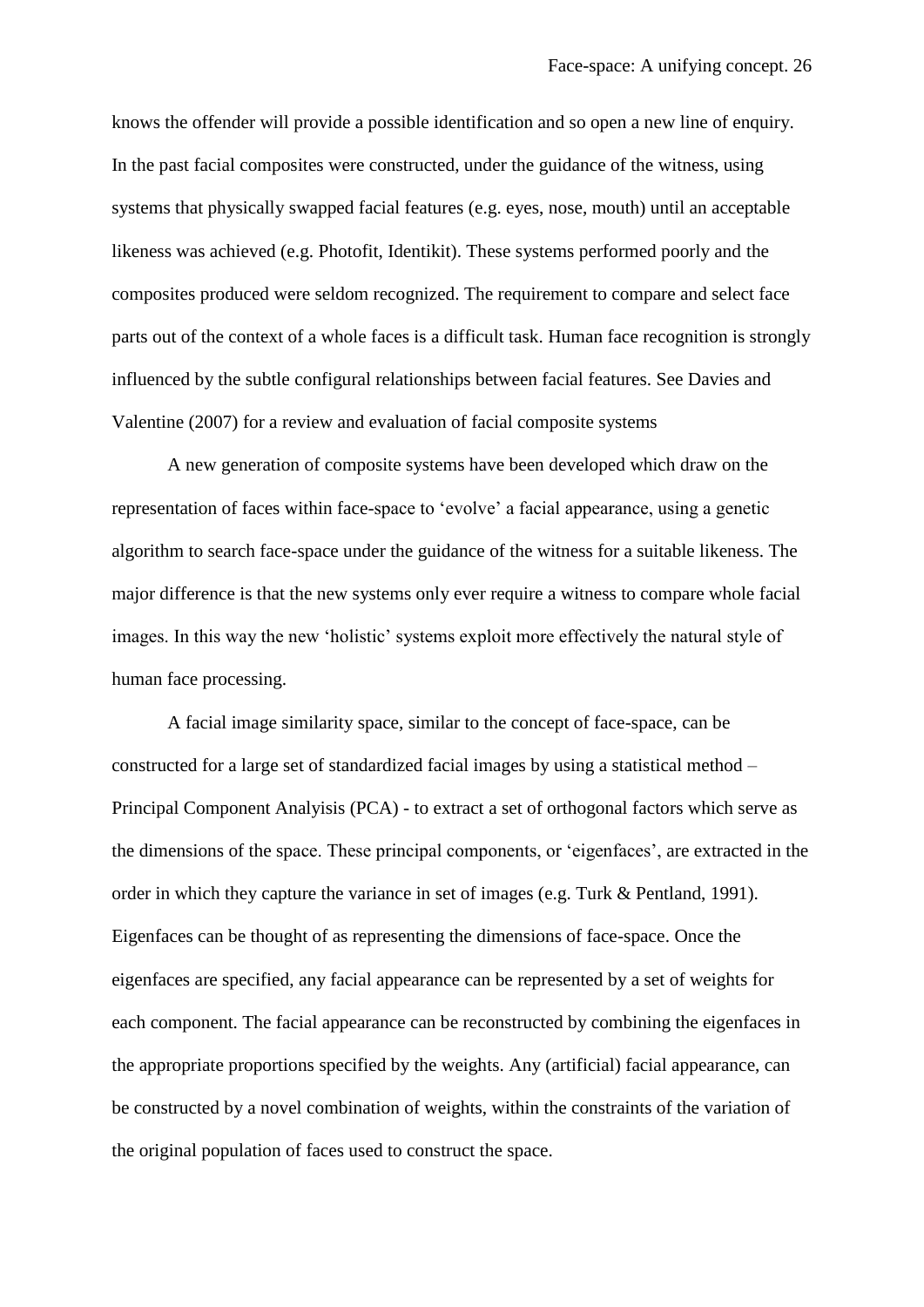Eigenfaces capture variance across the entire image. Therefore they are holistic in nature and do not break faces down into component parts. Visualizing a principal component may be interpretable, for example, as representing gender (e.g. O'Toole, Abdi, Deffenbacher & Valentin, 1995) but most components are not interpretable. The face-space generated by principal component analysis of facial images displays an important property: faces represented close in the space are perceived as similar (Tredoux, 2002). Holistic systems for facial composite construction are now in common use by police forces. EFIT V and Evo-FIT are the most widely used systems in the UK. EFIT V is also used in the USA, Canada, Caribbean, and South America. See Frowd (in press) for a recent review of psychological research on holistic facial composite systems.

The construction of a facial composite by a witness begins by the generation of a random set of (artificial) facial images within the PCA space. The witness then selects the image or images that are most similar to the appearance of the culprit. In the initial set there will be a wide range of facial appearances and none are likely to closely resemble the culprit. The selection made by the witness is then used to 'breed' a new set of images introducing mutations around the 'parent' face or faces. The process is repeated iteratively, with each successive 'generation' becoming more similar to the culprit and to each other. The process continues until the witness cannot choose because all of the faces resemble the culprit equally well, or it becomes clear that the search of face-space has failed to converge on the desired appearance.

Sometimes a witness says that the offender looked more masculine, or younger than the current composite image. This kind of manipulation would be impossible in the earlier feature-based systems, but can be easily implemented in a holistic system by identifying the direction in face-space that relates to the perception of these characteristics. Solomon, Gibson and Maylin (2012) described a procedure to identify the relevant dimensions using EFIT V.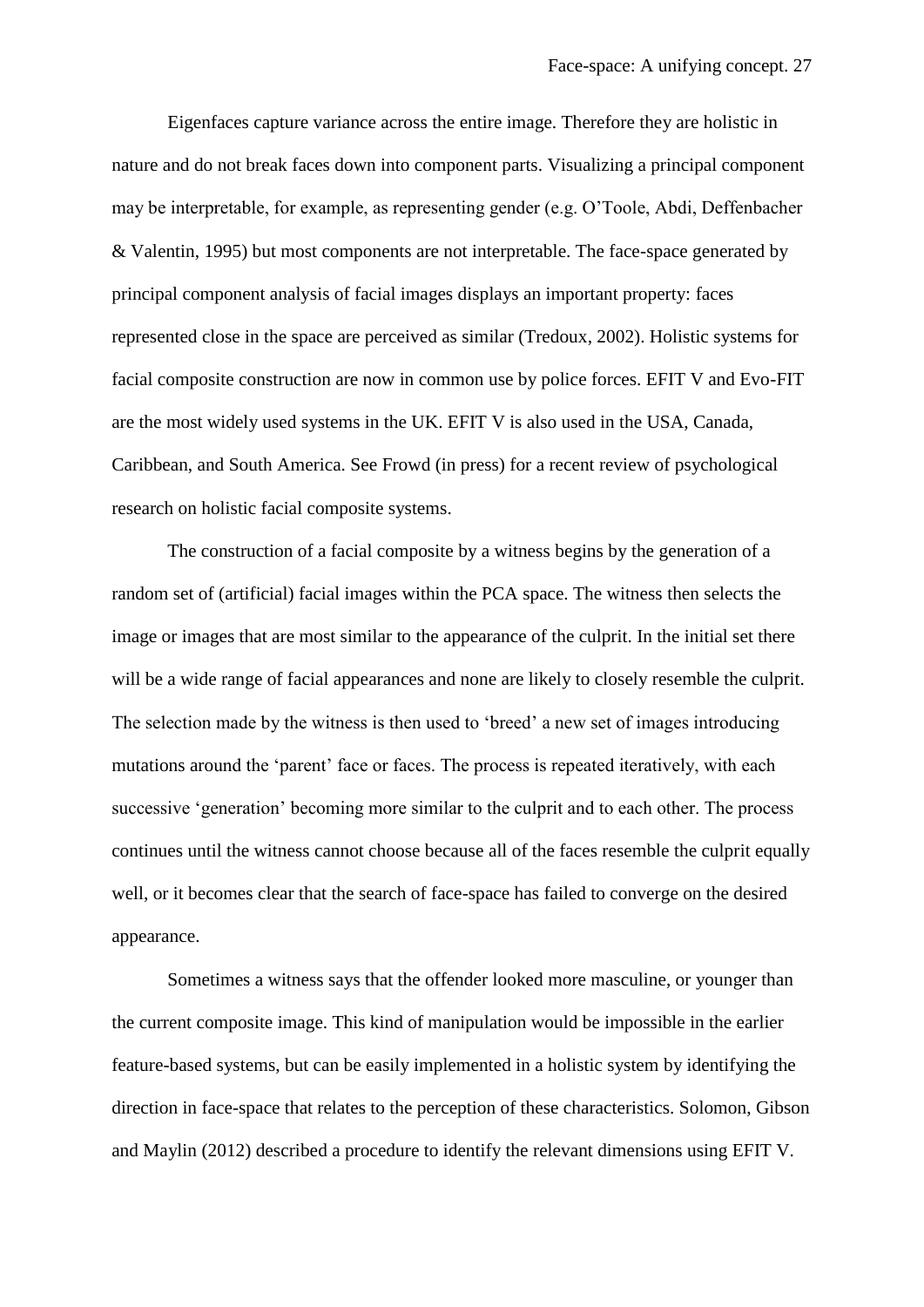Participants are asked to classify a set of faces into binary categories (e.g. male or female), or rank order faces on a relevant dimension (e.g. age). In the latter case, a median split was then used to create two categories. A prototype for each category is then derived from the category members. The direction of the required manipulation in face-space (e.g. to increase masculinity) is given by the difference vector from the female prototype to the male prototype. A slider can be provided in the software interface, which applies a manipulation along this dimension. The perceptual effect is to apply a global transformation that make faces look more masculine or feminine depending on the direction of travel. This approach can be applied to any characteristic on which faces can be ordered or categorized.

In summary, conceptualizing the population of faces as represented in a similarity space (face-space), and implementing that concept as an image-space for a carefully standardized set of images, has allowed computer scientists to make a radical change in the construction of facial likenesses by witnesses. Commercial software has given the police a powerful new tool to identify offenders.

Designing lineups to identify suspects with distinguishing features.

If a witness sees a perpetrator with a distinguishing facial mark or feature (e.g., a scar, tattoo or piercing) it is very likely that the witness will describe the feature in the description they give to the police; and quite possible the witness can recall little else about the perpetrator's facial appearance. Subsequently, a suspect may be arrested principally because they have a distinctive feature that fits the witness' description. If the suspect disputes identification, the police in England and Wales are required to construct a lineup to test the ability of a witness to identify the suspect. The question arises of how a fair lineup can be constructed for a suspect with a distinguishing facial feature. If only the suspect has a tattoo or piercing, it will be clear to the witness which lineup member is the suspect and the procedure would be unfair to an innocent suspect.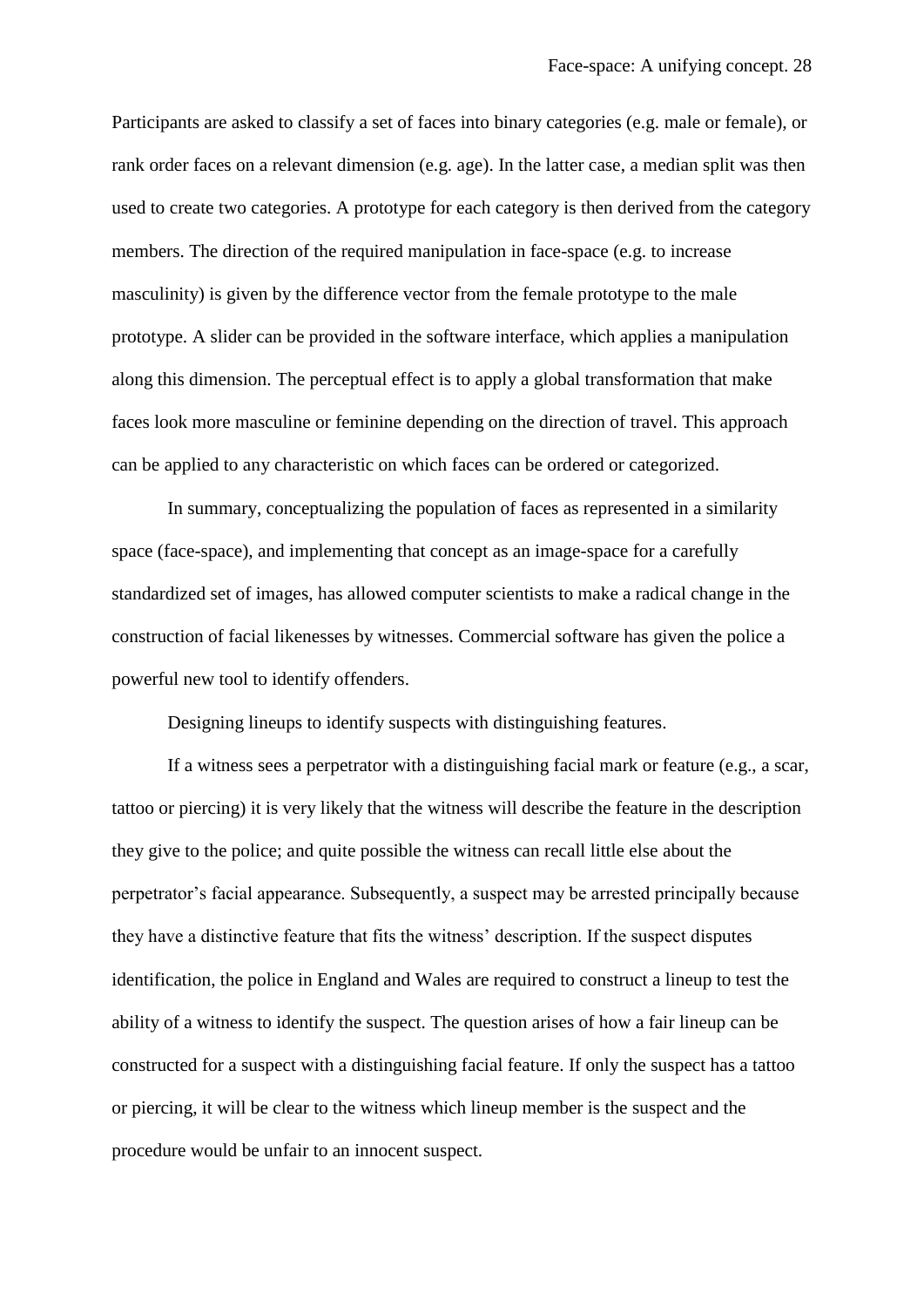Currently the police have two options: to conceal the distinguishing feature, or to replicate the feature on all lineup members. In England and Wales the police almost always conceal the mark, because concealment can be automated and applied to moving images used in the standard video identification procedures. Replication has to be applied by hand and can only be applied to still images. The disadvantage of concealing a distinguishing feature is that it changes the appearance of the suspect's face. A distinctive feature is a salient cue to recognizing the face of a perpetrator (Winograd, 1981). By the encoding specificity principle, if the suspect is guilty, recognition memory performance will be determined by the overlap of cues present at encoding and test (Tulving & Thomson, 1973). Therefore, a better strategy is to replicate the feature on the foils in the lineup, leaving the appearance of the suspect unchanged. If replication is used, current procedure is to replicate the identical feature on the faces of all foils.

The hybrid-similarity model of recognition memory (Nosofsky & Zaki, 2003) was applied by Zarkadi, Wade, and Stewart (2009) to model eyewitness performance for 'concealment' and 'replication' lineups. In the hybrid-similarity model, similarity between two faces is a combination of the distance between the faces in a multidimensional similarity space or face-space (Nosofsky, 1986), and the number of discrete features that are shared and unshared (Tversky, 1977). The simulation predicted that replication would yield more culprit identifications from culprit-present (CP) lineups without increasing mistaken identifications of a foil from culprit-absent (CA) lineups. (A culprit-absent lineup in shown to a witness when the suspect is innocent – the real culprit is not in the lineup.) The predictions derived from the hybrid-similarity model were confirmed experimentally by Zarkadi *et al.* (2009). Perpetrators with a distinguishing mark (a bruise, a mole, a piercing, a moustache, a scar, or a tattoo) were more likely to be identified from a six-person simultaneous photograph lineup when the mark was replicated on all lineup members, then when the distinguishing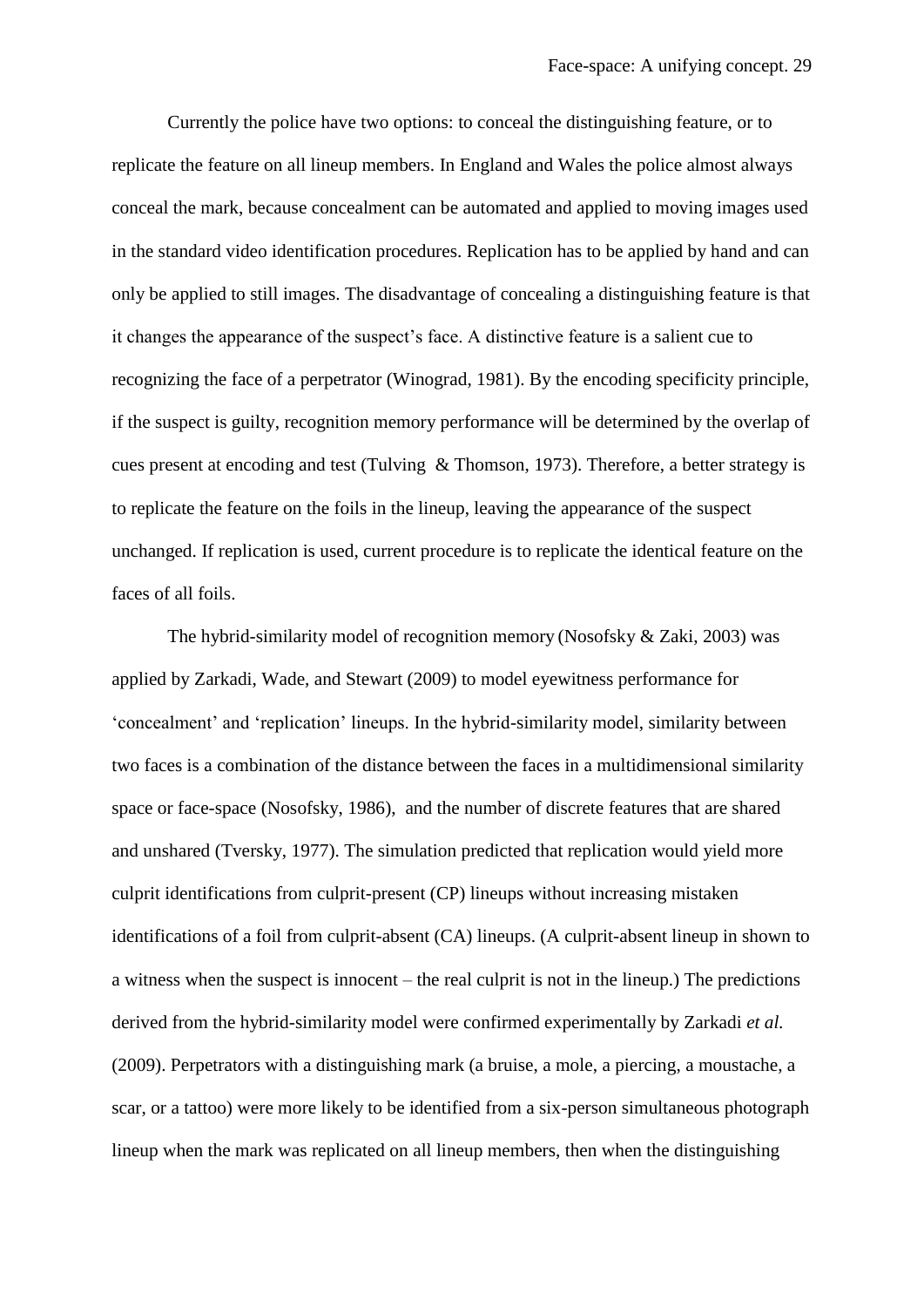feature was removed from the culprit (concealment). Whether the distinguishing feature was replicated or concealed did not affect the number of foil identifications made from a culpritabsent lineup.

Following police practice, Zarkadi *et al.* (2009) applied replication by exactly replicating the culprit's distinguishing feature on all foils. This strategy means that the witness cannot use their knowledge of the distinguishing feature to recognize the perpetrator, if present in the lineup. Theory of memory suggests that both concealment and replication strategies are sub-optimal. Valentine, Hughes and Munro (2009) argued that including some variation in the replication of the distinguishing feature on the faces of foils would increase the probability of identifying a guilty suspect without increasing the risk of mistaken identification for an innocent suspect. The distinguishing feature should be replicated with variation within the constraints of the description of the feature given by the witness. For example, if the witness stated that the culprit 'had a scar on his right cheek'; the length, orientation and location on the cheek could differ among lineup members. The rationale is that if the culprit is present, witnesses can use their memory of the distinguishing feature to identify him. Variation will not bias the lineup against an innocent suspect who the witness has not seen before. Research on this technique is still in progress. Preliminary data showed that 40% of witnesses identified a culprit with a scar from a 'replication with variation' lineup compared to 25% from an exact 'replication' lineup (Valentine and Zarkadi, 2012). There was no difference in misidentification rates from culprit-absent lineups.

#### Summary

Face-space, as described in Valentine's (1991a) paper, has inspired many researchers throughout the world, having been cited more than 600 times (Web of Science). The implementation of this model has inspired work evaluating theories of caricature and adaptation effects in face recognition, explaining similarity effects, and the own-ethnicity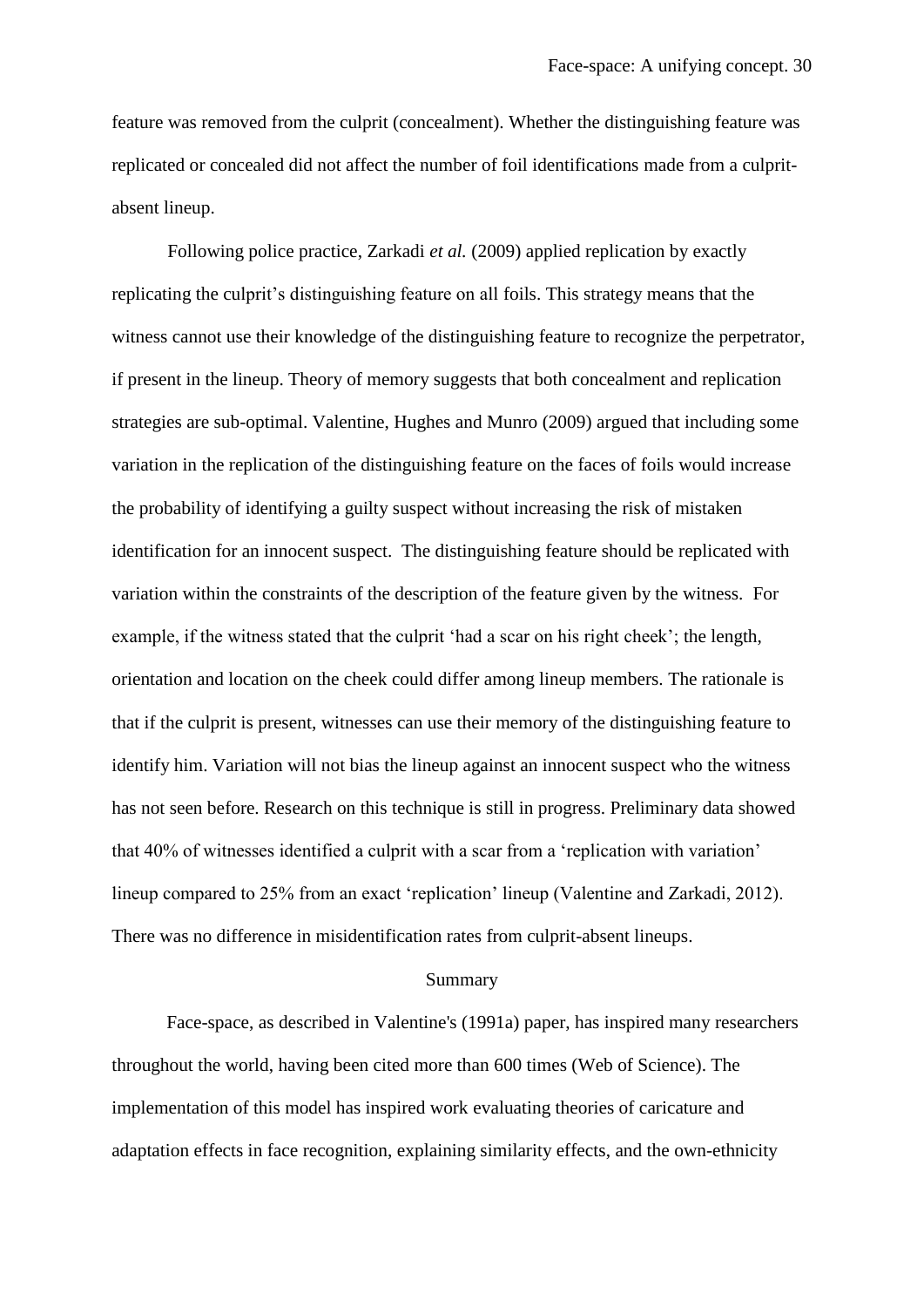bias. In this review, we have described how the face-space has contributed to these areas of research and also presented new avenues for further research, in which face-space may provide a unifying explanation for more effects in face recognition. There are clearly many research questions worth investigating that concern the development of face-space, the neural representation of face-space, and the application of face-space in forensic and applied settings. The debate between proponents of exemplar- and prototype-based versions of the face-space, has been given a new lease of life in the context of facial adaptation and continues to attract research attention. We hope face-space will continue to inspire new researchers to explore the fascinating questions of how we process and recognize faces.

#### References

- Allen, H., Brady, N., & Tredoux, C. (2009). Perception of best likeness' to highly familiar faces of self and friend. *Perception*, *38*, 1821-1830. doi:10.1068/p6424
- Anastasi, J. S. & Rhodes, M. G. (2005). An own-age bias in face recognition for children and older adults. *Psychonomic Bulletin and Review, 12,* 1043 – 1047. doi: 10.3758/BF03206441
- Anastasi, J. S. & Rhodes, M. G. (2006). Evidence for an own-age bias in face recognition. *North American Journal of Psychology, 8,* 237 – 253.
- Anderson, N. D. & Wilson, H. R. (2005). The nature of synthetic face adaptation. *Vision Research, 45,* 1815 – 1828. doi:10.1016/j.visres.2005.01.012
- Angeli, A, Davidoff, J. & Valentine, T. (2008). Face familiarity, distinctiveness and categorical perception. *Quarterly Journal of Experimental Psychology,* 61, 690-707. doi: 10.1080/17470210701399305
- Balas, B. (2012). Bayesian face recognition and perceptual narrowing in face-space. *Developmental science*, *15*, 579-588. doi: 10.1111/j.1467-7687.2012.01154.x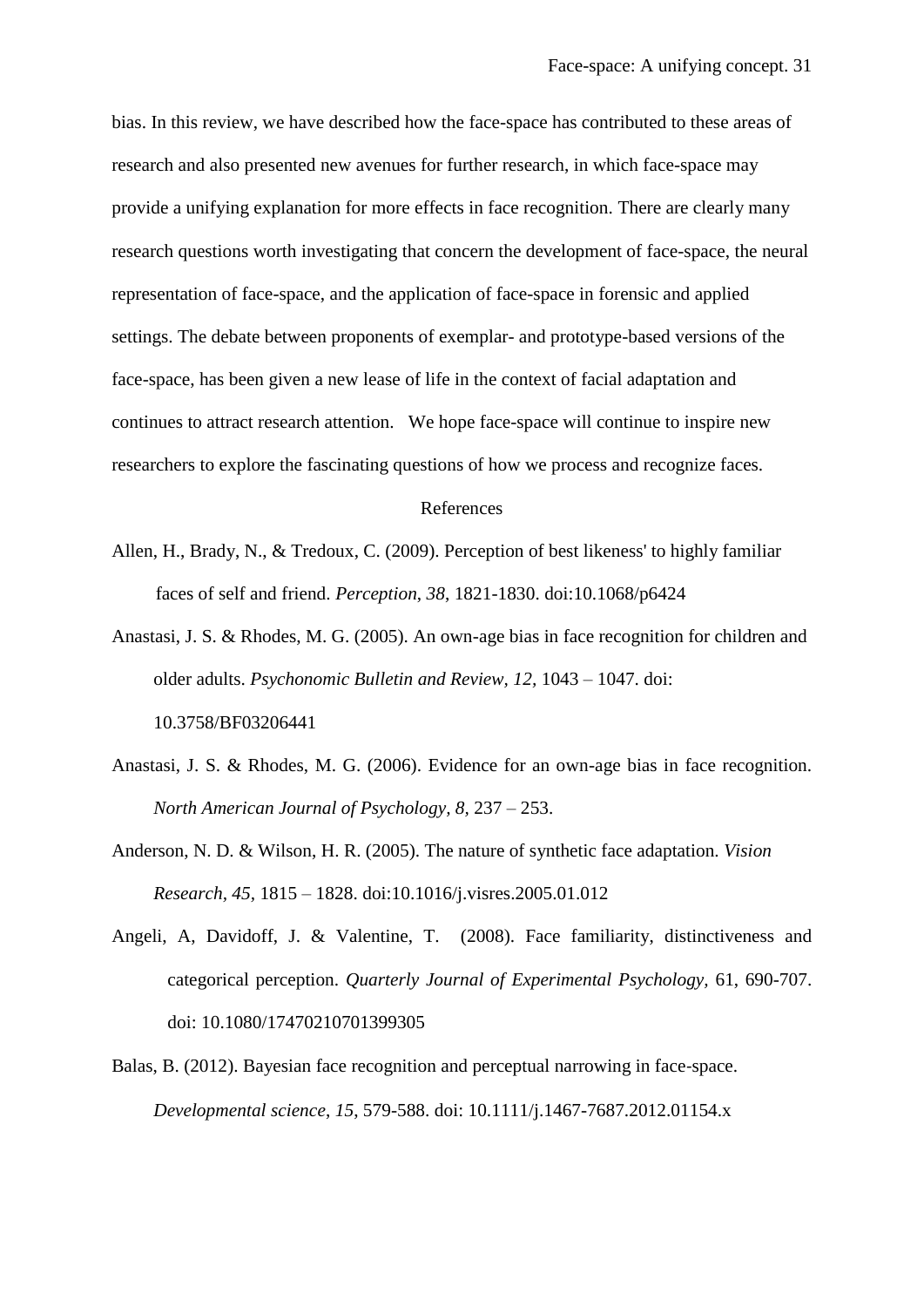- Benson, P. J., & Perrett, D. I. (1991). Perception and recognition of photographic quality facial caricatures: Implications for the recognition of natural images. *European Journal of Cognitive Psychology*, *3*, 105-135. doi: 10.1080/09541449108406222
- Benton, C. P., & Burgess, E. C. (2008). The direction of measured face aftereffects. *Journal of Vision*, *8*, 1-6. doi:10.1167/8.15.1
- Bernstein, M. J., Young, S. G., & Hugenberg, K. (2007). The cross-category effect: Mere social categoirzation is sufficient to elicit an own-group bias in face recognition. *Psychological Science, 18,* 706-712. doi: 10.1111/j.1467-9280.2007.01964.x
- Blakemore, C., Nachmias, J., & Sutton, P. (1970). The perceived spatial frequency shift: evidence for frequency selective neurones in the human brain. *Journal of Physiology, 210,* 727 – 750.
- Blaney, R. L. & Winograd, E. (1978). Developmental differences in children's recognition memory for faces. *Developmental Psychology, 14,* 441 – 442. doi: 10.1037/0012- 1649.14.4.441
- Bruce, V. & Young, A. (1986). Understanding face recognition. *British Journal of Psychology* , 77, 305–27. doi: 10.1111/j.2044-8295.1986.tb02199.x
- Buckingham G., DeBruine L. M., Little A. C., Welling L. L. M., Conway C. A., Tiddeman B. P., & Jones B. (2006). Visual adaptation to masculine and feminine faces influences generalized preferences and perceptions of trustworthiness. *Evolution Human Behavior, 27,* 381–389. doi:10.1016/j.evolhumbehav.2006.03.001
- Burton, N., Jeffery, L., Skinner, A. L., Benton, C. P., & Rhodes, G. (2013). Nine-year-old children use norm-based coding to visually represent facial expression. *Journal of Experimental Psychology: Human Perception and Performance, 39*, 1261-1269. doi: 10.1037/a0031117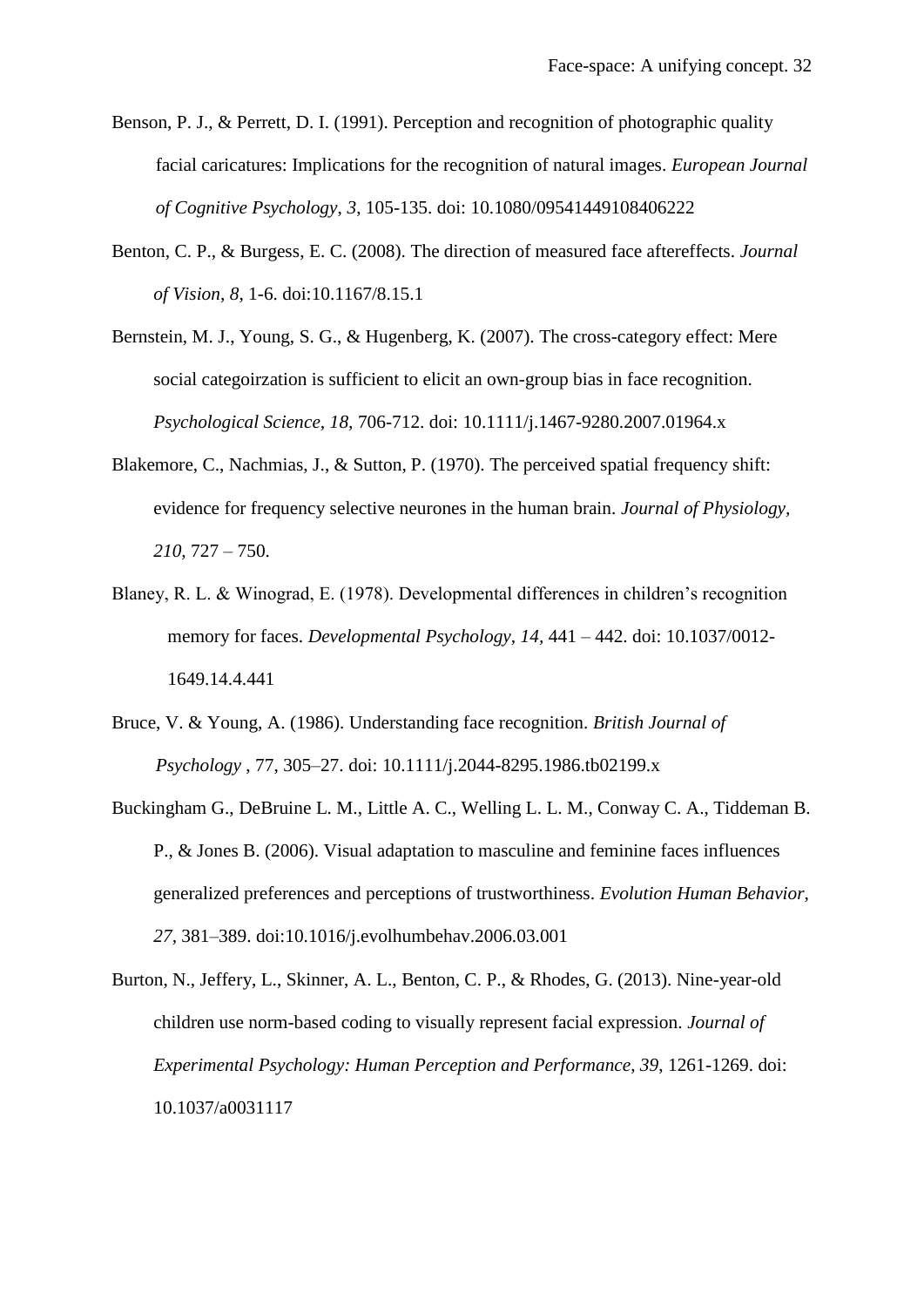- Burton, A. M., & Vokey, J. R. (1998). The face-space typicality paradox: Understanding the face-space metaphor. *The Quarterly Journal of Experimental Psychology: Section A*, 51, 475-483. doi: 10.1080/713755768
- Byatt, G., & Rhodes, G. (1998). Recognition of own-race and other-race caricatures: Implications for models of face recognition. *Vision research*, *38*, 2455-2468. doi: 10.3758/BF03196628
- Carbon C. C., Ditye T. (2012). Face adaptation effects show strong and long-lasting transfer from lab to more ecological contexts. *Frontiers in Psychology, 3,* 3. doi: 10.3389/fpsyg.2012.00003
- Carbon, C. C. & Leder, H. (2005). Face adaptation: changing stable representations of familiar faces within minutes? *Advances in Experimental Psychology, 1,* 1 – 7.
- Chance, J. E., Turner, A. L., & Goldstein, A. G. (1982). Development of differential recognition for own- and other-race faces. *The Journal of Psychology, 112,* 29 – 37. doi: 10.1080/00223980.1982.9923531
- Cheour, M., Ceponiene, R., Lehtokoski, A., Luuk, A., Allik, J., Alho, K., & Naatanen, R. (1998). Development of language-specific phoneme representations in the infant brain. *Nature Neuroscience, 1,* 351 – 353. doi:10.1038/1561
- Chiroro, P. & Valentine, T. (1995). An investigation of the contact hypothesis of the ownrace bias in face recognition. *Quarterly Journal of Experimental Psychology,* 48A, 879- 894. doi: 10.1080/14640749508401421
- Clifford, C. W. G., Wenderoth, P., & Spehar, B. (2000). A functional angle on adaptation in cortical vision. *Proceedings of the Royal Society of London, Series B, 267,* 1705 – 1710. doi: 10.1098/rspb.2000.1198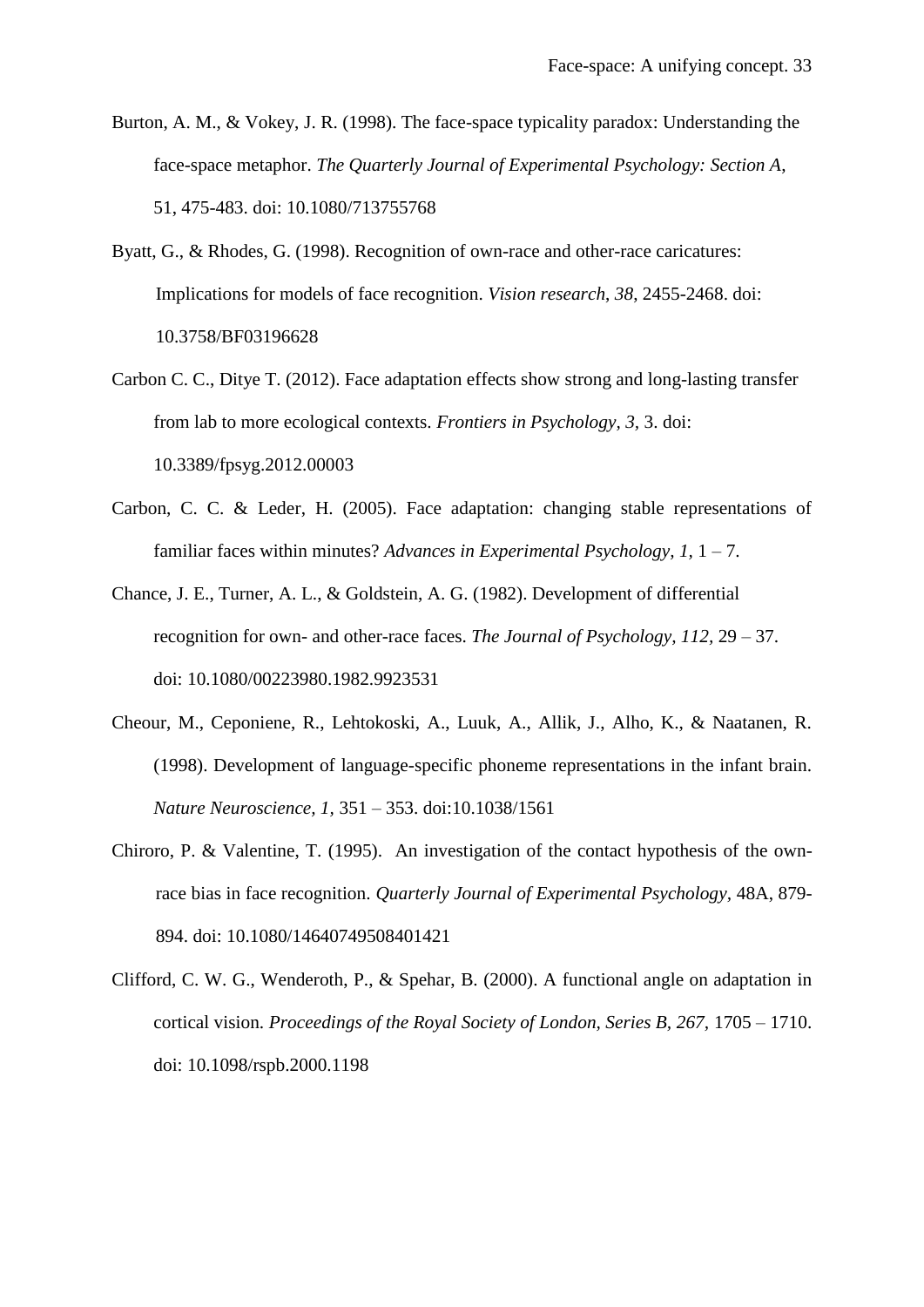- Craw, I. (1995). A manifold model of face and object recognition. In T. Valentine (Ed.), Cognitiv e and computational aspects of face recognition. (pp. 183-203.) London: Routledge.
- Davies, G., Ellis, H., & Shepherd, J. (1977). Cue saliency in faces as assessed by the "Photofit" technique. *Perception*, *6*, 263-9. doi:10.1068/p060263
- de Heering, A., Rossion, B., & Maurer, D. (2012). Developmental changes in face recognition during childhood: Evidence from upright and inverted faces. *Cognitive Development*, *27*, 17-27. doi: 10.1016/j.cogdev.2011.07.001
- Dempster, F. N. (1981). Memory span: sources of individual and developmental differences. *Psychological Bulletin, 89*, 63 – 100. doi: 10.1037/0033-2909.89.1.63
- Dennett, H. W., McKone, E., Edwards, M., & Susilo, T. (2012). Face aftereffects predict individual differences in face recognition ability. *Psychological Science*, *23*, 1279-1287. doi: 10.1177/0956797612446350
- Diamond, R. & Carey, S. (1986). Why faces are and are not special: An effect of expertise. *Journal of Experimental Psychology: General, 115*, 107-117. doi: 10.1037/0096- 3445.115.2.107
- Ellis, H. D. (1975), Recognizing faces. *British Journal of Psychology, 66*, 409–426. doi: 10.1111/j.2044-8295.1975.tb01477.x
- Ellis, H. D., Deregowski, J. B., & Shepherd, J. W. (1975). Descriptions of White and Black faces by White and Black subjects. *International Journal of Psychology, 10,* 119 – 123. doi: 10.1080/00207597508247325
- Ellis, H. D. & Flin, R. (1990). Encoding and storage effects in 7-year-olds' and 10-year-olds' memory for faces. *British Journal of Developmental Psychology, 8,* 77 – 92. doi: 10.1111/j.2044-835X.1990.tb00823.x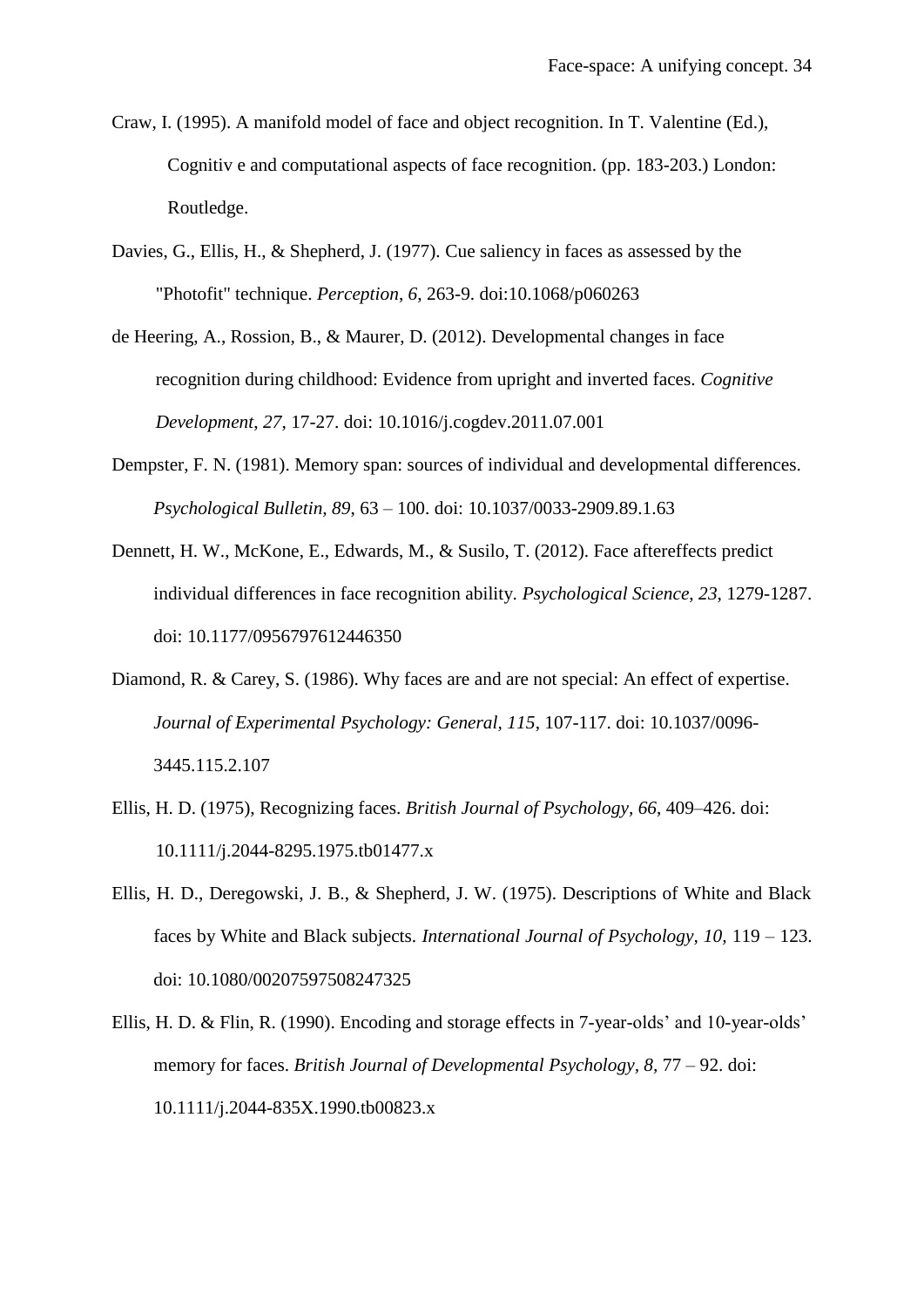- Feinman, S. & Entwisle, D. R. (1976). Children's ability to recognize other children's faces. *Child Development, 47,* 506 – 510. doi: 10.2307/1128809
- Frowd, C. D. (in press*).* Facial composite systems*.* In; Valentine, T. & Davis, J. P. (eds.) *Forensic facial identification: Theory and practice of identification from eyewitnesses, composites and CCTV.* Chicester: Wiley-Blackwell.
- Gobet, F. & Simon, H. A. (1996a). Recall of rapidly present random chess positions is a function of skill. *Psychonomic Bulletin and Review, 3,* 159 – 163. doi: 10.3758/BF03212414
- Gobet, F. & Simon, H. A. (1996b). Templates in chess memory: a mechanism for recalling several boards. *Cognitive Psychology, 31,* 1 – 40. doi: 10.1006/cogp.1996.0011
- Goldman, D. & Homa, D. (1977). Integrative and metric properties of abstracted information as a function of category discriminability, instance variability and experience. *Journal of Experimental Psychology: Learning, Memory and Cognition, 3,* 375-385. doi: 10.1037/0278-7393.3.4.375
- Goldstein, A. G. (1975). Recognition of inverted photographs of faces in children and adults. *Journal of Genetic Psychology, 127,* 109 – 123. doi: 10.1080/00221325.1975.10532361
- Goldstein, A. G. & Chance, J. E. (1964). Recognition of children's faces. *Child Development, 35,* 129 – 136. doi: 10.2307/1126577
- Goldstein, A. G. & Chance, J. E. (1980). Memory for faces and schema theory. *Journal of Psychology, 105.* 47-59. doi: 10.1080/00223980.1980.9915131
- Hancock, P. J., & Little, A. (2011). Adaptation may cause some of the face caricature effect. *Perception*, *40*, 317-322. doi: 10.1068/p6865
- Hills, P. J. (2012). A developmental study of the own-age face recognition bias in children. *Developmental psychology*, *48*(2), 499-509. doi:10.1037/a0026524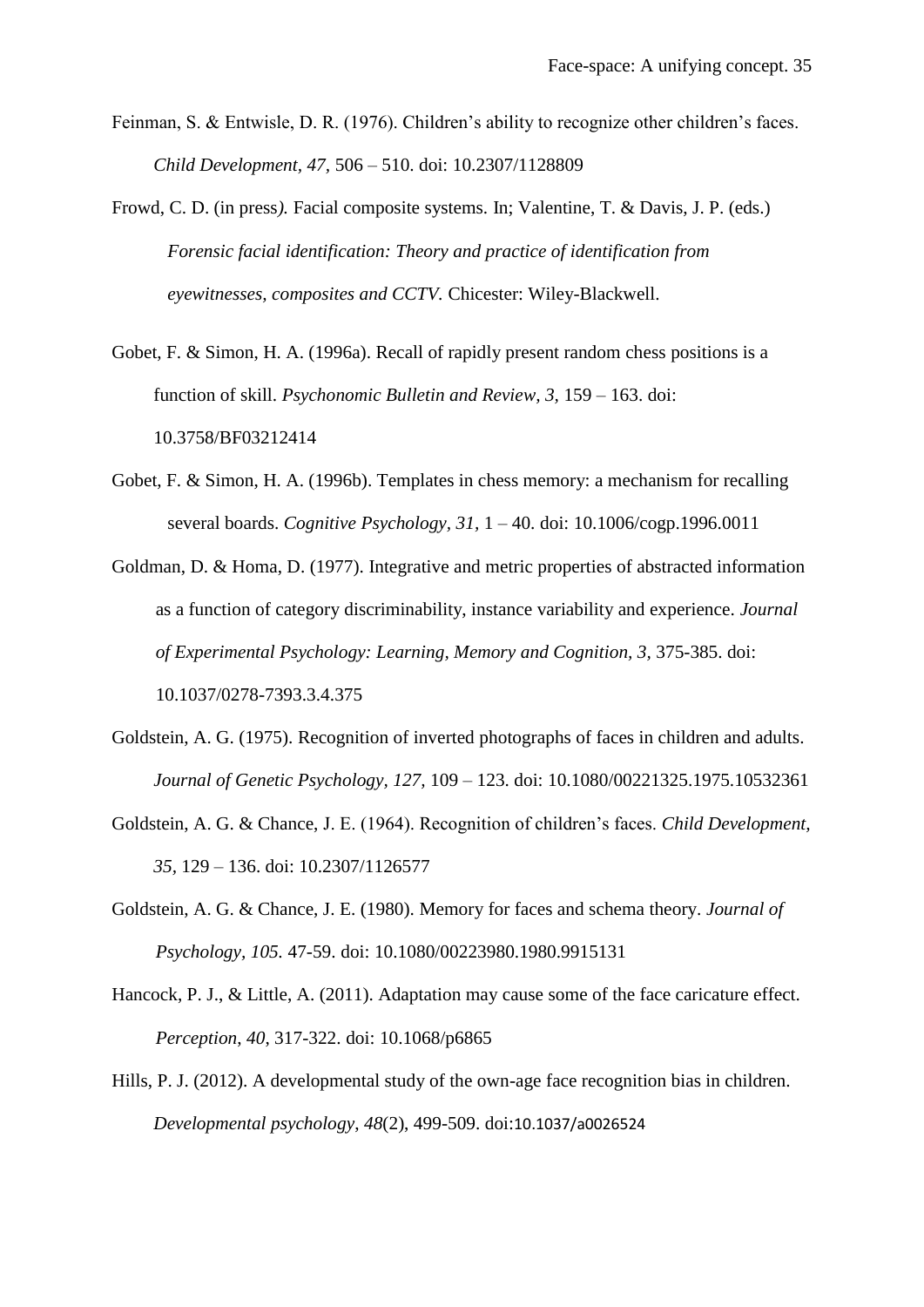- Hills, P. J. (2014). The development of face recognition: Experimental evidence for maturation. In R. Chen (Ed.), *Cognitive Development: Theories, Stages & Processes and Challenges.* Nova-Science Publishers.
- Hills, P. J., Holland, A. M., & Lewis, M. B. (2010). Aftereffects for face attributes with different natural variability: Children are more adaptable than adolescents. *Cognitive Development*, *25*, 278-289. doi: 10.1016/j.cogdev.2010.01.002
- Hills, P. J., & Lewis, M. B. (2006). Reducing the own-race bias in face recognition by shifting attention. *Quarterly Journal of Experimental Psychology*, *59*, 996-1002. doi: 10.1080/17470210600654750
- Hills, P. J., & Lewis, M. B. (2011). Reducing the own-race bias in face recognition by attentional shift using fixation crosses preceding the lower half of a face. *Visual Cognition*, *19*, 313-339. doi: 10.1080/13506285.2010.528250
- Hills P. J. & Lewis M. B. (2012). FIAEs in famous faces are mediated by type of processing. *Frontiers in Psychology, 3*, 256. doi: 10.3389/fpsyg.2012.00256
- Hills, P. J., & Pake, J. M. (2013). Eye-tracking the own-race bias in face recognition: Revealing the perceptual and socio-cognitive mechanisms. *Cognition*, *129*(3), 586- 597. doi: 10.1016.j.cognition.2013.08.012
- Hulbert, A. (2001). Trading faces. *Nature Neuroscience, 4,* 3 5. doi: 10.1038/82877
- Jaquet, E., & Rhodes, G. (2008). Face aftereffects indicate dissociable, but not distinct, coding of male and female faces. *Journal of Experimental Psychology: Human Perception and Performance*, *34*, 101-112. doi: 10.1037/0096-1523.34.1.101
- Jeffrey, L. & Rhodes, G. (2011). Insights into the development of face recognition mechanisms revealed by face after effects. *British Journal of Psychology*, 102, 799- 815. doi: 10.1111/j.2044-8295.2011.02066.x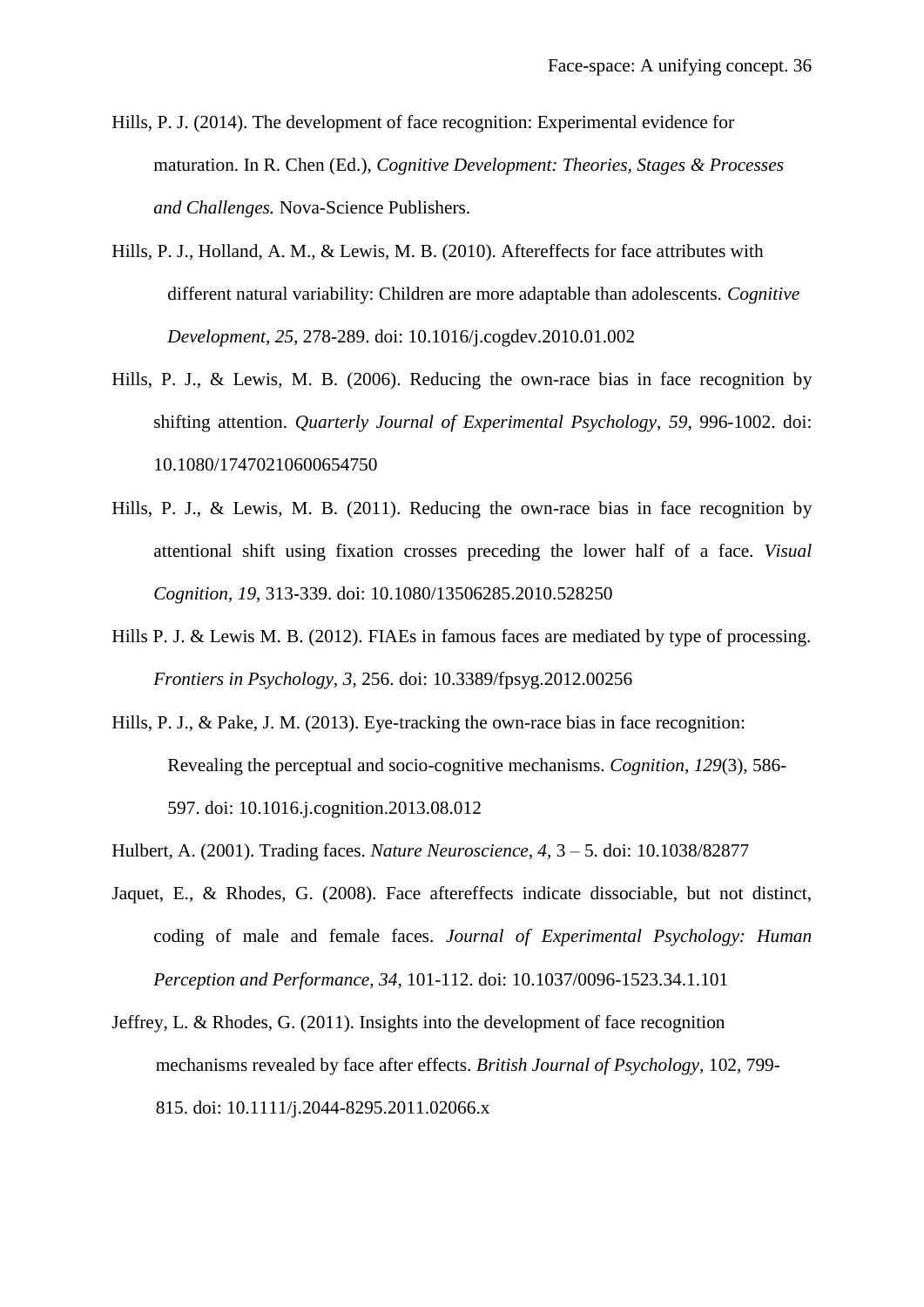- Jeffery, L., Rhodes, G., & Busey, T. (2006). View-specific coding of face shape. *Psychological Science*, *17*, 501-505. doi:10.1111/j.1467-9280.2006.01735.x
- Jiang, F., Blanz, V., & O'Toole, A. (2007). The role of familiarity in three-dimensional viewtransferability of face identity adaptation. *Vision Research, 47,* 525 – 531. doi: 10.1016/j.visres.2006.10.012
- Johnson, M. H. & Vecera, S. P. (1996). Cortical differentiation and neurocognitive development: the parcellation conjecture. *Behavioural Processes, 36,* 195 – 212. doi: 10.1016/0376-6357(95)00028-3
- Johnston, R. A. & Ellis, H. D. (1995). Age effects in the processing of typical and distinctive faces. *Quarterly Journal of Experimental Psychology A: Human Experimental Psychology, 48,* 447-465. doi: 10.1080/14640749508401399
- Kaufmann, J. M., & Schweinberger, S. R. (2008). Distortions in the brain? ERP effects of caricaturing familiar and unfamiliar faces. *Brain research*, *1228*, 177-188. doi: 10.1016/j.brainres.2008.06.092
- Knowlton, B. J., & Squire, L. R., (1993).The learning of categories: Parallel brain systems for item memory and category knowledge Science, 262, 1747-1749. doi: 10.1126/science.8259522
- Komes, J., Schweinberger, S. R., & Wiese, H. (2014). Preserved fine-tuning of face perception and memory: evidence from the own-race bias in high-and low-performing older adults. *Frontiers in aging neuroscience*, *6*, 60. doi: 10.3389/fnagi.2014.00060
- Kuhl, P. K., Williams, K. A., Lacerda, F., Stevens, K. N., & Lindblom, B. (1992). Linguistic experience alters phonetic perception in infants by 6 months of age. *Science*, *255*, 606- 608. doi: 10.1126/science.1736364
- Laurence, S., & Hole, G. (2012). Identity specific adaptation with composite faces. *Visual Cognition*, *20*, 109-120. doi: 10.1080/13506285.2012.655805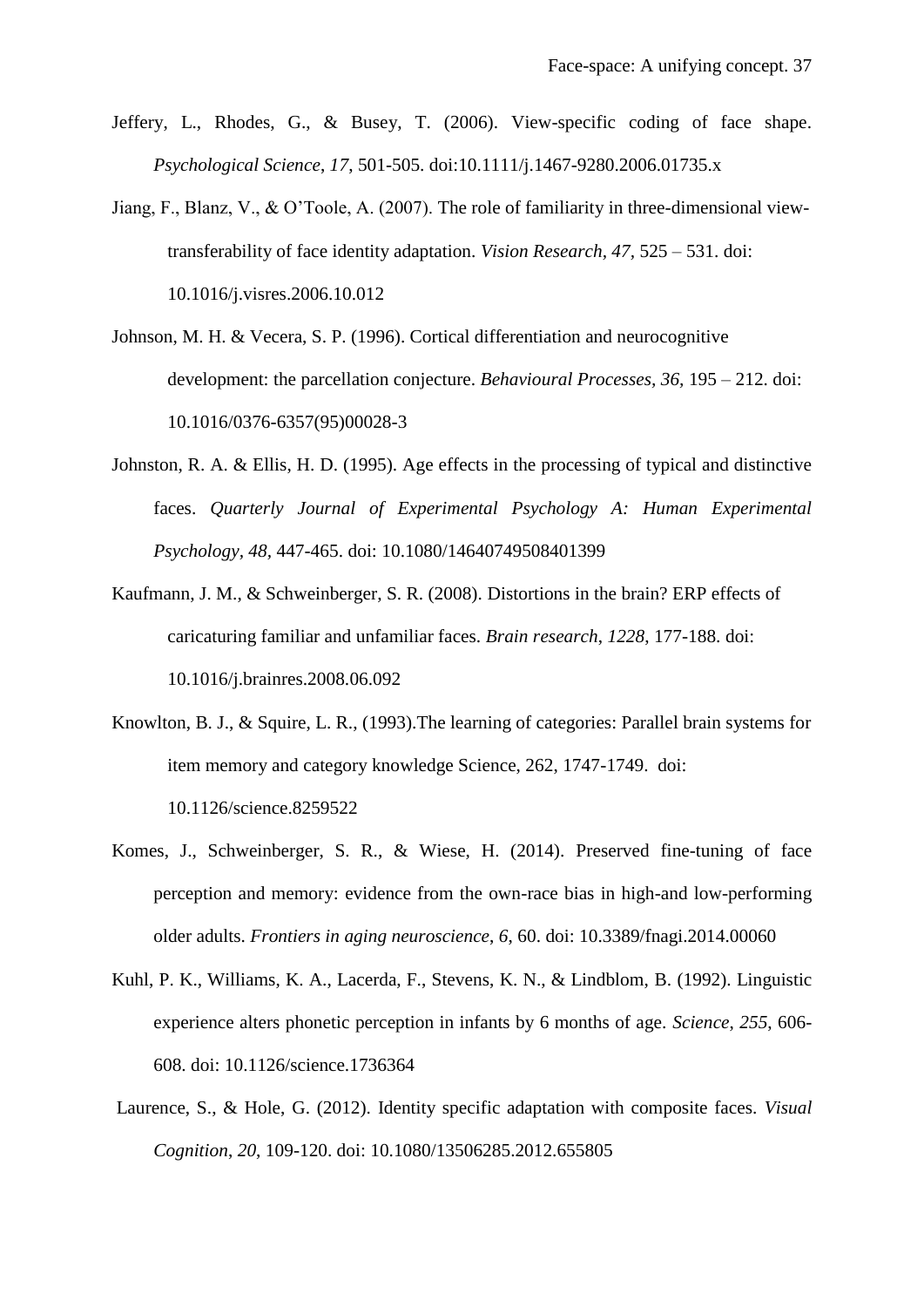- Lee, K. J., & Perrett, D. I. (2000). Manipulation of colour and shape information and its consequence upon recognition and best-likeness judgments. *Perception, 29*, 1291-1312. doi:10.1068/p2792
- Leopold, D. A., Bondar, I. V., & Giese, M. A. (2006). Norm-based face encoding by single neurons in the monkey inferotemporal cortex. *Nature*, *442*, 572-575. doi:10.1038/nature04951
- Leopold, D. A., O'Toole, A. J., Vetter, T., & Blanz, V. (2001). Prototype-referenced shape encoding revealed by high-level after effects. *Nature Neuroscience, 4,* 89 – 94. doi:10.1038/82947
- Leopold, D. A., Rhodes, G., Müller, K., & Jeffery, L. (2005). The dynamics of visual adaptation to faces. *Proceedings of the Royal Society B, 272,* 897 – 904. doi: 10.1098/rspb.2004.3022
- Lewis, M. B. (2004). Face‐space‐R: Towards a unified account of face recognition. *Visual Cognition*, *11*, 29-69. doi: 10.1080/13506280344000194
- Lewis, M. B., & Ellis, H. D. (2000). Satiation in name and face recognition. *Memory & Cognition*, 28, 783-788. doi: 10.3758/BF03198413
- Lewis, M. B., & Johnston, R. A. (1998). Understanding caricatures of faces. *The Quarterly Journal of Experimental Psychology: Section A*, 51, 321-346. doi: 10.1080/713755758
- Lewis, M. B. (1999). Are caricatures special? Evidence of peak shift in face recognition. *European Journal of Cognitive Psychology*, 11, 105-117. doi:10.1080/713752302
- Lewkowicz, D. J. & Ghazanfar, A. A. (2006). The decline of cross-species intersensory perception in human infants. *Proceedings of the National Academy of Sciences of the United States of America, 103,* 6771 – 6774. *doi:10.1073/pnas.0602027103*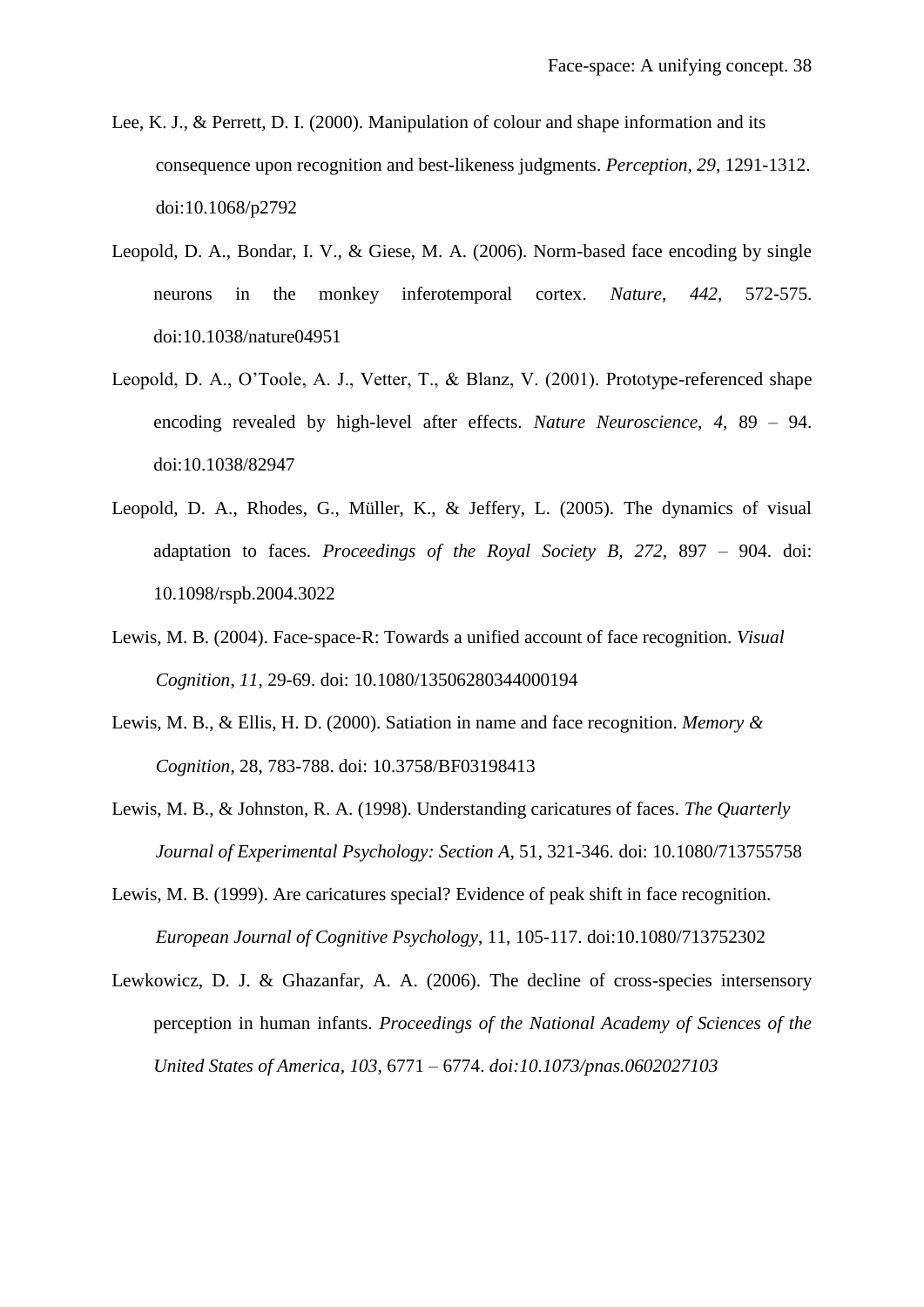- Light, L.L., Kayra-Stuart, F., Hollander, S. (1979). Recognition memory for typical and unusual faces. *Journal of Experimental Psychology: Human Learning and Memory*, 5, 212-228. doi: 10.1037/0278-7393.5.3.212
- List, J. (1986). Age and schematic differences in the reliability of eye-witness testimony. *Developmental Psychology, 22,* 50 – 57. doi: 10.1037/0012-1649.22.1.50
- Little, A. C., DeBruine, L. M., Jones, B. C., & Waitt, C. (2008). Category contingent aftereffects for faces of different races, ages and species. *Cognition*, *106*(3), 1537- 1547. Doi: 10.1016./j.cognition/.2007.06.008
- Loffler G., Yourganov G., Wilkinson F., Wilson H. R. (2005). fMRI evidence for the neural representation of faces. *Nature Neuroscience, 8,* 1386–1390. doi:10.1038/nn1538
- Macchi-Cassia, V., Kuefner, D., Westerlund, A., & Nelson, C. A. (2006). A behavioural and ERP investigation of 3-month-olds' face preferences. *Neuropsychologia, 44,* 2113 – 2125. Doi: 10.1016/j/neuropsychologia.2005.11.014
- Mather, G. (1980). The movement aftereffect and a distributed-shift model for coding the direction of visual movement. *Perception, 9,* 379 – 392. doi:10.1068/p090379
- McLaren, I. P. L. (1997). Categorisation and perceptual learning: an analogue of the face inversion effect. *Quarterly Journal of Experimental Psychology, 50A*, 257 – 273. doi:10.1080/713755705
- Medin, D. L. & Schaffer, M. M. (1978). Context theory of classification learning. *Psychological Review, 85*, 207-238. doi: 10.1037/0033-295X.85.3.207
- Mondloch, C. J., & Thomson, K. (2008). Limitations in 4‐Year‐Old Children's Sensitivity to the Spacing Among Facial Features. *Child development*, *79*, 1513-1523. doi: 10.1111/j.1467-8624.2008.01202.x
- Moton, J. (1979). Word recognition. In: Morton, J. and Marshall, J. C. (eds.) *Psycholinguistic series, 2: Structures and processes.* (pp.107-156.) London: Elek.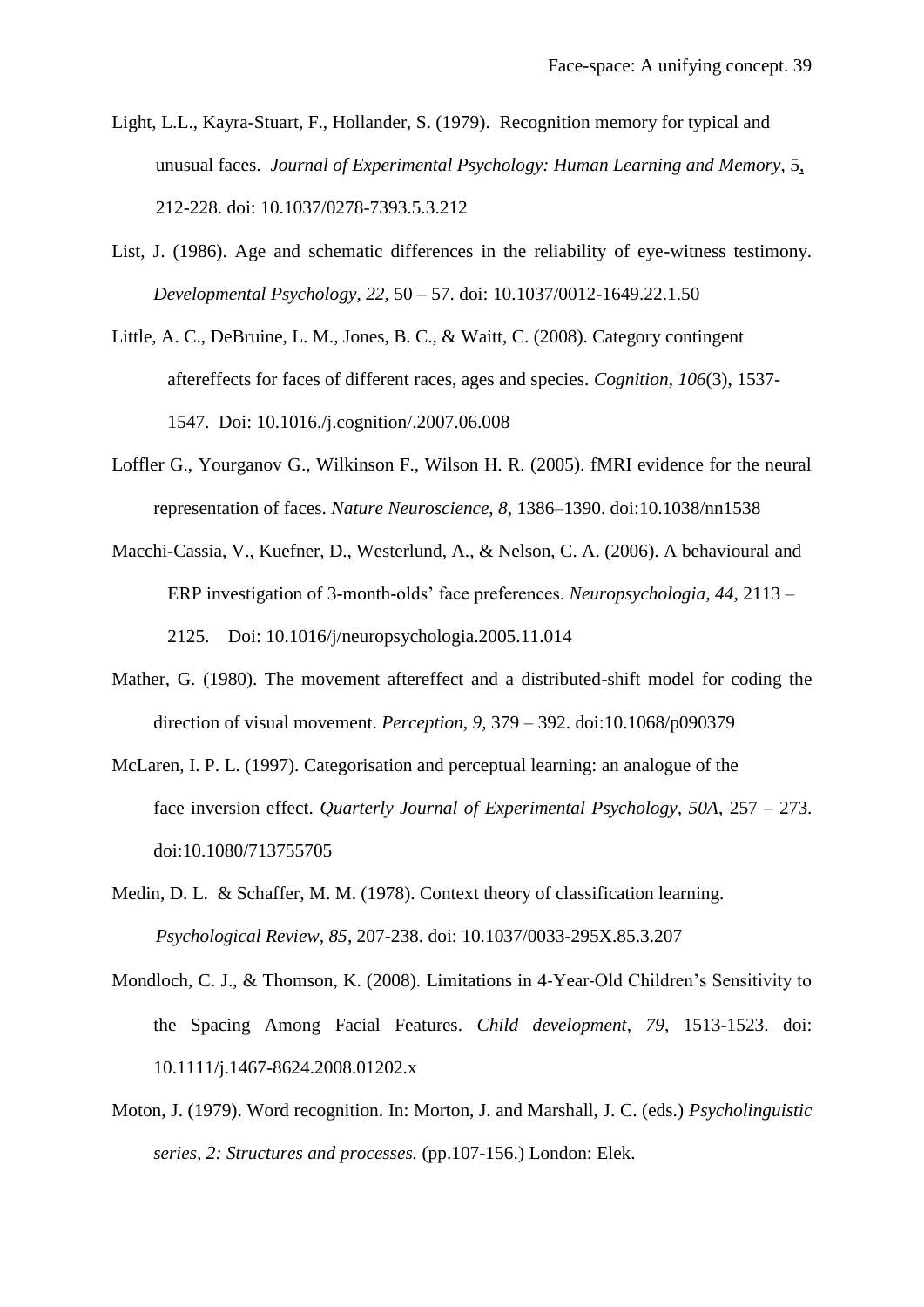- Mundy, M. E., Honey, R. C., & Dwyer, D. M. (2007). Simultaneous presentation of similar stimuli produces perceptual learning in human picture processing. *Journal of Experimental Psychology: Animal Behavior Processes, 33,* 124 – 138. doi: 10.1037/0097-7403.33.2.124
- Nelson, C. A. (2001). The development and neural bases in face recognition. *Infant and Child Development, 10,* 3 – 18. doi: 10.1002/icd.239
- Nelson, K. (1996). *Language in Cognitive Development.* New York: Cambridge University Press.
- Nishimura, M., Maurer, D., & Gao, X. (2009). Exploring children's face-space: A multidimensional scaling analysis of the mental representation of facial identity. *Journal of experimental child psychology*, *103*(3), 355-375. doi: 10.1016/j.jecp.2009.02.005
- Nosofsky, R. M. (1986). Attention, similarity, and the identification-categorization relationship. *Journal of Experimental Psychology: General, 115,* 39-57. doi: 10.1037/0096-3445.115.1.39
- Nosofsky, R. M. (1988). Exemplar-based accounts of relations between classification, recognition, and typicality. *Journal of Experimental Psychology: Learning, Memory, and Cognition*, 14, 700-708. doi: 10.1037/0278-7393.14.4.700
- Nosofsky, R. M. (1991). Tests of an exemplar model for relating perceptual classification and recognition memory. *Journal of Experimental Psychology: Human Perception and Performance*, 17, 3-27. doi: 10.1037/0096-1523.17.1.3
- Nosofsky, R. M., & Zaki, S. R. (2003). A hybrid-similarity exemplar model for predicting distinctiveness effects in perceptual old-new recognition. *Journal of Experimental*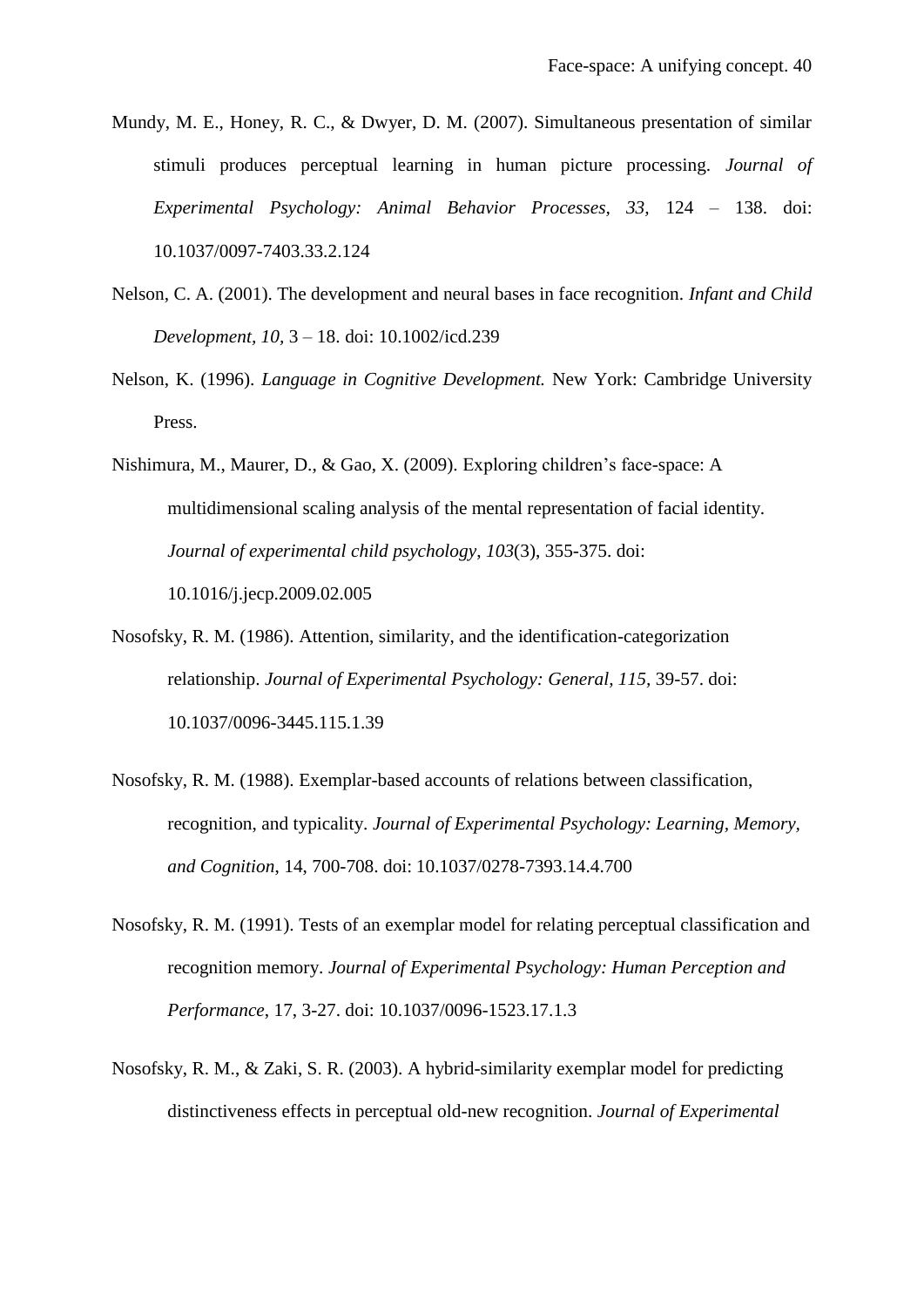*Psychology: Learning, Memory, and Cognition*, *29*, 1194-1209. doi: 10.1037/0278- 7393.29.6.1194

- O'Toole. A. J., Abdi, H. Deffenbacher, K. A. & Valentin, D. (1995). A perceptual learning theory of the information in faces. In. T. Valentine (ed.) *Cognitive and computational aspects of face recognition: Explorations in face space* (pp.159-182). London: Roultledge.
- Over, R. (1971). Comparison of normalization theory and neural enhancement explanation of negative after effects. *Psychological Bulletin, 75,* 225 – 243. doi: 10.1037/h0030798
- Palmer, S. E. (1975). Visual perception and world knowledge: *Notes on a model of sensorycognitive interaction*. In: D. A. Norman, D. E. Rumelhart & LNR Research Group. Explorations in cognition. (pp.278-307). San Francisco: W. H. Freeman
- Papesh, M. H. & Goldinger, S. D. (2010). A multidimensional scaling analysis of own- and cross-race face spaces. *Cognition, 116,* 283-288. doi: 10.1016/j.cognition.2010.05.001
- Pascalis, O., de Haan, M., & Nelson, C. A. (2002). Is face processing species-specific during the first year of life? *Science, 296,* 1321 – 1323. doi: 10.1126/science.1070223
- Perkins, D. (1975). A definition of caricature and caricature and recognition. *Studies in the Anthropology of Visual Communications*, *2*, 1-24.
- Perrett, D. I., May, K. A., & Yoshikawa, S. (1994). Facial shape and judgements of female attractiveness. Nature, 368, 239-242. doi:10.1038/368239a0
- Piaget, J. (1952). *The Origins of Intelligence in Children.* New York: International Universities Press.
- Pond, S., Kloth, N., McKone, E., Jeffery, L., Irons, J., & Rhodes, G. (2013). Aftereffects support opponent coding of face gender. *Journal of Vision, 13*, 16. doi: 10.1167/13.14.16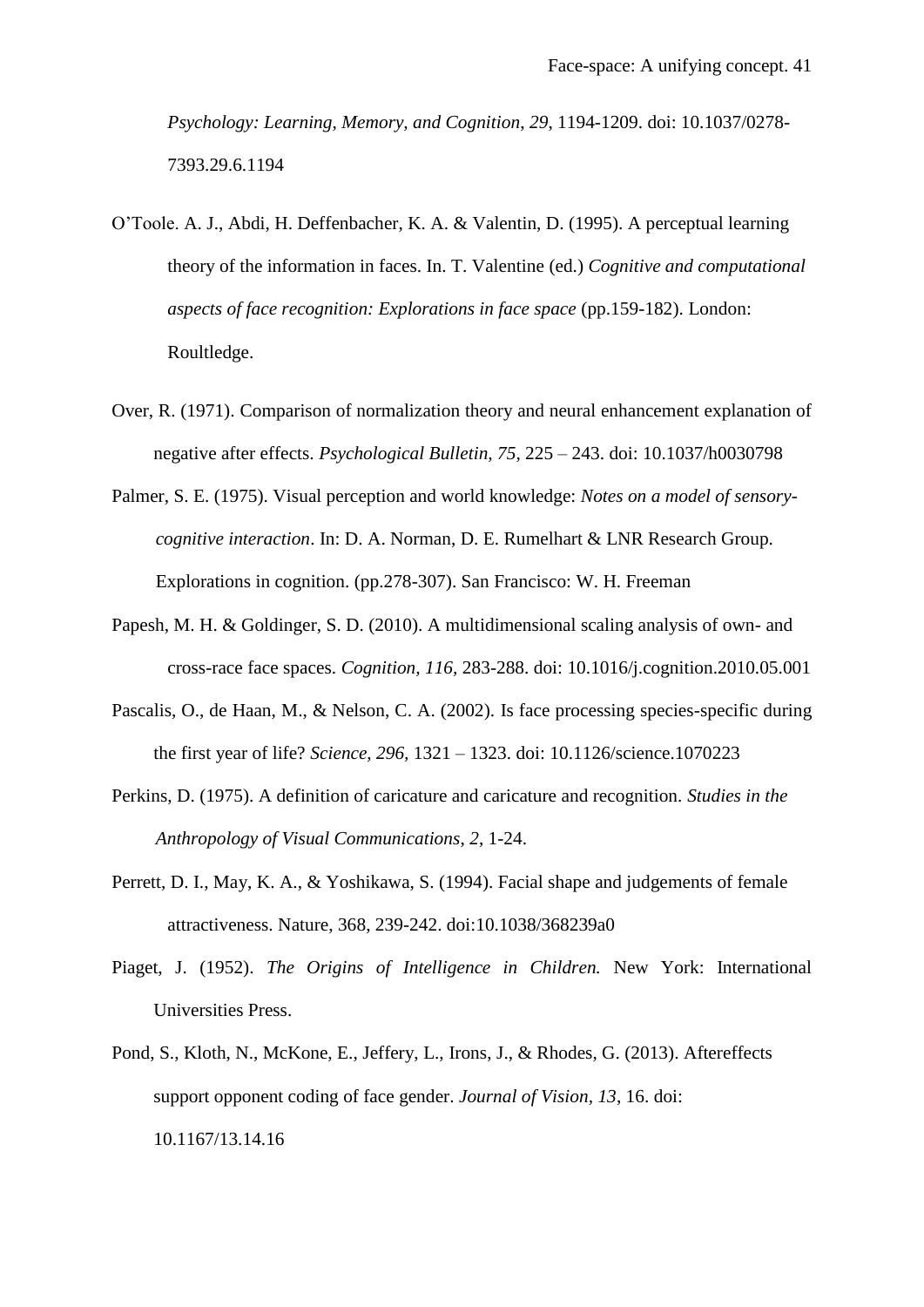- Pourtois, G., Schwartz, S., Seghier, M. L., Lazeyras, F., & Vullieumier, P. (2005). Portraits or people? Distinct representations of face identity in the human visual cortex. *Journal of Cognitive Neuroscience, 17,* 1043 – 1057. doi: 10.1162/0898929054475181
- Reed, S. K. (1972). Pattern recognition and categorization. *Cognitive Psychology, 3,* 382-407. doi: 10.1016/0010-0285(72)90014-X
- Rhodes, G., Brennan, S., & Carey, S. (1987). Identification and ratings of caricatures: Implications for mental representations of faces. *Cognitive psychology*, *19*(4), 473- 497. doi: 10.1016/0010-0285(87)90016-8
- Rhodes, G. & Jeffery, L. (2006). Adaptive norm-based coding of facial identity. *Vision Research, 46,* 2977 – 2987. doi: 10.1016/j.visres.2006.03.002
- Rhodes, G., Jeffery, L., Watson, T. L., Clifford, C. W. G., & Nakayama, K. (2003). Fitting the mind to the world: Face adaptation and attractiveness after effects. *Psychological Science, 14,* 558 – 566. doi:10.1046/j.0956-7976.2003.psci\_1465.x
- Robbins, R., McKone, E., & Edwards, M. (2007). After effects for face attributes with different natural variability: adapter position effects and neural models. *Journal of Experimental Psychology: Human Perception and Performance, 33,* 570 – 592. doi: 10.1037/0096-1523.33.3.570
- Rose, S. A., Jankowski, J. J., & Feldman, J. F. (2002). Speed of processing and face recognition at 7 and 12 months. *Infancy*, *3*(4), 435-455. doi: 10.1207/S15327078IN0304\_02
- Ross, D. A., Deroche, M., & Palmeri, T. J. (2014). Not just the norm: Exemplar-based models also predict face aftereffects. *Psychonomic Bulletin & Review*, *21*(1), 47-70. doi: 10.3758/s13423-013-0449-5
- Ross, D. A., Hancock, P. J., & Lewis, M. B. (2010). Changing faces: direction is important. *Visual Cognition*, *18*(1), 67-81. doi: 10.1080/13506280802536656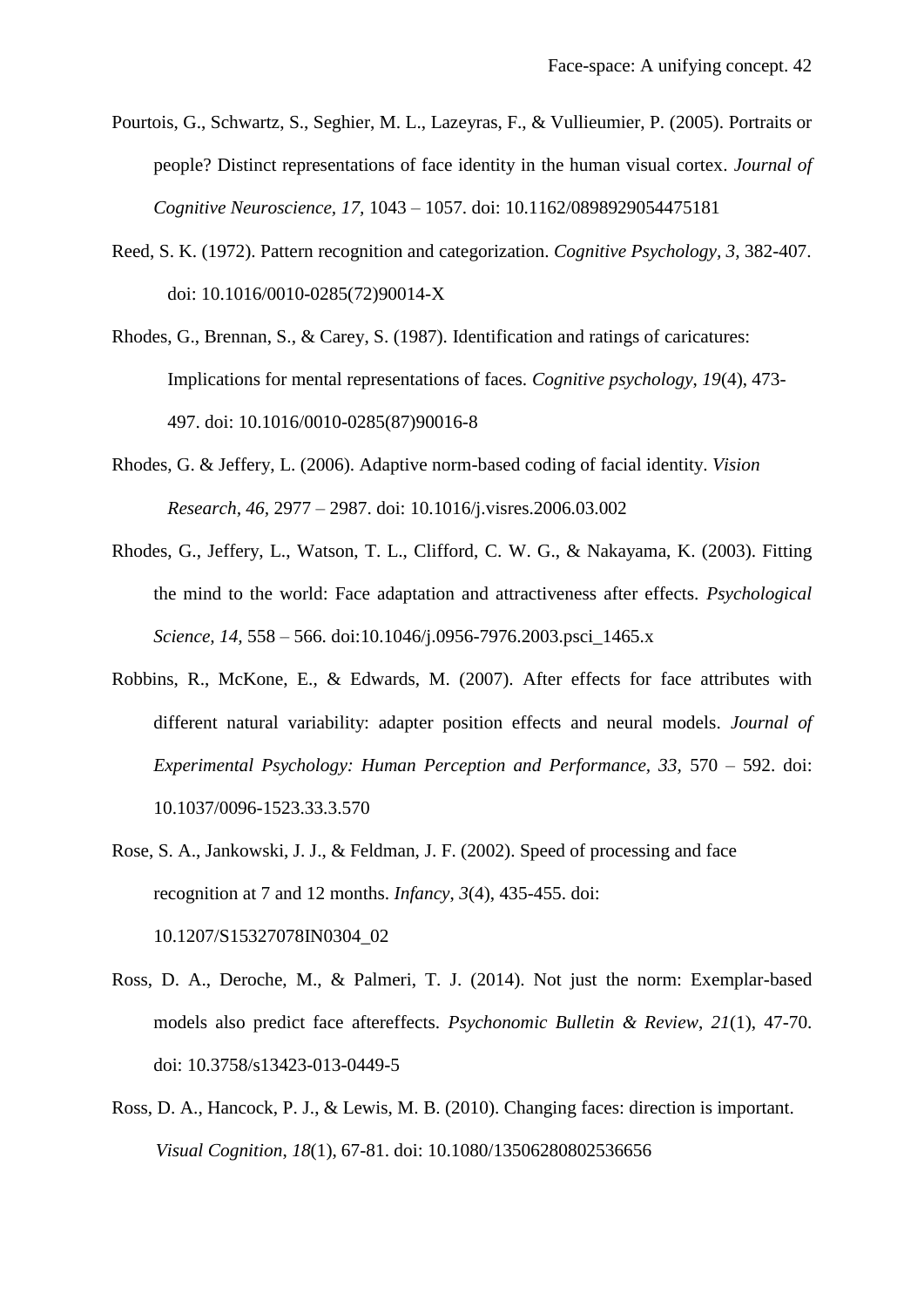Ryu, J. & Chaudhuri, A. (2006). Representations of familiar and unfamiliar faces as revealed by viewpoint after-effects. *Vision Research, 46,* 4059 – 4063. doi: 10.1016/j.visres.2006.07.018

- Saariluoma, P. (1994). Location coding in chess. *Quarterly Journal of Experimental Psychology, 47A,* 607 – 630. doi: 10.1080/14640749408401130
- Scott, L. S., Shannon, R. W., & Nelson, C. A. (2005). Behavioral and electrophysiological evidence of species-specific face processing. *Cognitive, Affective, and Behavioral Neuroscience, 5,* 405 – 416. doi: 10.3758/CABN.5.4.405
- Scott, L. S., Shannon, R. W., & Nelson, C. A. (2006). Neural correlates of human and monkey face processing in 9-month-old infants. *Infancy, 10,* 171 – 186. doi: 10.1207/s15327078in1002\_4
- Short, L. A., Hatry, A. J., & Mondloch, C. J. (2011). The development of norm-based coding and race-specific face prototypes: An examination of 5-and 8-year-olds' face space. *Journal of Experimental Child Psychology*, *108*(2), 338-357. Doi: 10.1016/j.jecp.2010.07.007
- Slone, A. E., Brigham, J. C., & Meissner, C. A. (2000). Social and cognitive factors affecting the own-race bias in Whites. *Basic and Applied Social Psychology, 22,* 71 – 84. doi: 10.1207/S15324834BASP2202\_1
- Solomon, C., Gibson, S. & Maylin, M. (2012) EFIT-V: Evolutionary algorithms and computer composites. In: Wilkinson, C. & Ryan, C. (eds). *Craniofacial identification*. (pp. 24- 41). Cambridge: Cambridge University Press.
- Solso, R. & McCarthy, J. (1981). Prototype formation of faces: A case of pseudomemory. *British Journal of Psychology, 72*, 499-503. doi: 10.1111/j.2044-8295.1981.tb01779.x
- Sporer, S. L. (2001). Recognizing faces of other ethnic groups an integration of theories. *Psychology, Public Policy, and Law, 7,* 36 – 97. doi: 10.1037/1076-8971.7.1.36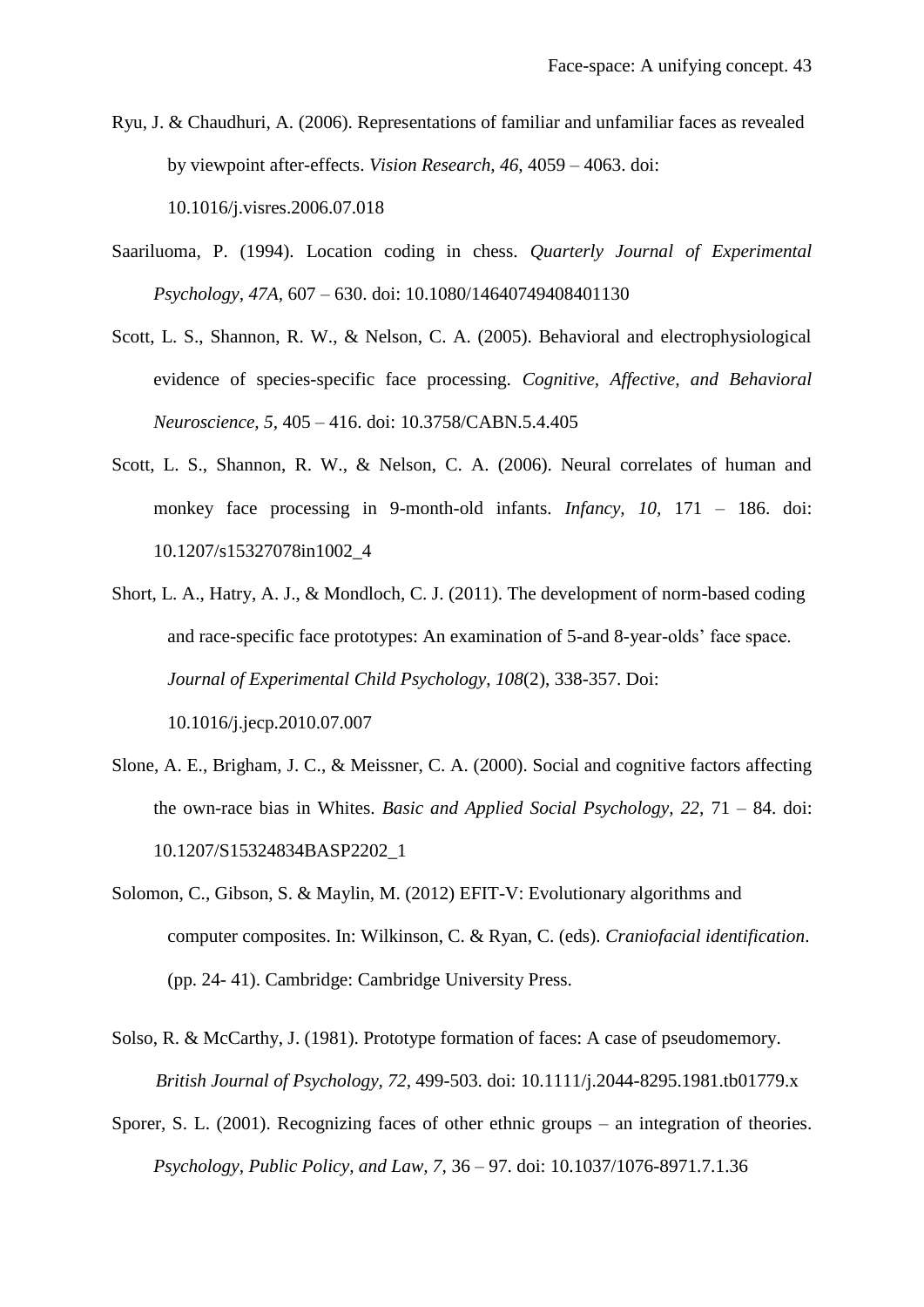- Strobach T., Carbon C. C. (2013). Face adaptation effects: reviewing the impact of adapting information, time, and transfer. *Frontiers in Psychology, 4,* 318. doi: 10.3389/fpsyg.2013.00318
- Tredoux, C. (2002). A direct measure of facial similarity and its relation to human similarity perceptions. *Journal of Experimental Psychology: Applied, 8*, 180-193. doi: 10.1037/1076-898X.8.3.180
- Tulving, E. and Thompson, D. M (1973). Encoding specificity and retrieval processes in episodic memory. *Psychological Review, 80*, 352-373. doi: 10.1037/h0020071
- Turk, M. and Pentland, A. (1991). Eigenfaces for recognition. *Journal of Cognitive Neuroscience, 3,* 71-86. doi: 10.1162/jocn.1991.3.1.71
- Tversky, A. (1977). Features of similarity. *Psychological Review, 84,* 327-352. doi: 10.1037/0033-295X.84.4.327
- Valentine, T. (1986). *Encoding processes in face recognition*. Unpublished PhD thesis submitted to the University of Nottingham.
- Valentine, T. (1991a). A unified account of the effects of distinctiveness, inversion and race in face recognition. *Quarterly Journal of Experimental Psychology, 43A*, 161-204. doi: 10.1080/14640749108400966
- Valentine, T. (1991b). Representation and process in face recognition. In: R. Watt (ed.) *Pattern recognition by Man and Machine.* (Vol. 14 in 'Vision and Visual Dysfunction' series edited by J. Cronly-Dillon) (pp. 107-124). London: Macmillan Press
- Valentine, T. (2001). Face-space models of face recognition. In: M.J. Wenger & J.T. Townsend (eds.) *Computational, geometric, and process perspectives on facial cognition: Contexts and challenges* (pp. 83-113). Mahwah: LEA.
- Valentine, T. & Bruce, V. (1986a). The effects of distinctiveness in recognizing and classifying faces. *Perception, 15*, 525-535. doi: 10.1068/p150525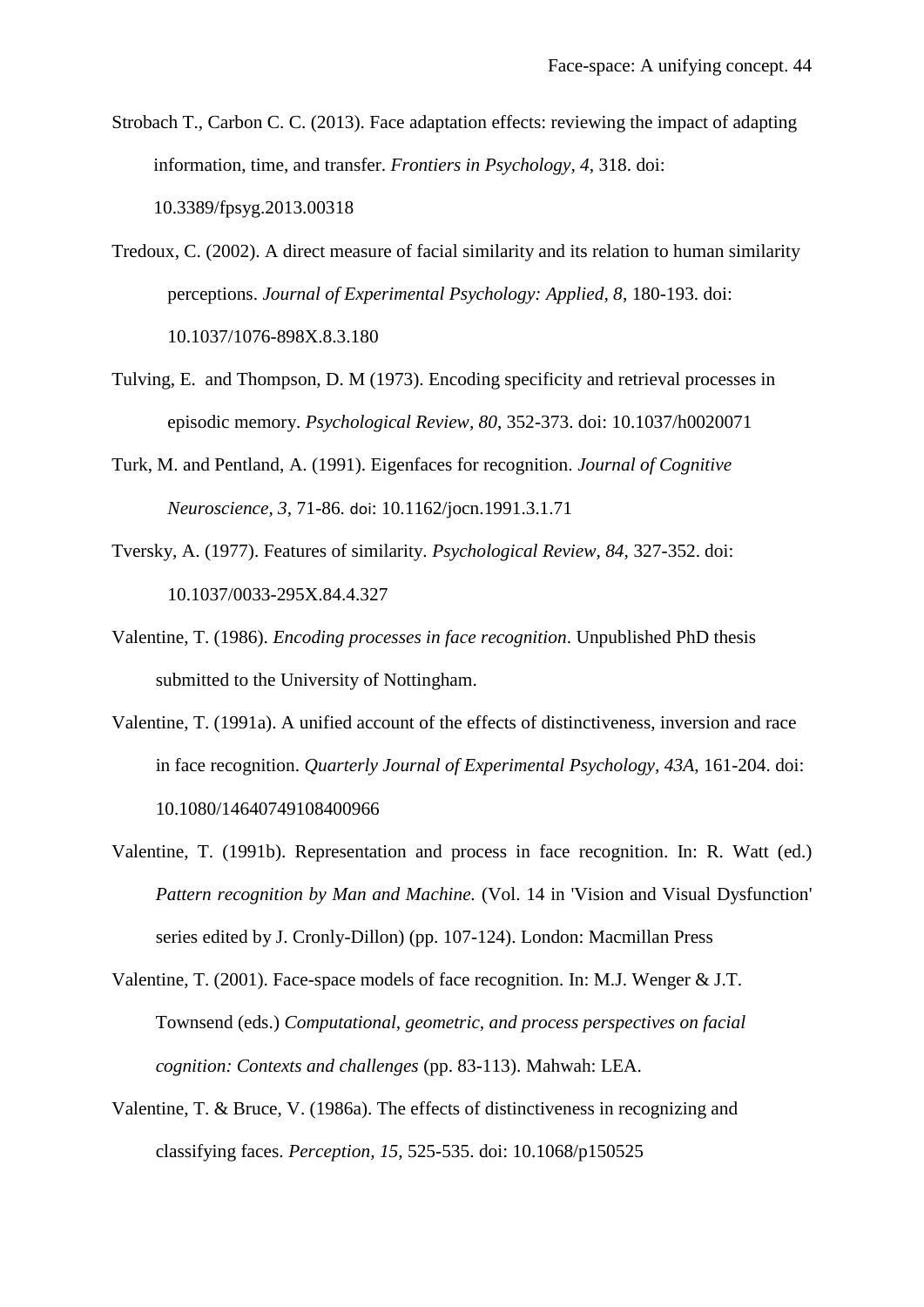- Valentine, T. & Bruce, V. (1986b). Recognizing familiar faces: The role of distinctiveness and familiarity. *Canadian Journal of Psychology, 40*, 300-305. doi: 10.1037/h0080101
- Valentine, T., Darling, S. & Donnelly, M. (2004). Why are average faces attractive? The effect of view and averageness on the attractiveness of female faces. Psychonomic Bulletin & Review, 11, 482-487. doi: 10.3758/BF03196599
- Valentine, T. & Endo, M. (1992). Towards an exemplar model of face processing: the effects of race and distinctiveness. *Quarterly Journal of Experimental Psychology, 44A*, 671- 703. doi: 10.1080/14640749208401305
- Valentine, T & Zarkadi, T. (2012). *Testing a new technique for creating lineups for suspects with distinguishing marks.* Poster presented to the 24<sup>th</sup> Annual Convention of the Association for Psychological Science, Chicago, USA.
- Webster, M. A., Kaping, D., Mizokami, Y., & Duhamel, P. (2004). Adaptation to natural facial categories. *Nature, 428,* 557 – 561. doi:10.1038/nature02420
- Webster, M. A. & MacLeod, D. I. A. (2011). Visual adaptation and face perception. Philosophical Transactions of the Royal Society, B, 366, 1702-1725. doi: 10.1098/rstb.2010.0360
- Webster, M. A. & MacLin, O. H. (1999). Figural after effects in the perception of faces. *Psychonomic Bulletin & Review, 6,* 647 – 653. doi: 10.3758/BF03212974
- Wiese H, Komes J, & Schweinberger S. R. (2012). Daily-life contact affects the own-age bias and neural correlates of face memory in elderly participants. *Neuropsychologia, 50,* 3496-3508. doi:10.1016/j.neuropsychologia.2012.09.022
- Wincenciak, J., Dzhelyova, M., Perrett, D. I., & Barraclough, N. E. (2013). Adaptation to facial trustworthiness is different in female and male observers. *Vision research, 87,* 30-34. doi: 10.1016/j.visres.2013.05.007